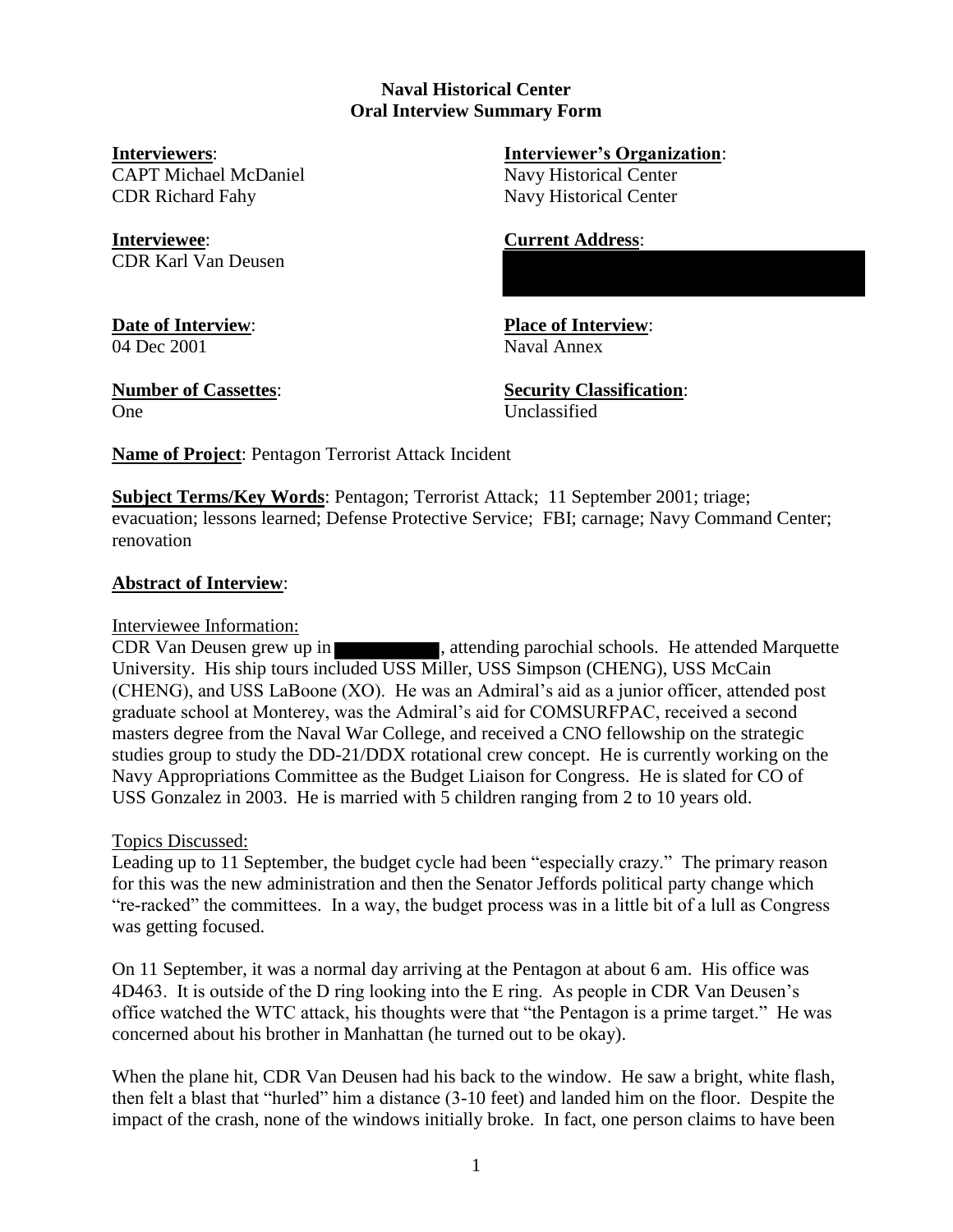looking right at CDR Van Deusen as "this enormous orange fireball consumed the window … just enveloped the whole window." Diane Haynes, a co-worker, was in shock. Having watched the 2 planes hit the WTC, CDR Van Deusen knew immediately that a plane had struck the Pentagon. Once he got up, he walked out the main entrance into the  $4<sup>th</sup>$  floor corridor. People were quickly pouring out of the corridor from other rooms and leaving the area.

He walked toward the smoke in the E ring area towards his Admiral's office where he thought the Admiral was trapped. The smoke was getting heavier, and he really didn't have an idea of which direction the primary damage was. The other 4-5 people who responded to the fire to try to save people were primarily SWO officers and comprised the "initial/rapid response team." This group of people split up into different directions. CDR Van Deusen tried to get to the Admiral's office, but the door was locked and the smoke was so thick that there was no way that he could force the door open. He thought there were people in the office and that they were dead or at least badly injured (the assumption was made later that no one was in the office during this time and no one was killed in the immediate area since the plane had impacted the lower floors). The deck had buckled at some point during this time. There was some sparking and small fires in the area. CDR Van Deusen continued to yell out that "this way is safe" for anyone coming from the direction of the smoke (no one came).

There was no one killed in the general area of his office. The airplane struck below the floor and a fireball vented much of the force. Despite the crash, CDR Van Deusen doesn't remember a loud crash, and the commotion afterwards was relatively quiet. He remained in the area for about 20 minutes.

He was frustrated that there was no fire fighting equipment. The sprinkler system never went off. There were no fire hoses. The lights stayed on for the first 15 minutes, and there were siren noises. Emotionally, he wasn't scared; he was angry. He was angry about the event and the fact that he was vulnerable and didn't have what he needed to fight the fire and break into the office spaces to possibly save people.

He stayed in the area for about 20-25 minutes before the fire department arrived. He was told to get out by the fire department. The fire department personnel were apparently evacuated from the area soon after this when the news came out that there was another plane that was inbound. This was probably why there weren't more casualties, especially among the firemen. He went out to the South Parking Lot. He spent the rest of the afternoon manning the "litter squads." Twenty minutes after he left the building, the floor that he was on collapsed and "it looked like a collapsing sand castle – just like you see a building breaking up on TV." His office space was right in the middle of the collapsed section.

The amount of volunteerism was remarkable. There was a young, civilian kid who was walking up and down the line of people handing out water and Gatorade throughout the day. Also, the food was plentiful.

At about 4 pm, CDR Van Deusen went to work on the morgue detail. The prospect of this was a little daunting since he had never seen a dead body except at funerals. His rationale was because he was angry, bitter, and frustrated and wanted to contribute. At the time, he thought he could contribute. The morgue detail was formed up into 5 teams with 8 people per team. Most of these teams were Army personnel, with some specialists (i.e. EMT, nurses). They were briefed about what to expect. They were given body bags and told to retrieve anything they could find.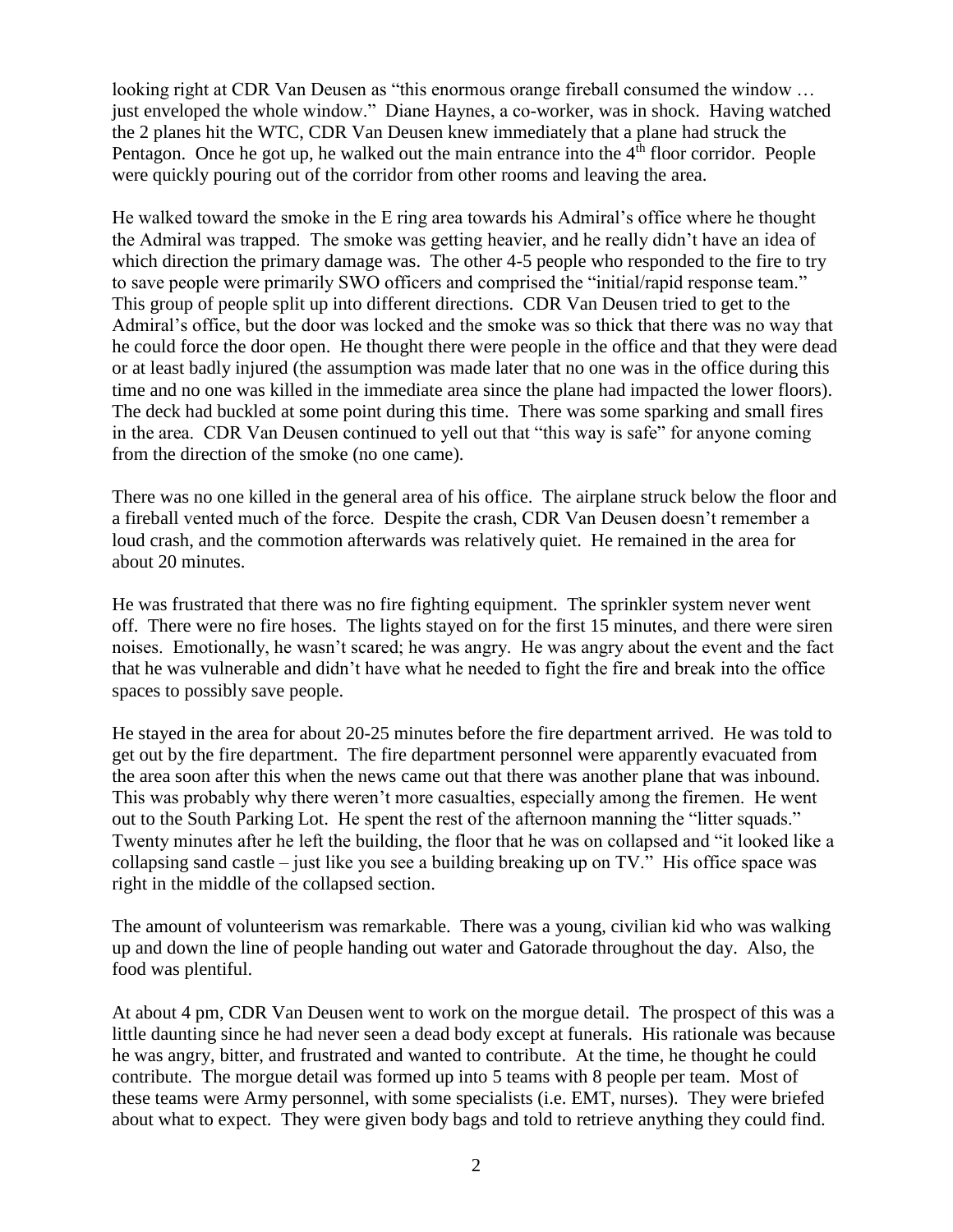The FBI was on location. Unfortunately, it was too hot at the scene, and it was still a crime scene, so no morgue teams were actually utilized, and they were disbanded at 7pm.

There was no work for the rest of the week. When CDR Van Deusen read a newspaper the following day that was the first time that he realized where his office had been in relationship to the impact area. If the plane had impacted 10 or 15 feet above, it would have wiped out his whole office.

The office/department reconstituted on the following Monday in Crystal City. It took 2-3 days to see where their offices would be there. They eventually returned to their original office spaces that they had been in prior to the move to the Annex. In March or April, they will move again. Interestingly, he never actually saw anything first hand, although he was right in the middle of the event.

In his capacity, CDR Van Deusen's job has not changed considerably – no direct impact on his programs. The process has been delayed, obviously, but not changed remarkably.

From a historical perspective, he doesn't think this is enough of a wake up call for the nation. He believes that the US is still very vulnerable and things will get worse before they get better. He doesn't think we've embraced the full impact of what has happened or what could happen. One example is that the Pentagon security is still "lousy." Americans simply don't want to be inconvenienced. It hasn't changed our national psyche. The American pain threshold has not reached a spot where Americans don't want to change their life style. The way the government's distribution of funds is going to be implemented is the key. He's still pessimistic.

If we want to enjoy our freedom in the US, we have to earn that freedom and be prepared to sacrifice. We also need to be careful that we don't "water down" the definition of a "hero."

Abstracted by: CDR Richard Fahy 4 Dec 01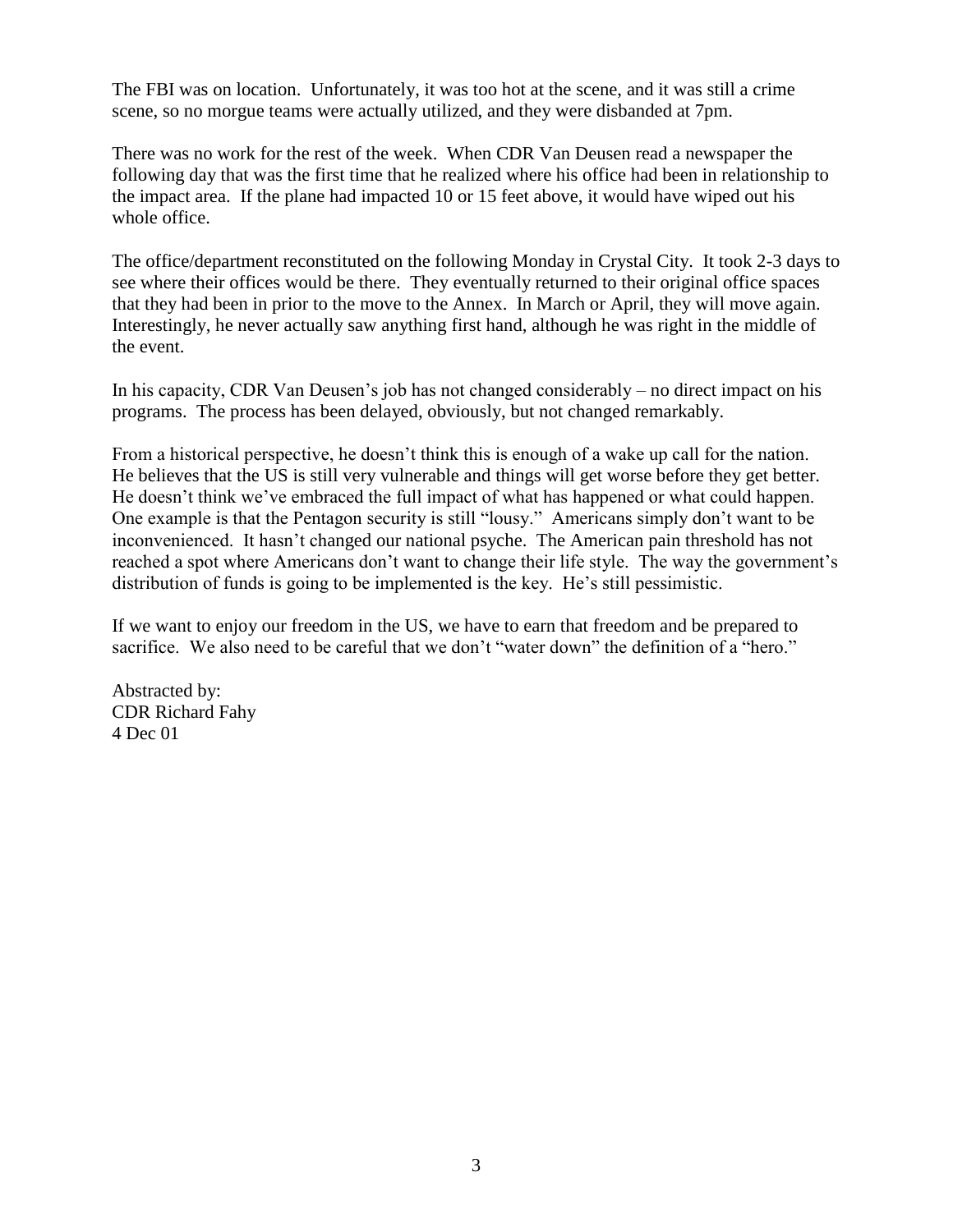## **Naval Historical Center Oral Interview Summary Form**

**Interviewers**: **Interviewer's Organization**: CAPT Michael McDaniel Navy Historical Center CDR Richard Fahy Navy Historical Center

**Interviewee**: **Current Address**: CDR Karl Van Deusen

04 Dec 2001 Naval Annex

**Date of Interview**: **Place of Interview**:

One Unclassified

**Number of Cassettes**: **Security Classification**:

**Name of Project**: Pentagon Terrorist Attack Incident

**Subject Terms/Key Words**: Pentagon evacuation; Award; Pentagon; Terrorist Attack; 11 September 2001

# **Transcript of Interview**:

Interviewee Information:

CDR Van Deusen grew up in **attending parochial schools**. He attended Marquette University. His ship tours included *USS Miller, USS Simpson* (CHENG), *USS McCain* (CHENG), and *USS LaBoone* (XO). He was an Admiral's aide as a junior officer; attended Naval Post Graduate School at Monterey, was the Admiral's aide for COMNAVSURFPAC, received a second masters degree from the Naval War College, and received a CNO fellowship on the strategic studies group to study the DD-21/DDX rotational crew concept. He is currently working on the Navy Appropriations Committee as the budget liaison for Congress. He is slated for CO of *USS Gonzalez* in 2003. He is married with 5 children ranging from 2 to 10 years old.

# Topics Discussed:

Q. (12:33.9) Well, tell us some of the key issues that you were working on at the time of 11

September. What were some of the "hot burner" issues?

A. Well, everything was so crazy this year because the budget cycle was completely out of

whack. It's just been a unique year for the whole budget process. In September, we were still

trying to figure out the way ahead. We weren't sure; we knew the budget might be delayed. We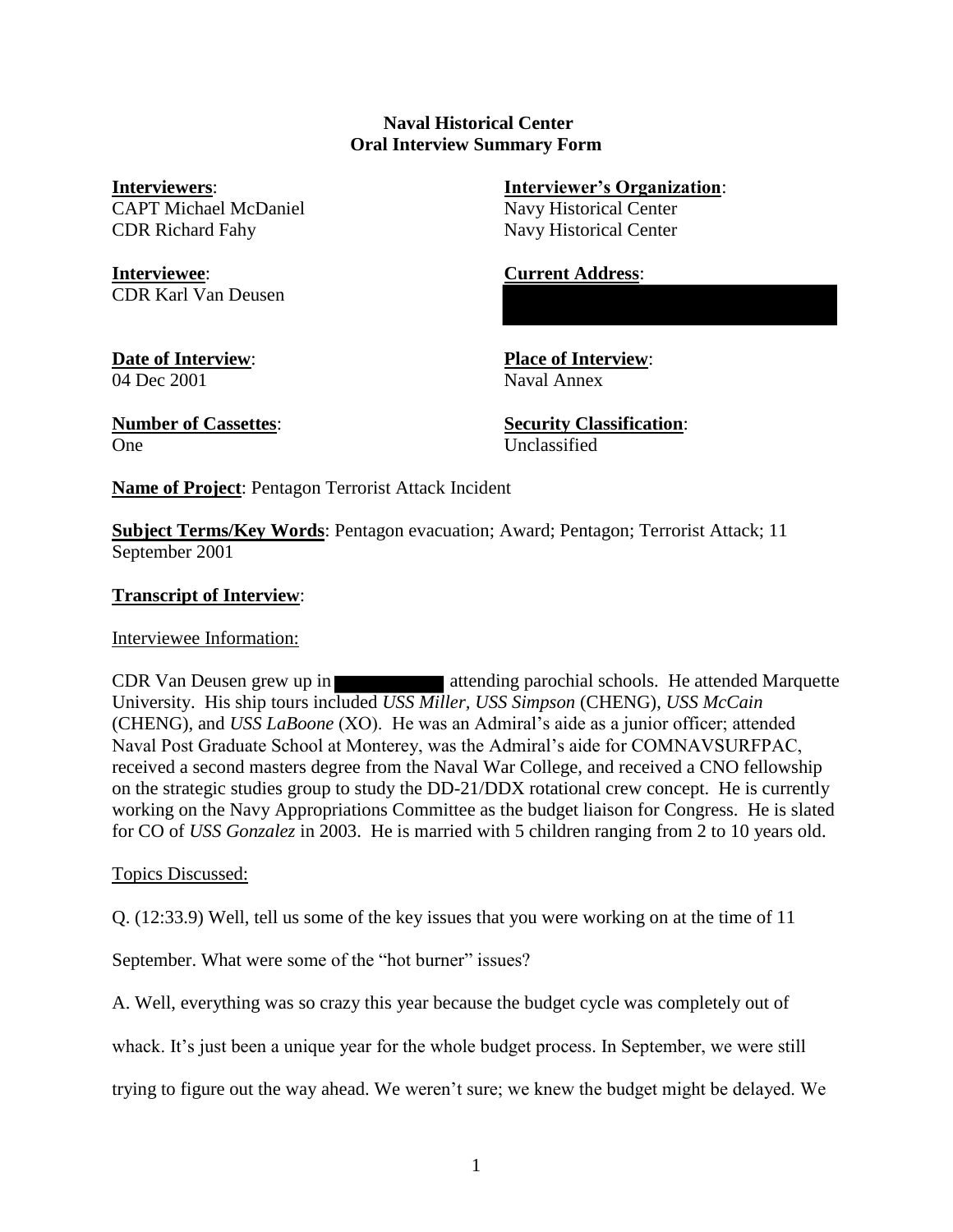were still trying to do some more program briefs. The staffers in both the House and the Senate asked for the Admirals to come over and say, "We want an update on this program. How's the program going along?" So that they can start making their marks and they can start marking up the budget and figure out where they want to add money or subtract money. So that is really where we were. We knew they were formulating their marks and we were there to respond. Leading up to that, too, I was traveling a lot. When I was hired I was told I was probably going to be traveling with CHAIRMAN YOUNG because my predecessor did. As it turned out, he was actually my Congressman from St. Pete. His wife went to high school right near my wife. My wife grew up in  $\blacksquare$ . My wife and I are high school classmates. So it's really funny that now I'm traveling I've traveled five times now with CONGRESSMAN YOUNG. I'm traveling again this week with him and the following week. It's almost a new small family I've inherited by virtue of this job. It's been very rewarding in its own way.

That's really what we were doing. September was a little bit of a lull because we were trying to figure out where we were going to go with the budget and we were waiting for Congress to do their thing. In fact, that's where we still are today. The House is marked, but we're still waiting for a budget.

Q. (14:25.2) What was so unique about the budget process this year?

A. It was just by virtue of a new administration. With the JEFFORDS issue in the Senate, first you had a Republican controlled Senate and all of a sudden--or it's shared in a lot of ways, too- you can say Republican control with CHENEY--you had spent all those times sorting out how the committees would be shared and how the power would be shared and all of a sudden you had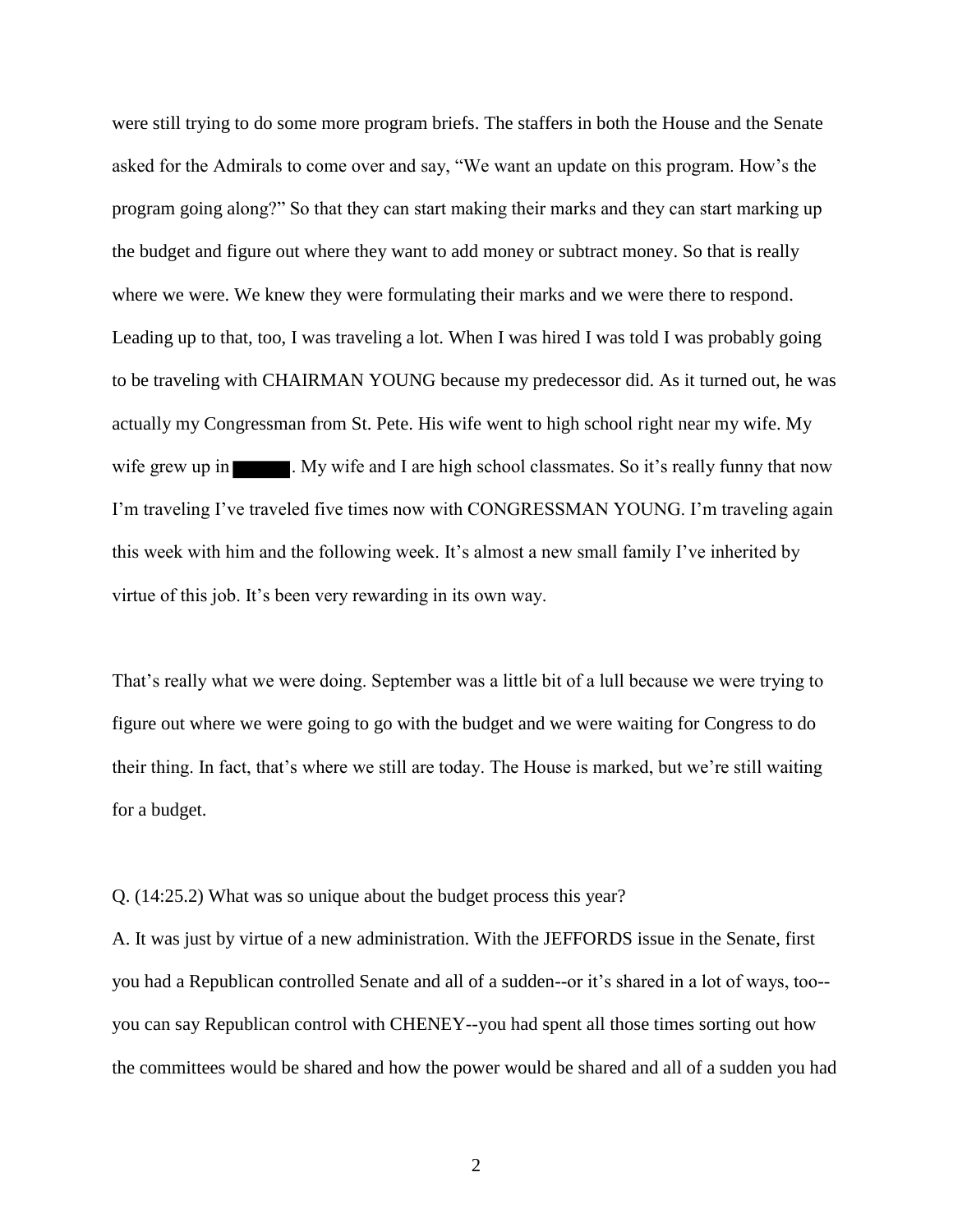to switch and now it was all "re-racked." So that took a little while to sort itself out. Thankfully, the staffers themselves, the worker bees pretty much stayed. They didn't change. In fact, very little did they change the make-up of committees. The people we work with are the professional staffers the most so there was some continuity there. It was certainly--things were going to be slower this year than previous, before even 9/11 and, of course, now we have even more complicated budget issues.

Q. (15:24.8) Did the delay of the election process add some uniqueness to the--? A. No, I don't know that that did. I can't tell you affirmatively. I don't think that really was a key reason. It was more the latter that I spoke to.

Q. (15:48.3) Okay. Tell us about your day 11 September. Just walk us through your day from leaving home--

A. If I can remember that. I live 60 miles south of here.

### Q. (16:00.7) Sixty?

A. Sixty miles. We hadn't owned a home before so when we moved from Norfolk we had never been to D.C., and we thought, okay, now where are we going to live? How are we going to do this? Of course, I start at Springfield and then realize how the prices work and so slowly I'm migrating south and farther and farther south until I can find something. We knew we wanted to buy a house so we did. By the time I got to Woodbridge I figured, well I could afford something here for the kids. Then I realize this place called Spotsylvania, I just happened to pick up a real estate brochure, found this house and it looked very nice for a lot less money. Shoot, it's only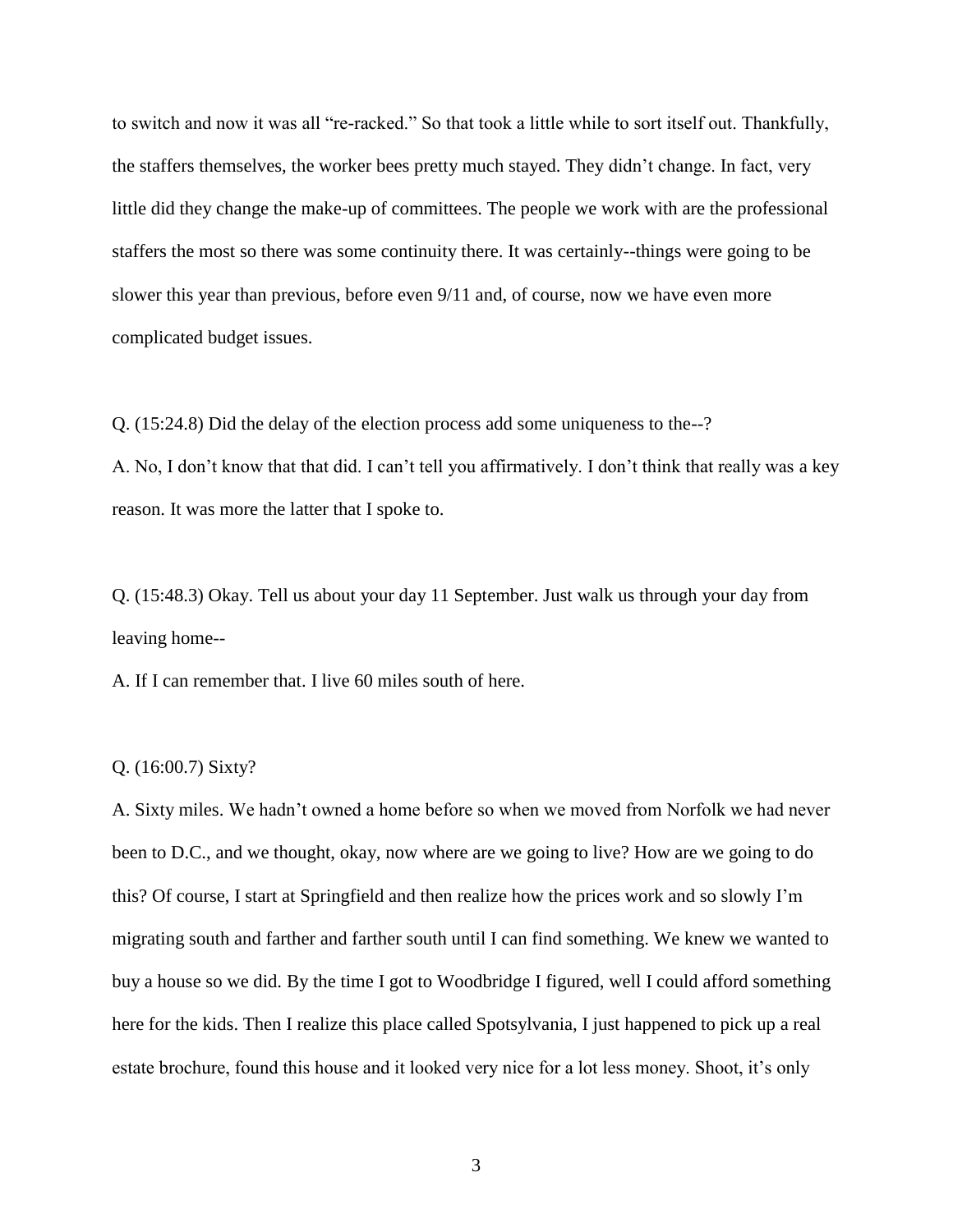another 25 miles south. As long as there is public transportation--I take the bus in. National Coach and Greyhound buses provide almost 14-15 round trips a day. There is a huge commute that goes from the Fredericksburg area that goes up to here. It's surprising how big it is. It's getting more and more. The buses are continually getting more and more full. So I'm 60 miles south of here and I got on the bus that morning. I really don't remember anything unique about getting up. I get up at 4 and I'm on the bus at 5 and we pull in the parking lot at 6. So it's an hour ride. It's my time to sleep. Of course my wife accuses me, "You've got it easy. You sleep in the morning." You're right. It sure beats driving. I don't know how good a sleep it is, but I try.

## Q. (17:23.6) What time do you normally get home each day?

A. Normally, a good day is 7:15 or 7:30 in the evening and at times--the one thing that's nice about living in that area is that the last bus leaves the Pentagon at 7 o'clock at night so if I'm not on the 7 o'clock bus then they have a guaranteed ride home program. They will guarantee they will get you home four times a year in an emergency and I've used that. They'll get you a taxi and actually get you all the way home. You don't pay for it. So I've used that, but typically I know if it's going to be a really, really long day and, there are not many of those, then I'll drive in. Normally I take a 5:50 bus or a 7 o'clock, worse case, bus. That gets me home about 8:30, quarter to nine. Those aren't the best days. So it's a good commute, but it's not bad because you do just get to relax and let them worry about the traffic. The ladies in Springfield take almost just as long to get home and they live half the distance of me so I can't complain about that. But, that morning I guess I don't really remember anything unique except our Deputy was retiring so I was filling into the Deputy roll. We had just moved into the new wedge several months earlier and I decided, well, I'll just sit at his desk because everything is right here, my bosses, the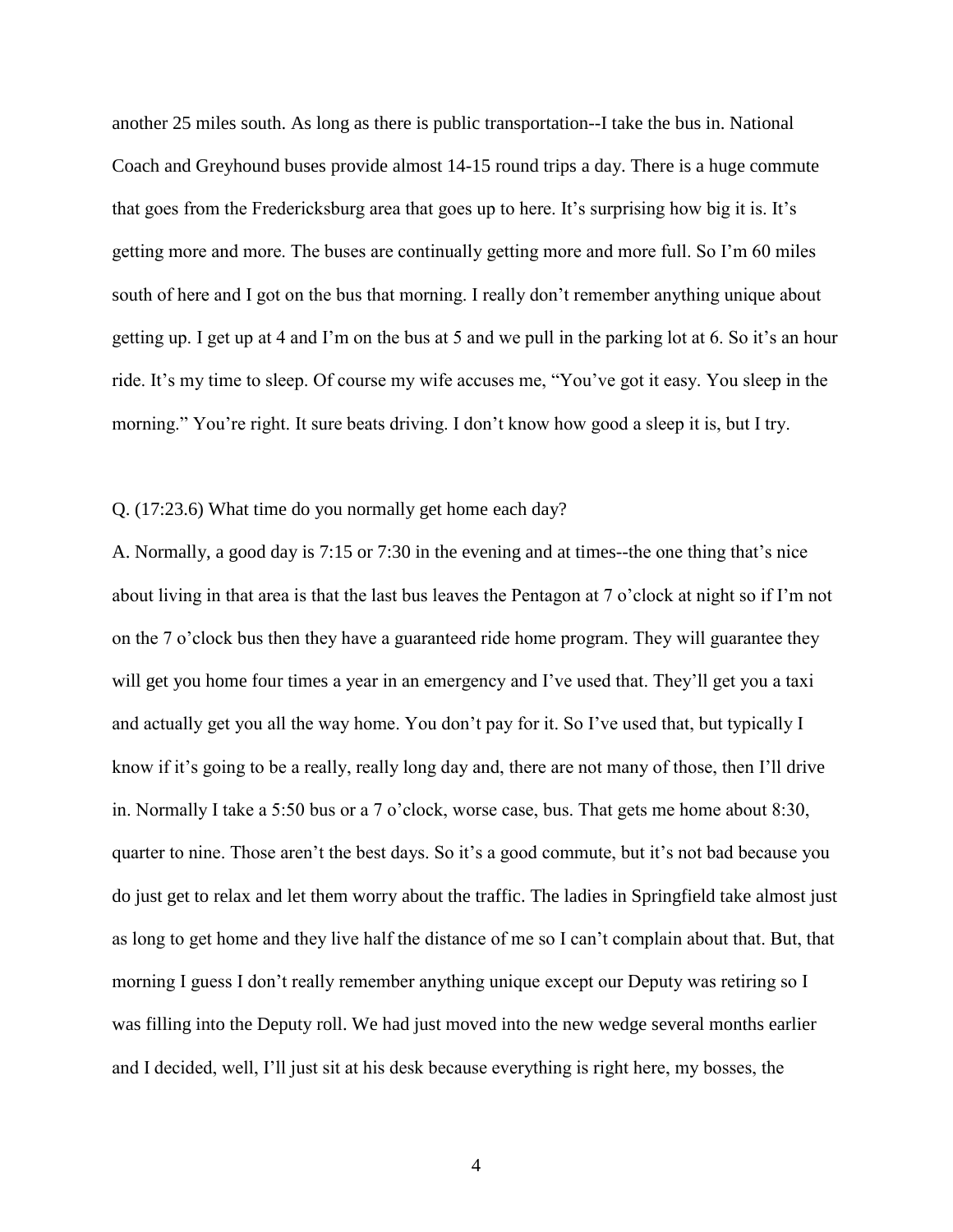ADMIRAL(s) BOSEN [phonetic], his office is right next to where the Deputy's office or little "pooka" was. Instead of sitting at my normal desk, I just sat at his desk for the week because he was going to take that transition course that week. So, that's how the morning started.

Q. (18:53.4) Where is the office physically located?

A. The fourth corridor D-ring. The office number was 463 so 4D463.

Q. (19:04.5) Okay.

A. So when you walk down the fourth corridor, you hang a right on the D-ring. They were great. They were new offices. It was nice. We missed our old office, which we're now back into. We're in 5B741. What was nice about our old office is, there's only eight of us in the office and we could all sit around, everybody hears each other's business, which is actually good for our job including our boss because we can hear when he talks to the more senior members. Everybody hears everybody's discussions and so by osmosis almost you pick up everything. In our new office, we were more spread out. There were a lot more divisions. The Admiral-Select was quite a ways away. We couldn't hear his conversations, couldn't eavesdrop, so in some ways it was frustrating. It was nice; better computers, better layout, you didn't have all the bugs and all that kind of stuff, but on the other hand, you missed the camaraderie when they shoe-horned us into this small office and we all sat within arm's reach of each other.

I was at my Deputy's desk, TOM GOODWIN; service warfare guy who I had known for a long time off and on. We all did eight tours together. It's funny how we all meet back up at one time or another. But he was gone that week so I sat at his desk. The first thing that happened, I recall,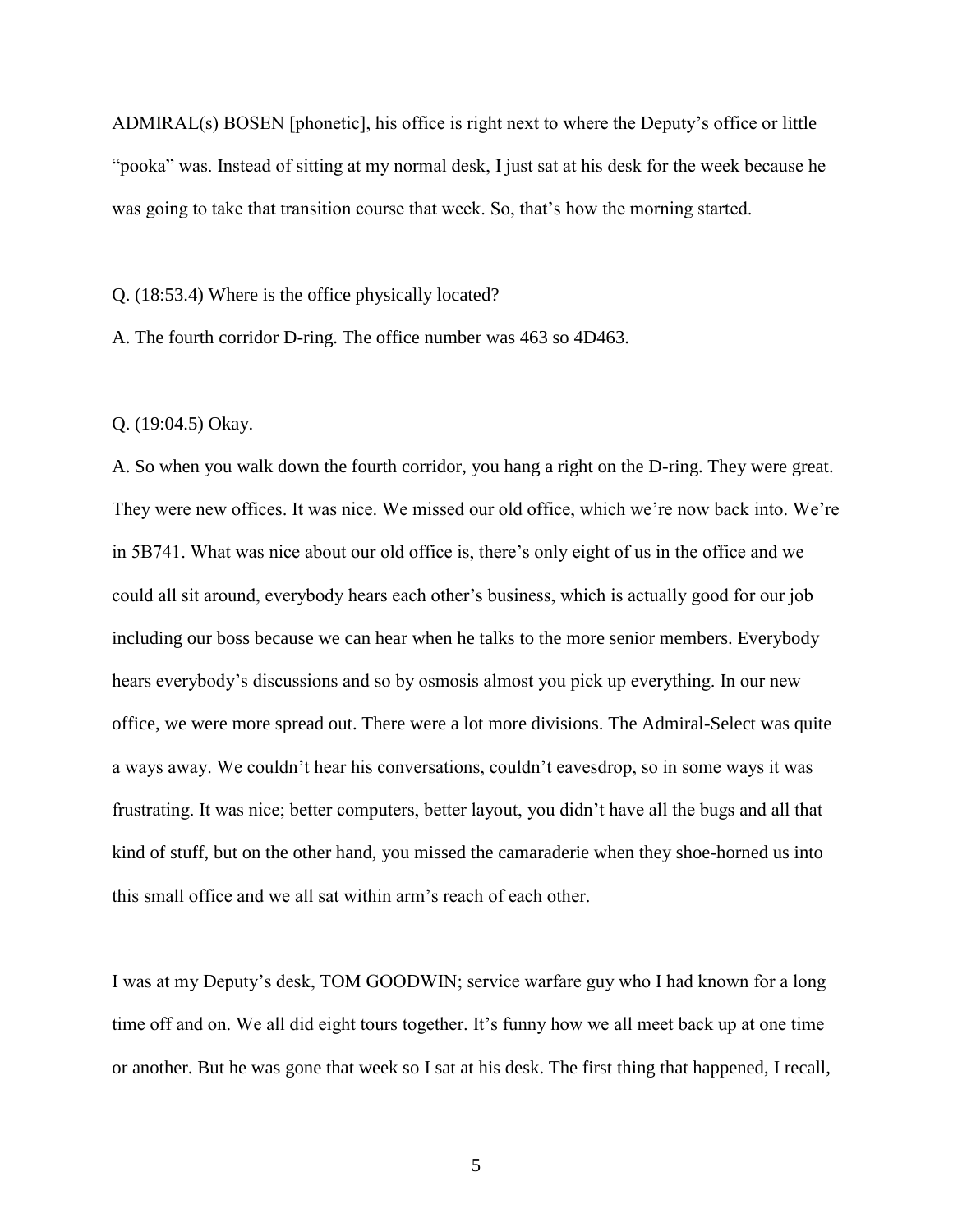is that ADMIRAL GREENER, who is a submariner who works in FMB, he came in and he started playing around with the TV because we always have a TV in our area for listening to the Hill, stuff on the Hill. I was like, "What the heck's he doing? He doesn't normally come in our area. Why's he playing with our TV?" He brought up the news that he had just seen. He didn't say anything to anybody, he just started playing with it and said, "Come on we need to see this," after he finally brought it up. Then all of a sudden, of course, a little crowd started gathering. We saw the first tower on fire. We were all just trying to figure out, of course, like everybody, what happened. Did the plane just accidentally hit it? Did a helicopter? What the heck--how'd this happen? Was there a gas leak or whatever? We were like, I'm sure like most of us, we didn't put two and two together at the time because there was no footage of the first airplane or anything. As we sat there and watched it, like so many people, we just watched the second plane fly right into the second tower.

#### Q. (21:19.7) Saw it live?

A. Yeah, saw it live. It's just--my gosh! What in the world is going--

Q. (21:25.7) Describe, if you can, just some of what was said in your little group, if you can remember.

A. I think it was just dumbfoundedness. I just don't recall much conversation. I think everybody was just so--your mouth kind of dropped open. Two thoughts went through my head I can still pretty much remember. My first is: I wonder if my brother is okay. My brother is not in the tower, but he works in Manhattan. I didn't remember how far away from the building he was. It turns out he's about 10-12 blocks away. That was my first thought was gosh, I hope GLEN is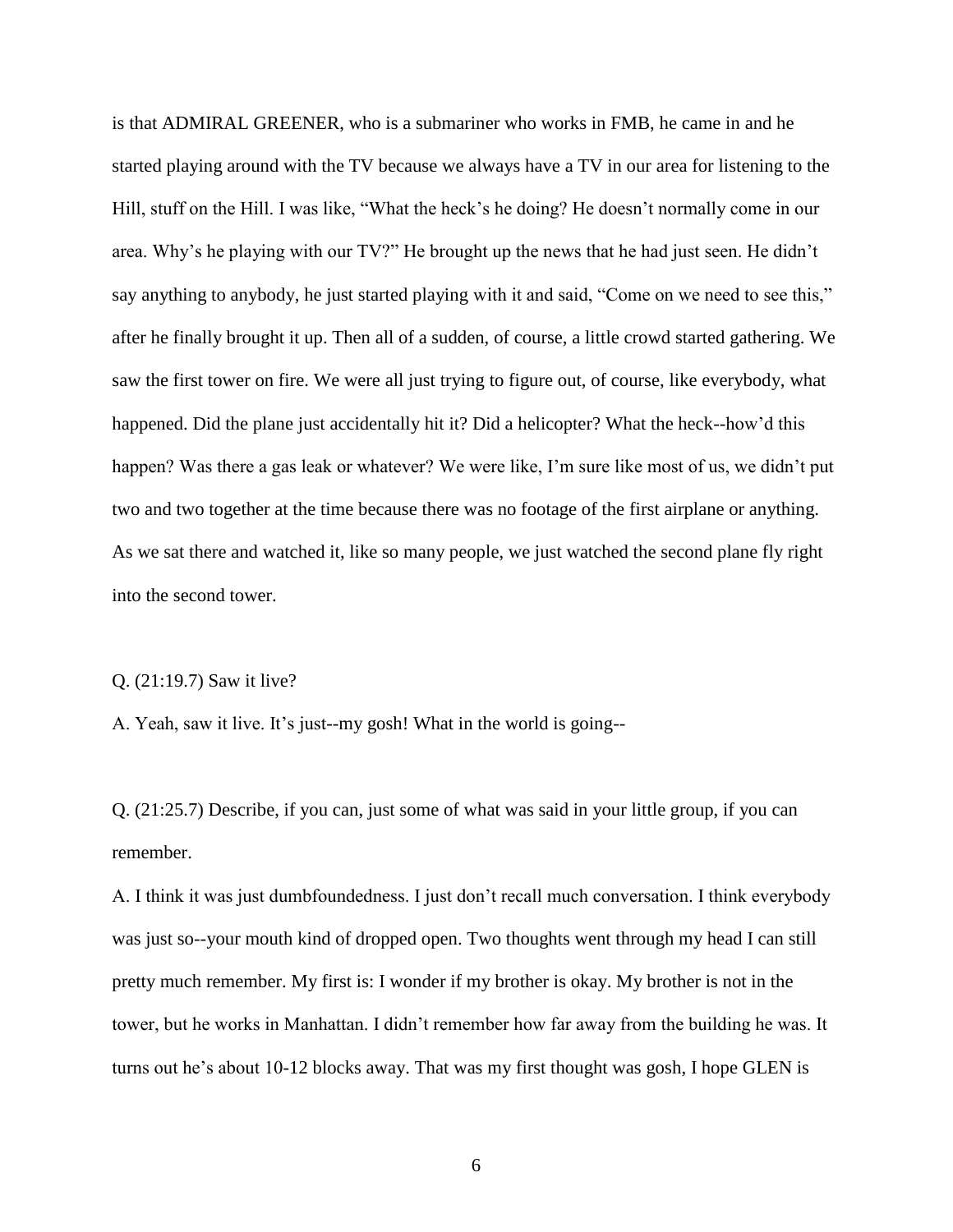okay. I have two older brothers and he's the middle one. So my first thought was I need to call and see if he's okay. Then the second thought, oddly enough, was we're a prime target. Something told me, immediately, that, I thought, if this is a terrorist attack and they're hitting that just something told me; I wonder how safe we are right now ourselves. I watched the events on TV for just a few minutes; walked over to the telephone and called my sister-in-law in Connecticut. My brother actually has a longer commute to New York City than I do from Spotsylvania. I called her and she said GLEN is okay. She had just heard from him. He was okay. I didn't talk to my brother. Oddly enough, he was working out, which he's not a real work out buff, he's not bad but he's just trying to get better. He just has some back issues so they have him on this new routine. He's not heavy or anything. He's slim built but he told me he was on top of the roof of his building, which I think is 20-odd stories. He works for Sachi & Sachi [phonetic], an advertising firm. He said he was on the roof of the building in the workout facility and actually watched both planes fly into the buildings. He was an eyewitness from 12 blocks away, albeit, but he actually watched. He was obviously greatly--you could hear his voice. He knew that-- my gosh! I said, "Well what are you going to do, what are you going to do?" He said, "I don't know. I don't know. I've got to get out of here, I guess!" Come to find out, later, he ended up walking for four and a half hours in this trek of people. He said it's just a sea of people and nobody is taking the subways. Everybody's walking. It's just an ocean of people walking everywhere out of the city. He just joined in and walked four and a half hours until he hit the Merrit [phonetic] Parkway and some stranger gave him a ride. Actually, I'm sorry, the company sent somebody to pick him up, I guess. He got a cab or something. He had a long walk. I hung up the phone with him thinking, well, at least he's okay. It was good to know he was okay.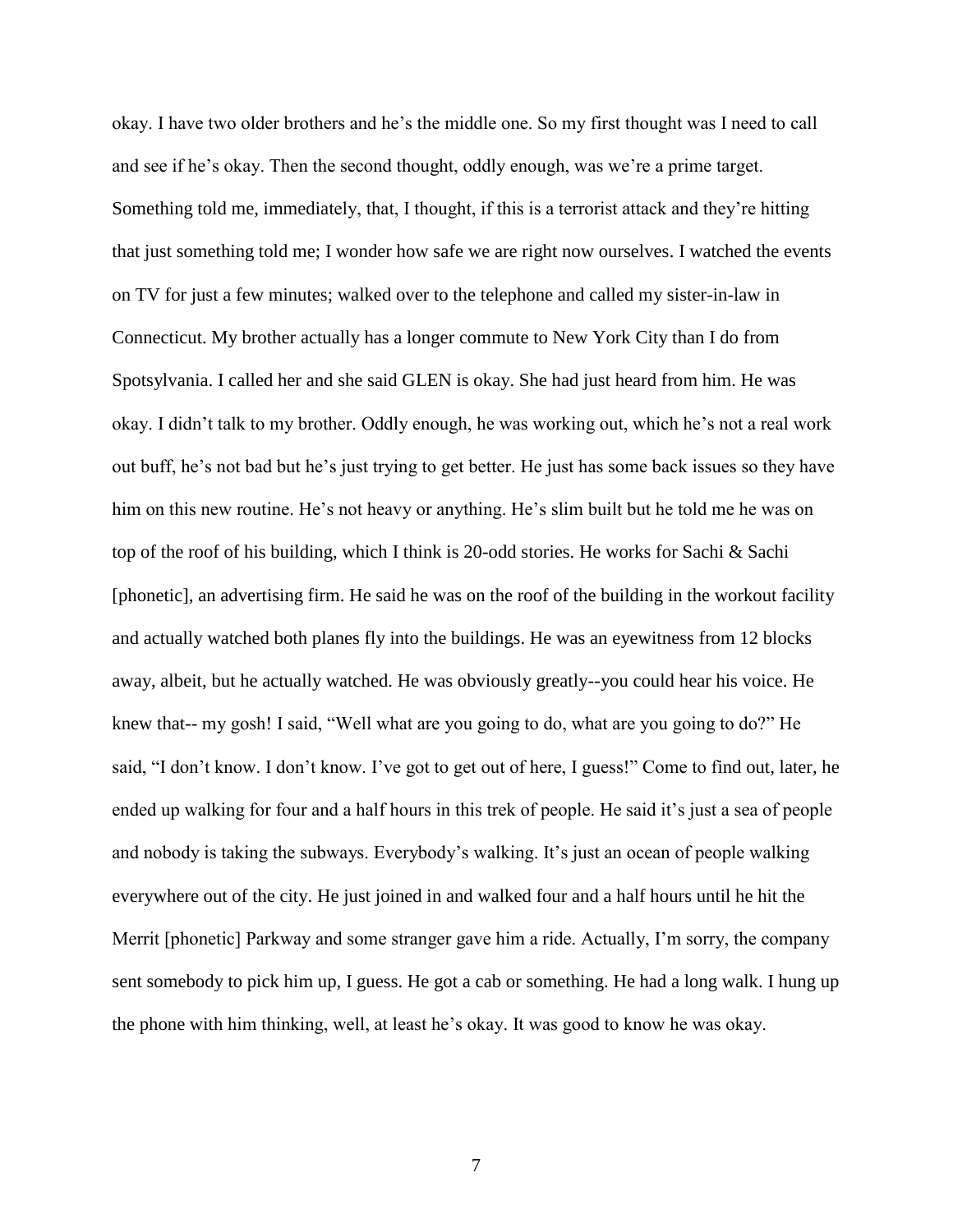I walked back to the TV and I was standing, about roughly how far I am right now, away from the window. I'd say more or less six feet maybe plus or minus a foot. I was about that far away from the window. The way the window is--this is the Deputy's window basically. When you looked out his window on the D-ring, we were on the outside of the D-ring. Of course you had an inside aspect of the D-ring and an outside. We were on the outside of the D-ring looking into the E-ring. So as you looked out our window you looked right into our Admirals office, ADMIRAL CHURCH. So that was our view. You had just the openness because there was just a big gap between the rings, it was just air. So between our ring and his ring there was this big gap of air that you could see through about 20 odd feet away to his window.

At about that same time my boss, ADMIRAL BOSEN [phonetic], ADMIRAL(s) BOSEN [phonetic], who had been watching the news like all of us said, "Shoot, I've got to get to a meeting. I've got to run. I'm already late." He no sooner walked out the door than the phone rang and I went and picked it up and it was his wife. She just--"How's he doing? Is he around?" I said, "Jeez, you just missed him. He just walked out the door." She said, "No, that's okay. That's okay. I just wanted to talk to him. I can wait." I said, "Yeah, he went to a meeting." I thought he was going to a meeting in my Admiral's office. Being the Deputy, I should know exactly where he was going, but I just assumed that's where he was going. I didn't pay close enough attention to the location. So, I took that call, walked back over, stood by the window again and within minutes, it seemed, I don't even know the exact timeframe of when I hung up, that the plane hit.

My recollection is, I remember pretty vividly, my back was to the window so in a lot of ways I didn't see what a lot of other people saw in my immediate area. I was standing next to a lady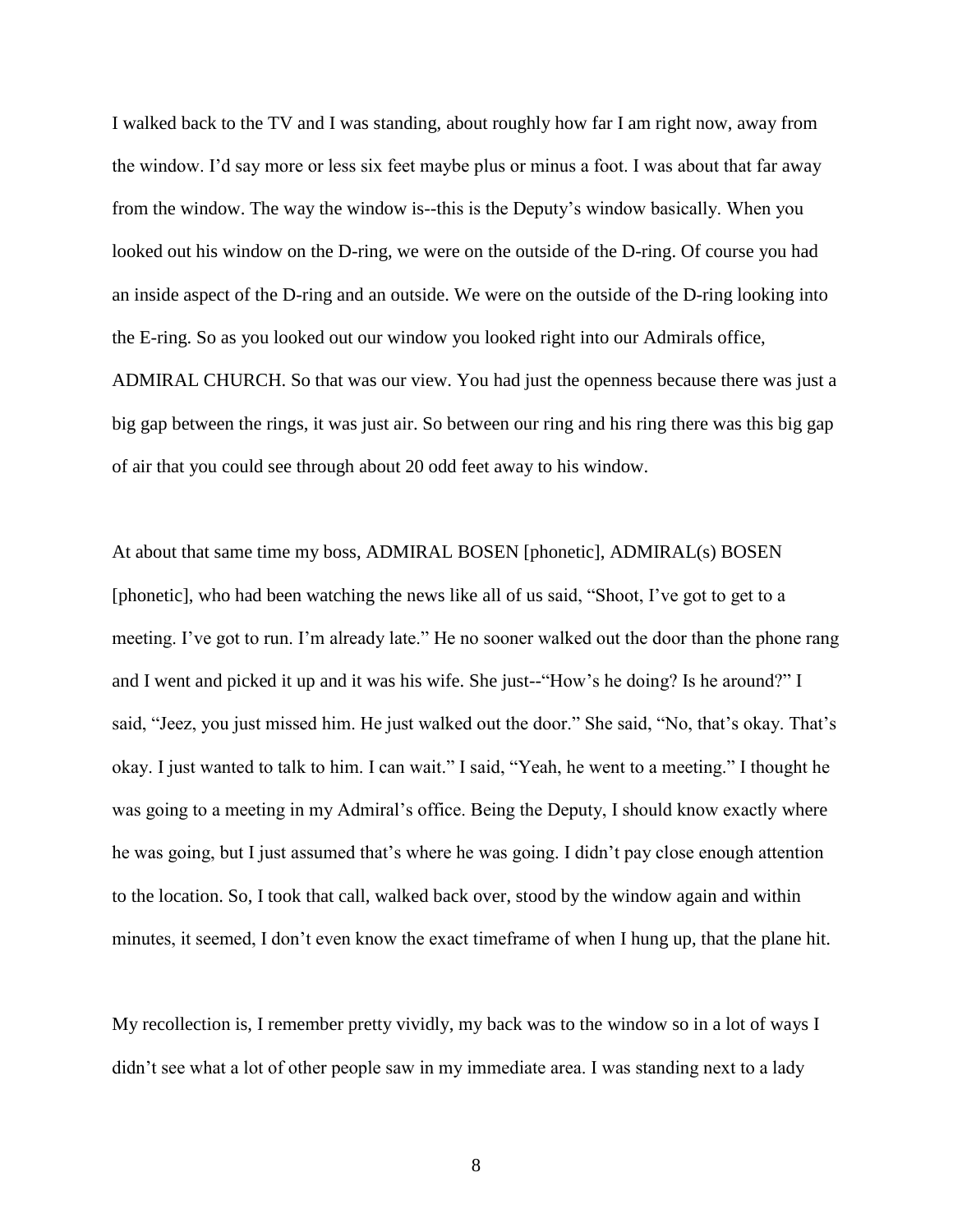called DIANE HAYNES [phonetic]. She works in our office as a civilian. All I recall is out of my left eye just a bright flash. You know you didn't feel the impact. I saw the flash before I felt the impact. I saw the bright white flash. Instantaneously, we felt that over pressure; even though I've never really experienced an explosion before. It just hurled us, I still don't know how far. I don't know if it threw us three feet, 10 feet. The next thing I remember was getting up from the floor. DIANE was next to me and a couple of other people were in the general area. What I can remember seeing is--DIANE is, I don't know how old she is, mid-50's, but she just had the most--I don't know how to describe it, just a strange, strange horrified look on her face. Her face was all--I can still remember it. I was like, "Gosh, what is wrong?" She was just so-- she didn't know what to do. She couldn't really move. She was just panicked. She was almost hysterical. She seemed like she was hurt a little bit. So, anyway we just grabbed her under the armpit and said, "Come on DI. You got to get going. You got to get going. We've got to get out of here!" We got up and walked out the building, walked out the main entrance, really the only real exit of our spot. There was another exit; no one ever used it. It was an emergency exit. We went out the main entrance into the fourth corridor. At the time as I was walking out, all I could think about was--I knew in my mind--again, maybe it was because after the fact, I really wanted to believe it, but I really believe that I knew it was a plane. We just watched two planes now we felt this explosion. This was a plane. In the back of my mind I thought about it this is a plane that just hit us. I walked out to the "p-way" with DI, DIANE and said, "Okay DI you've got to go. You've got to get out of here." At this time all these people were streaming out of the corridor going in to ground zero, toward ground zero. The smoke was just starting to pour through the corridor but it wasn't too bad yet. At that time there was another person there named GENE ACRE [phonetic]. He came and grabbed DI as well. I said, "Hey, listen, I've got to go. I'm going to go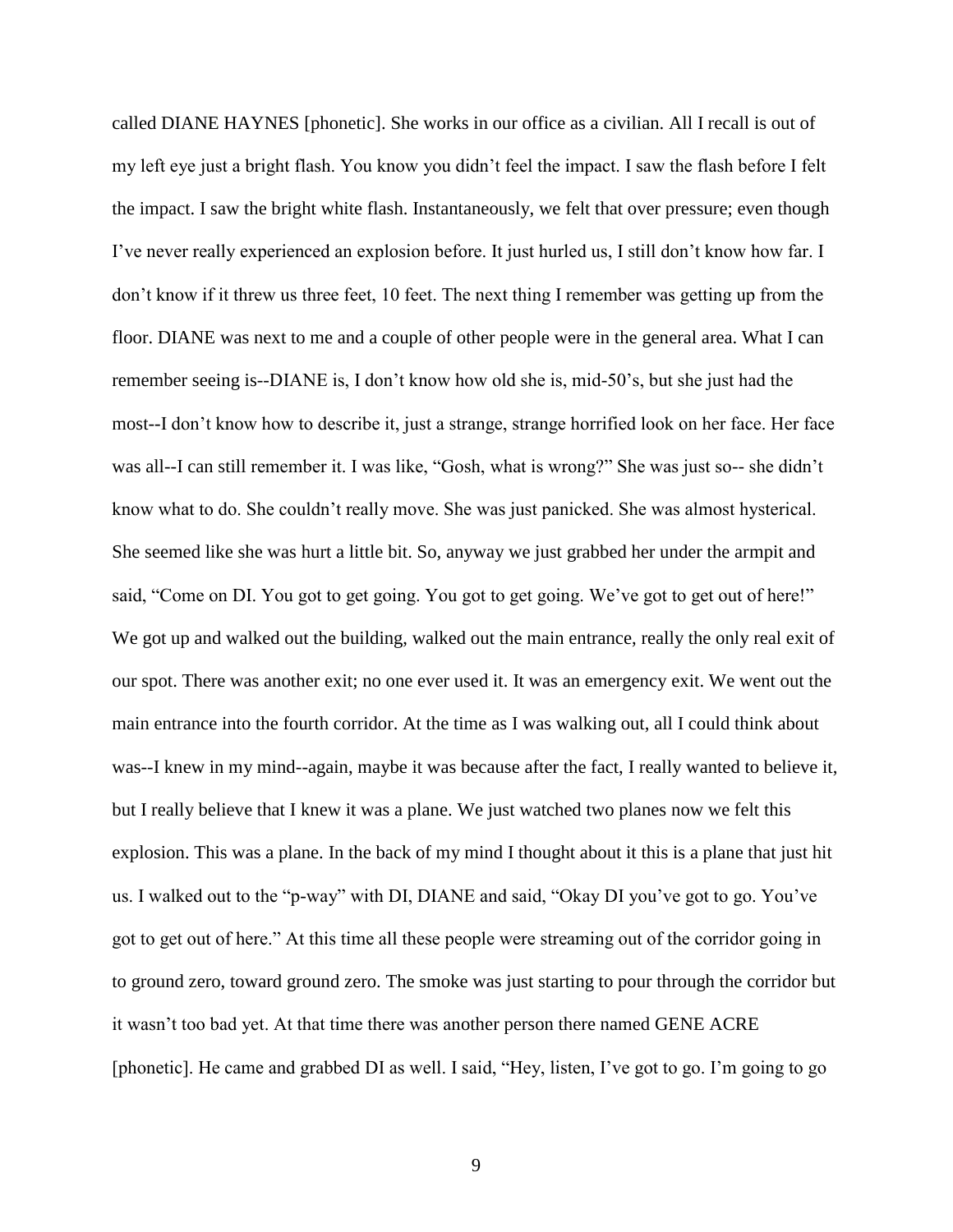into the E-ring because our boss was in there." I said, "DI, you go. GENE, take her." I said, "I'm going back into the E ring. I've got to go find CAPTAIN BOSEN [phonetic]." So GENE was like, "Well, if you're going, I'm going to go." I said, "No, no you don't need to go." So anyway we both ended up going toward that area. It started to get pretty smoky and GENE went back with DI.

Q. (29:08.5) Who was GENE again?

A. GENE ACRE, he's a new pilot we just had brought on.

Q. (29:13.3) Commander?

A. Lieutenant Commander.

Q. (29:14.9) Lieutenant Commander, okay.

A. Yeah. He ended up going back and help DI to get back to ground zero. So I went back into the E-ring area. I ended up right at the head of the E-ring where you would go right or left at the end of the fourth corridor on the E-ring. The smoke was really started to get pretty heavy there but we had still no real idea where the heck the damage was. What I remember most was that the people I bumped into it seems--I told a story when I spoke in San Diego to a couple of people, I had a dinner with CHAIRMAN YOUNG was, I said, "I'm not trying to be too [inaudible] but all the guys there were SWOs." There was one enlisted OS2 PAZ [phonetic], I still remember his name, worked on the CNO Security Staff. He was there and along with two other SWOs that I had known; I had worked with at different times or have known. I knew who they were. So it was all like being on the ship, where all the SWOs run to the scene. To this day I'm convinced--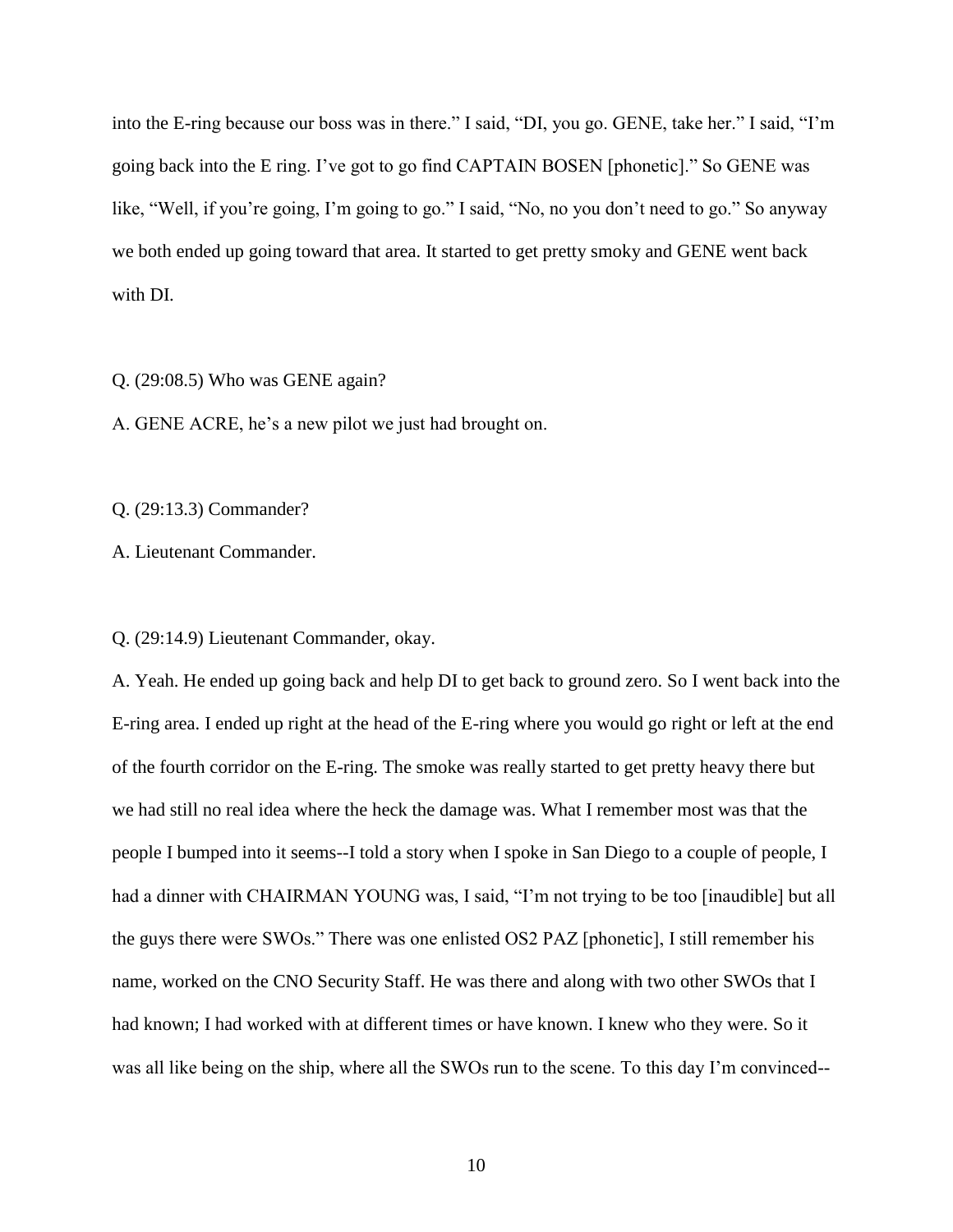and I'm not begrudging people that went the other way, but I'm just saying that it's almost instinctive. How many fire drills have we done where--over and over and over again? So I like using the analogy that we were like the rapid response team. That's what we did. We ran there, but the smoke was really getting pretty bad. I remember I took off my tie and threw it in my--I left my jacket, my wallet, everything. I didn't bring anything out with me. Everything I had left on my desk. I left there with no jacket, no wallet, which I came to regret, with just what I have on now, just my tie. Took my tie off, threw it in my pocket, was going to take off my ID's. I took off my ID, in fact, I had a little loop thing. I threw down that stuff on the floor, thinking no, I'm not going to need this right now, it's just getting in the way. I picked it back up, thankfully because all the security problems thereafter. I'm really glad I kept my ID. I put that back in my other pocket and just undid my thing. That day, it was also funny because I don't normally carry a handkerchief, very infrequently. I had a handkerchief that day. I had put one in my pocket because I wore my favorite suit that day, which was a black suit. I'm thinking okay I'm glad I brought this handkerchief so I put that up against my face but it didn't help much because it really wasn't wet to absorb anything. I found out that it was useless. The smoke basically just kept on getting worse and worse. It was getting heavier, thicker. The visibility went from--you could see everything but about two feet off the ceiling and it kept on getting lower and lower to the point where you actually had to crawl to see through it. This group of guys I was with, I'd say a total of about four of them, there were about four there. I'm trying to remember--I wish I could tell you. DENNY WETHERALD was there. He's a fellow Commander. He's a SWO going out to command pretty soon. Goodness, JOHN KIEFFER, he was there. So JOHN, DENNY, OS2 PAZ, and myself--and it wasn't like we were working as a team. We all just met there by fate. Each of us tried to do something different. I don't know whatever happened to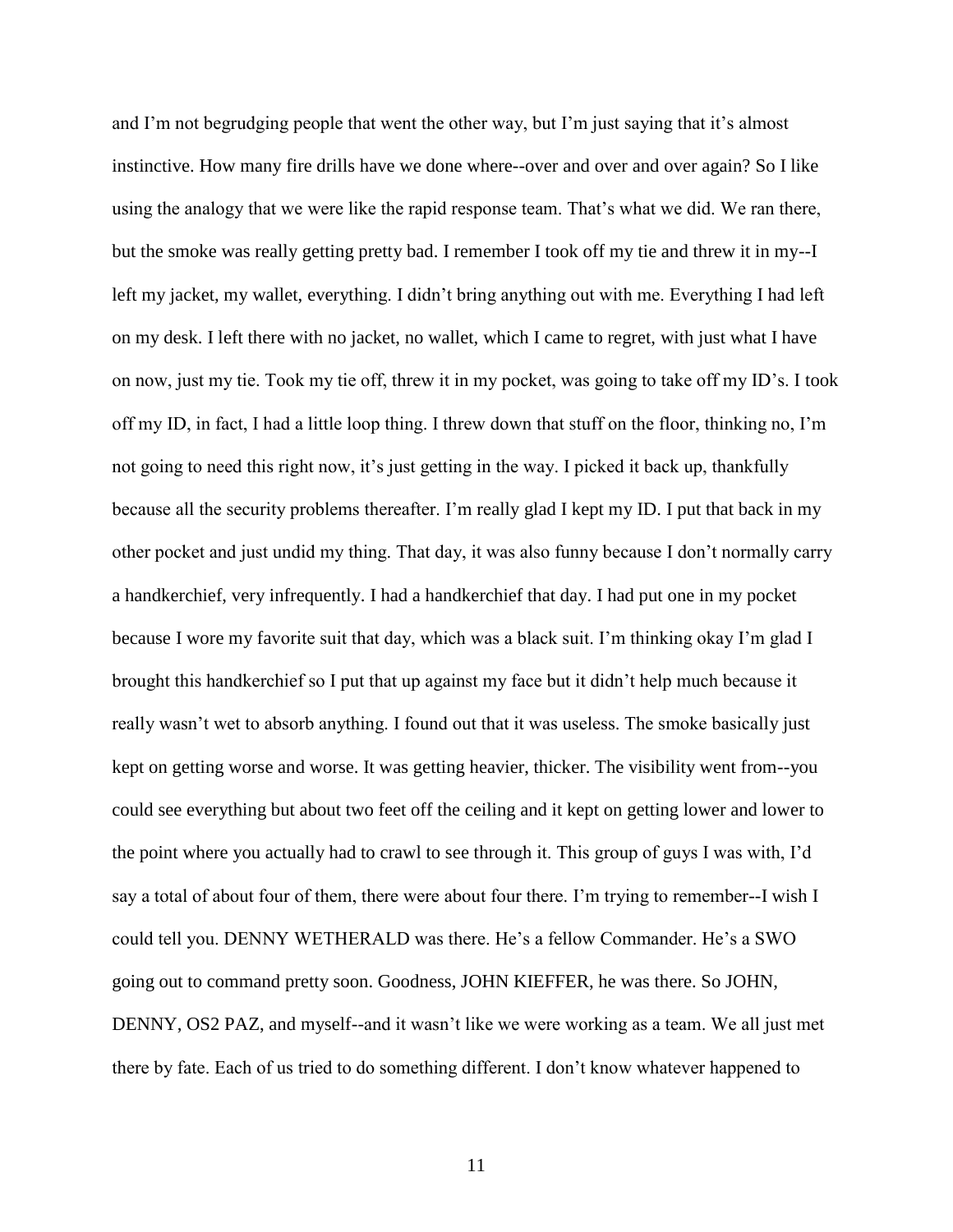JOHN. I'm not sure what direction he went. We basically were sitting there looking down the Ering yelling for people. DENNY ended up going into the E ring more and basically vanished in the darkness, into a haze. I don't even know what ever happened to him or how he ended up getting out. So he went through there and me and the OS2 were crouched right by, trying to get into the Admiral's door where I still thought my boss was. All I kept thinking was, my boss' wife just called. If I had just grabbed him he wouldn't have been in there. I thought people that were in there were dead. I knew it was so dark that I thought for sure that they were dead in there or at least badly injured. The door was locked. It was so thick you couldn't even see at that point. The deck had buckled; the floor had started to buckle. I was like, okay, we could try to bust this door down but then there is a fire in the--I don't even know what it was, like a locker area or door or something, but it was some sparking and stuff to the left of us somewhere on the E-ring. I don't even know--I said, "Yeah there's a fire in here." So something told you, you might get in there or you might not and if you do, are you going to be able to do--I don't know. There's a lot of thoughts going through your mind quickly. What do I do? How do I do this? You want to do as much as you can but yet you always want to have your exit route. I felt like I could always still go back left and get my way out. In the meantime, we were sitting there yelling up and down the corridor, "This way is safe! Come this way! Anybody down there, come this way!" It was too thick to walk through, in my opinion. I don't know. Like I said I don't know where DENNY ever went to, but I don't remember him coming back that way but he ended up making it out. I saw him. He's around. Bottom line is we stayed there for as long as we could.

Q. (34:23.8) What did it sound like? Describe the sound. What were you hearing?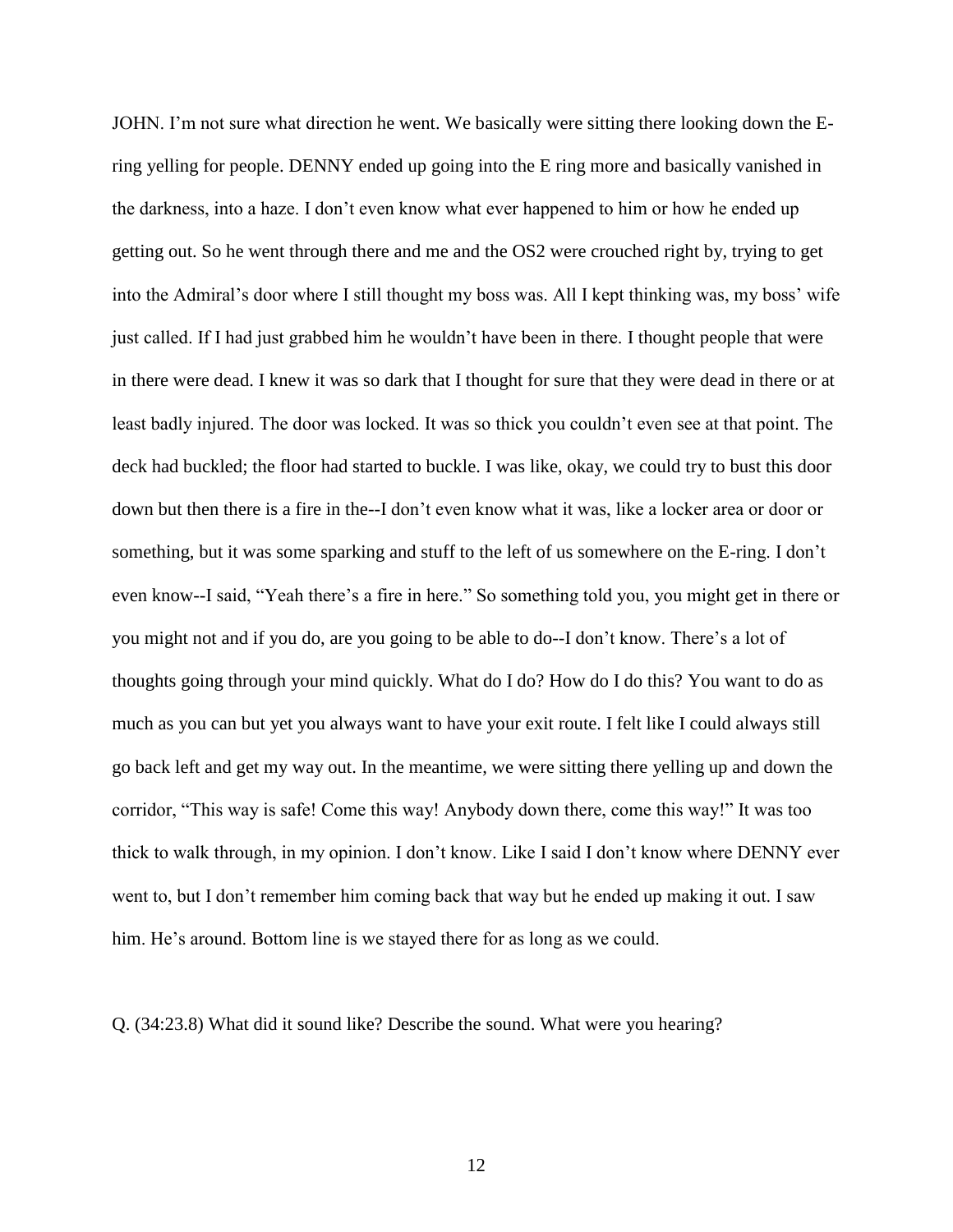A. There wasn't really a lot of sound. It was just the yelling of guys like us just trying to shout for people. We heard some voices through the smoke, but it was really indistinguishable what they were saying. You didn't know if they were calling you to come that way, it was safe or you were just calling them. Literally, we just stood there yelling, hopeful that people would come your way. As it turned out, as I've come to find out, no one was killed in that immediate area. This was the E-ring, fourth floor. The plane had gone, literally, right underneath us and had vented. The fireball that went behind me, by the window, was just as the plane passed through underneath and just vented through that area. That was the fireball and that's what caused, of course, us to get thrown.

At that time everyone who had been there had gotten out. Everybody in those offices had already left. In fact, like I said, the Admiral's office that I was trying to get to, that was completely evacuated. So fortuitously, we didn't spend a lot of time getting in those spaces because as I'll tell you—anyway, it was real quiet. A couple thoughts went through my mind--before I get to the next part--very frustrated because, once again, being a SWO, we're all running around like--I need a fire hose. I need to set my boundaries. There was not a darn, not a blasted thing in the building to help you. The sprinkler system in the roof never went off. To this day, I don't know why. I know there was a recall or some lawsuit against the company that made those. I'm still curious whether that was those because I didn't think the fire maintenance was always cut off or maybe it was. I don't know. So I'm thinking, okay, I'm sitting here, I can't put out the smoke barrier. I don't have anything to block to knock the smoke down. I can't find a bloody fire hose anywhere. I go in a closet where the main fire main pipe was and all it is a bunch of isolation valves, no hose again. All we can find are the stupid little portable extinguishers that have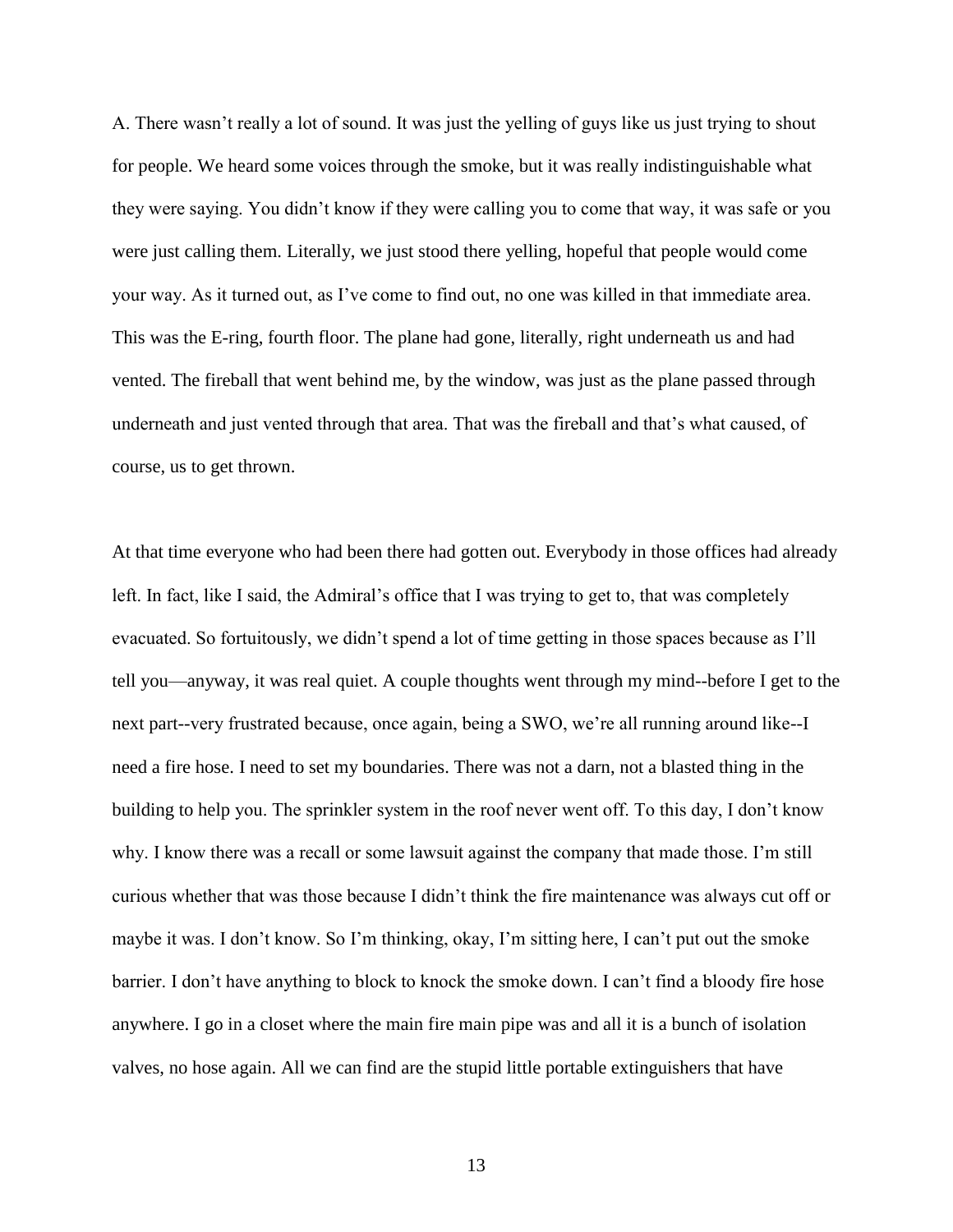already been depleted. We were like, "This is ridiculous! We can't do a thing if we wanted to. We are of no use! There is nothing we can do." It just reminded me of how valuable we are on the ship. We over do it, some people might say, but you actually have what you have or what you need when you need it. Everyone was really frustrated. In fact, at that time, my old branch head CAPTAIN STEVE STRAUSER [phonetic] had come into our group. He had made the remark, "What I wouldn't do for an OBA right now!" I was like, "Yeah, no kidding! This is ridiculous to be able to get down this p-way." So we stood there, like I said, it was just a small group. It was basically me, CAPTAIN STRAUSER [phonetic], and OS2 PAZ.

Q. (37:13.5) Could you see at the time? No back up lights, obviously, but was there any outside light or anything?

A. That's interesting. The lights stayed on for quite a while. It was about three quarters of the way through when I remember the lights going off. You could still see. You had all those siren noises and stuff. You saw that stuff, but it was oddly pretty quiet in the big scheme of things. Once again that area had mostly now been evacuated. The big herd of people going toward ground zero had left. It was literally just a few of us left on the E-ring just trying to be helpful, trying to put yourself in a position where you might be of service to somebody. Oddly enough, we didn't do anything in that regard. I tell people--afterward people would come up, "Oh you did something so heroic!" I said, "Honestly, I didn't!" I said, "I didn't carry anybody out on my back. I didn't pull somebody out from under a desk like other people I had met--somebody saved somebody's life. I put myself in a position where I tried to do something like that if the opportunity presented itself, by just instinct, doing what I typically thought would be the right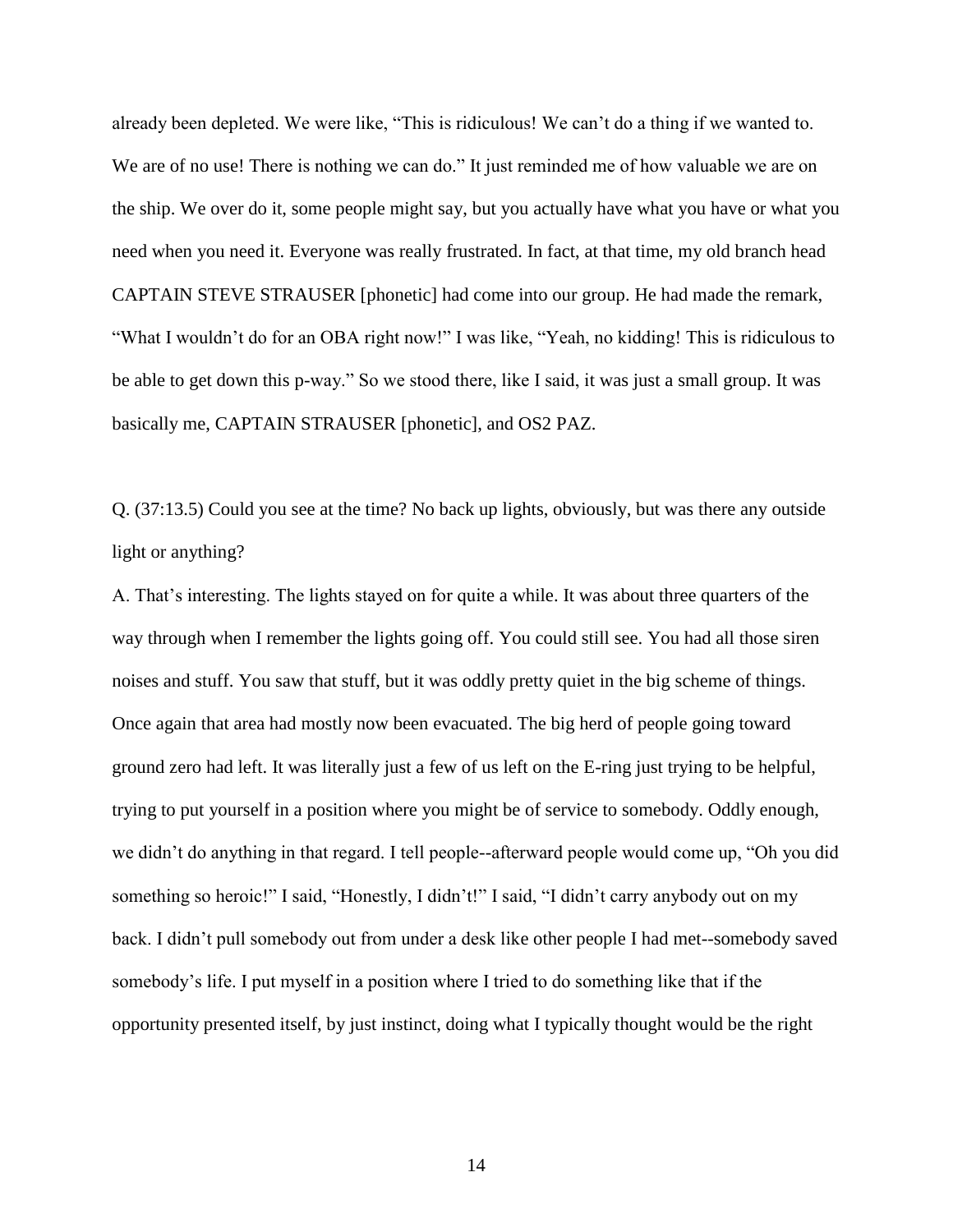thing to do." But I said, "I didn't actually perform any heroic act." I said, "I went and did the rapid response team. I set my boundary."

Then, at about that time--now we're about 20 minutes in post-blast time plus 20 is my recollection, about 20-25 minutes I had been in the building now, then the fire department came up the stairwell right next to us. Of course they came with all their apparatus on, their breathing apparatus. They were like, "You guys have got to get out of here!" I said, "Okay, this is just like the ship again. I'm rapid response and they are manned up and now they're here." I said, "Okay, it's good." I said, "Do you guys--do you know the layout of this space? Do you know what you're doing now?" The guy wasn't real clear that even he was familiar with the layout of the Pentagon. I said, "Okay, well let me tell you what's going on." I did the old "turnover". I said, "In particular, please try to get into that office. I think my boss is in there and other people. You probably have injured people right in there. You need to get in that room." I said, "Down the corridor you can see how bad it is." Like I said, that area you couldn't even see down the E-ring now. Behind us you could still see some. So you knew, it was thick, but you knew where you were and you knew that wasn't--it was obvious there wasn't as much damage behind you. Once again, I knew I could get out.

#### Q. (39:34.5) Were you scared at all?

A. I can just remember being angry. I was angry because you knew what happened. I honestly wasn't scared. I was frustrated only because I couldn't find fire-fighting equipment. I just remember being almost--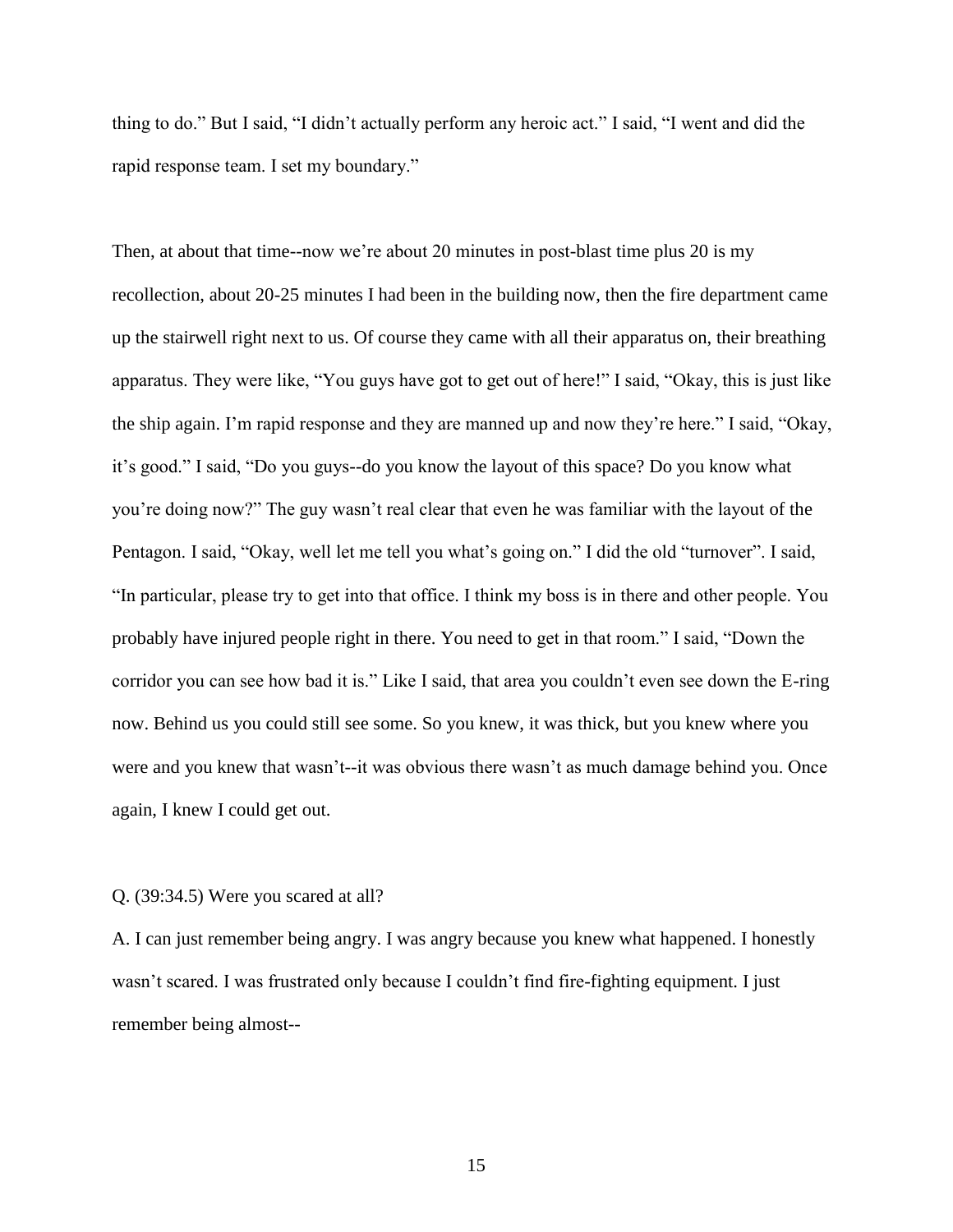Q. (39:50.7) You were angry at the attack? You had put it together that it was associated with the World Trade Center?

A. Oh, yeah, I had no doubt in my mind from the immediate impact when I went flying. As soon as I got up, I knew exactly. I said, "That was a plane. They're doing it again." The anger of being vulnerable basically; knowing you're vulnerable. Then being angry because you didn't have what you needed to do your job; to help somebody; to do more. Then, profoundly, really disappointed with myself because when I left, I left without my boss. So I did this turnover. I said, "Okay now they're the ones that can really do something." At that time I exited and I went down the stairwell, which oddly enough, was right by where the plane went in because that stairwell remained in tact. That was really incredible to me because I was like, okay, we saw sparking. We saw a cracked deck. I said, "But, here we are!" I went down the stairwell after we turned over to these fire fighters and the stairwell was normal. There wasn't anything wrong with it. It wasn't even hardly any smoke in it. It was a perfect buffer zone, your dead space. It was perfect. Went down that and as we exited, as I recall, it was just me, PAZ, and CAPTAIN STRAUSER [phonetic] who exited. We ended up--even though I didn't know it, if I had gone right I would have ended up right where the impact was. We headed left and that was where that old trailer was and that was all on fire and stuff like that. We weren't in any immediate danger there. We just literally hugged the side of the building.

## Q. (41:29.4) Where are you now?

A. We're on the ground floor. We had left the fourth floor, turned over to the fire fighters, walked down the fourth floor--it seemed like this place was pretty intact--got outside. I don't even remember looking to the right but that's where everything was. For whatever reason, I was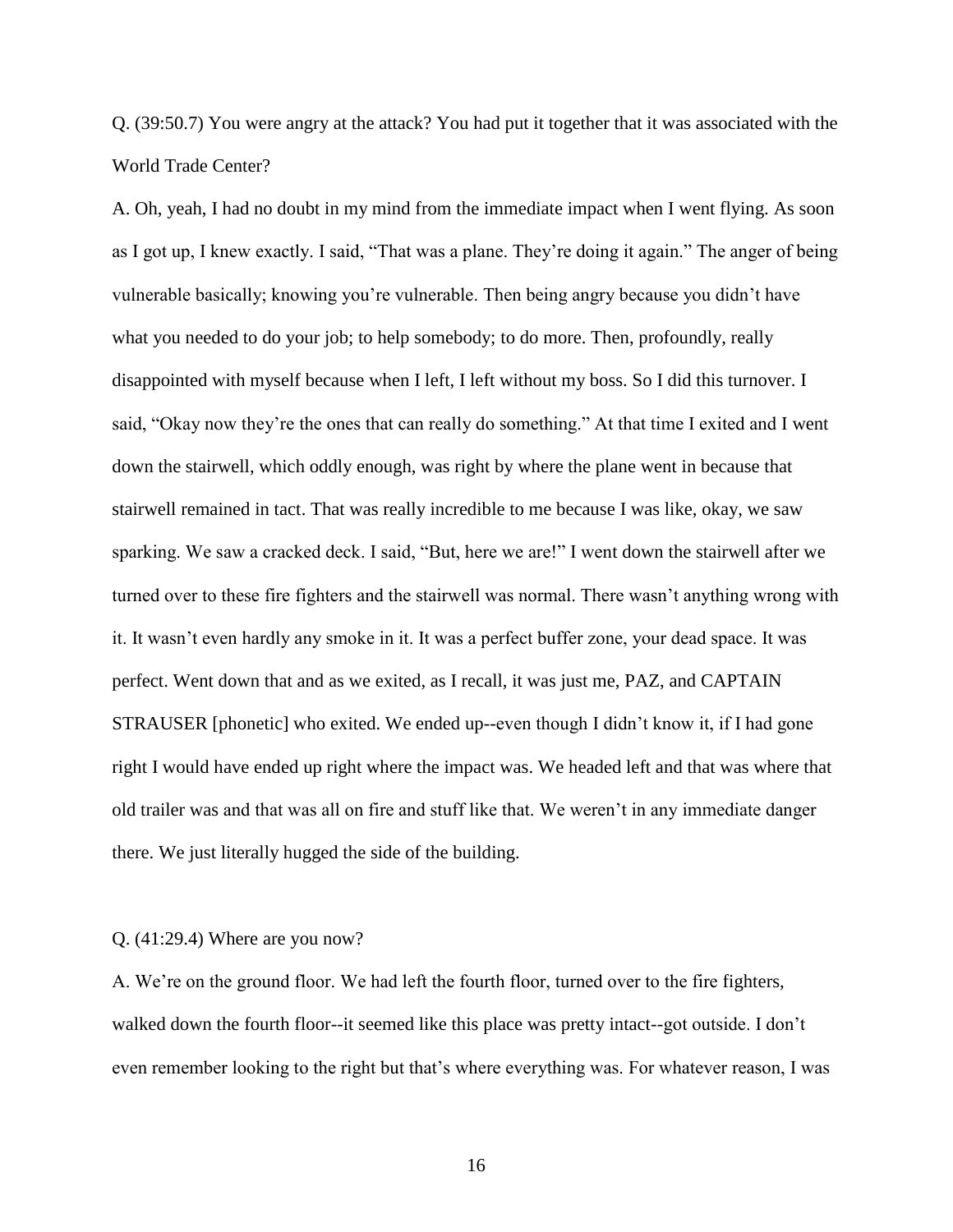just guided to the left and we walked out. From there, we all split up. CAPTAIN STRAUSER [phonetic] said, "I'm going to head this way." I don't know what happened to OS2. I just went over to the hill, just walking around looking for somebody, or to do anything like a triage. They were trying to get everybody away. Before I go any further, are there any questions about in the building because that's pretty much what my experience was in the building? The only thing that I'm thinking about I'll tell you though is, why didn't the window shatter? I never remember the window shattering. I kept on thinking, I got thrown. If it was that big, why didn't the window shatter? That was my building experience. Stayed in about 20 minutes post-blast, 20-25 minutes, and in the end I left thinking, my boss is probably dead. I never got him out. I was really frustrated, really, really upset. I wasn't sobbing or anything like that, but just frustrated and mad because I didn't do what I could have, should have done. I kept thinking how am I ever going to tell his wife that I didn't just run down the corridor and grab him on the way to his meeting and say his wife wanted him on the phone. How am I going to break it to her that if I had done that, he wouldn't have been where he was? In the end, he was in a completely separate corridor of the Pentagon. Those were my thoughts.

I went on the hill area where they started setting up triage and stuff; surprised that I didn't see a lot of casualties. As it was, the casualties were mostly at ground zero, I guess, and North Parking.

## Q. (43:16.0) Ground zero being the center courtyard?

A. The center courtyard where all the people immediately ran and the North Parking area. In our area and the other side, the South Parking, where we ended up exiting, the south and the highway, there was just people setting up to do stuff. I still remember--I don't know if I had a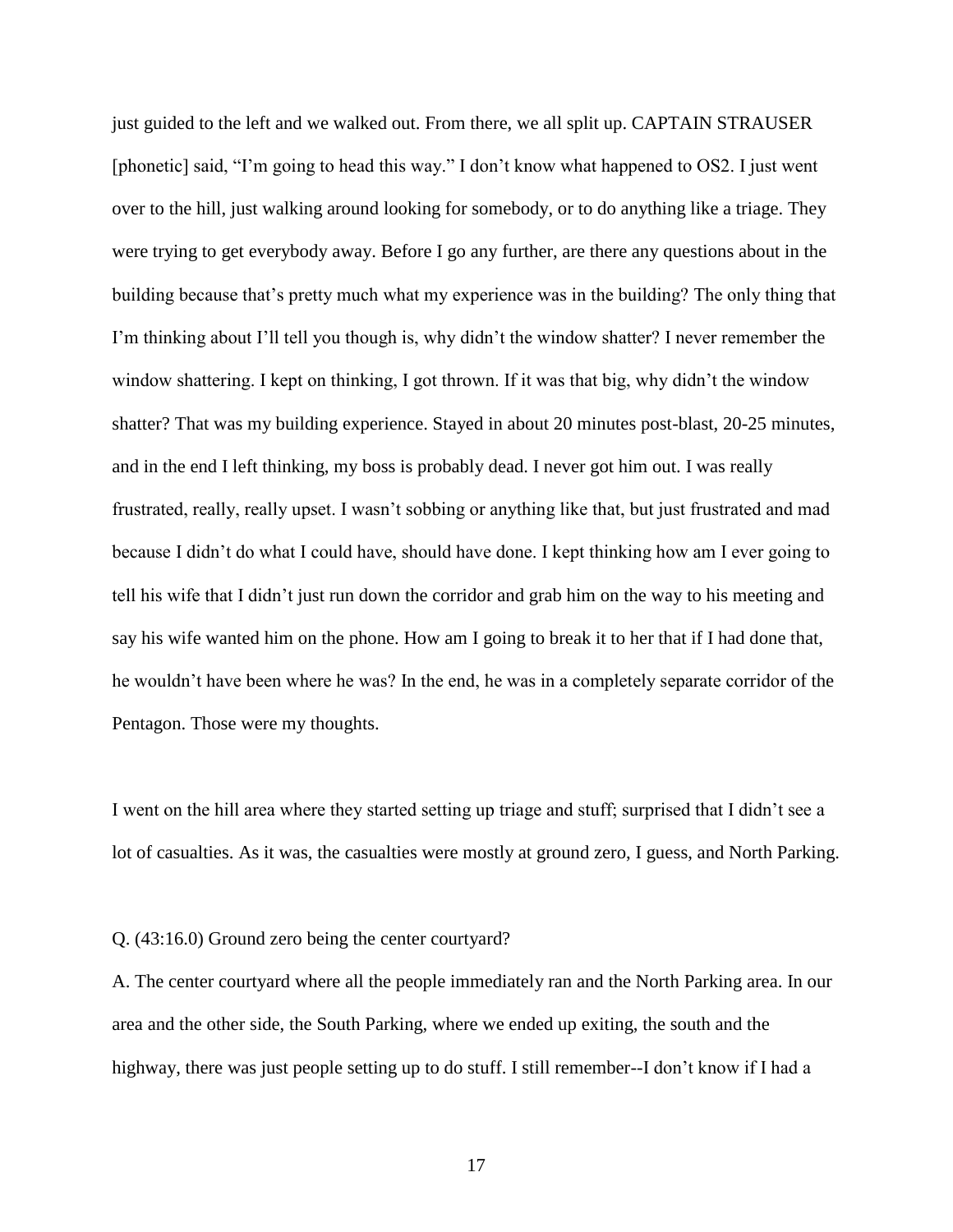dumb look on my face or what, but I was walking around and looking to try to help. One guy came up to me and wanted to put a little casualty band on me. Some yellow, I don't remember the color, strap and said, "Here, you need to sit down. I'm going to put this on you." I'm thinking what are you doing? There's nothing wrong with me. He goes, "No, no you look like--" because I kept on looking back in the building just dumbfounded, post-trauma stress or whatever. "You need to sit down." I let him walk away from me and I just ripped it off and kept going. At that time people were just trying to set up stations, triage. You just put yourself where you could help. I met up with an old buddy from N76, oddly enough. I spent the rest of the afternoon just sitting with everybody on the highway. Then they would say, "Okay, we need all the stretcher barriers to come now," and we just kept going back and forth to no avail. We never were used. We just sat there all afternoon. A couple of thoughts about that though, I'd say within 20 minutes, 15 minutes of being out of the Pentagon when I told you I left and started walking up the hill, I watched the E-ring collapse. It just seemed like a sandcastle or something. It literally looked like an implosion you see on TV of a building collapsing. I sat there and watched within 15 minutes of the E-ring collapse. Still you didn't know; is that my affected area? Because even though we were in the blast area, we didn't really know where we were or where the damage was. Afterwards, as it came out, where I said the deck was crumbling right where we were, that was the dividing line of the section that fell. My boss, that Admiral's office that I talked about, his was right in the middle of the collapsed section. Then I started thinking of those firemen who were in there--

Q. (45:20.3) Now did you know at the time that he was out?

A. No.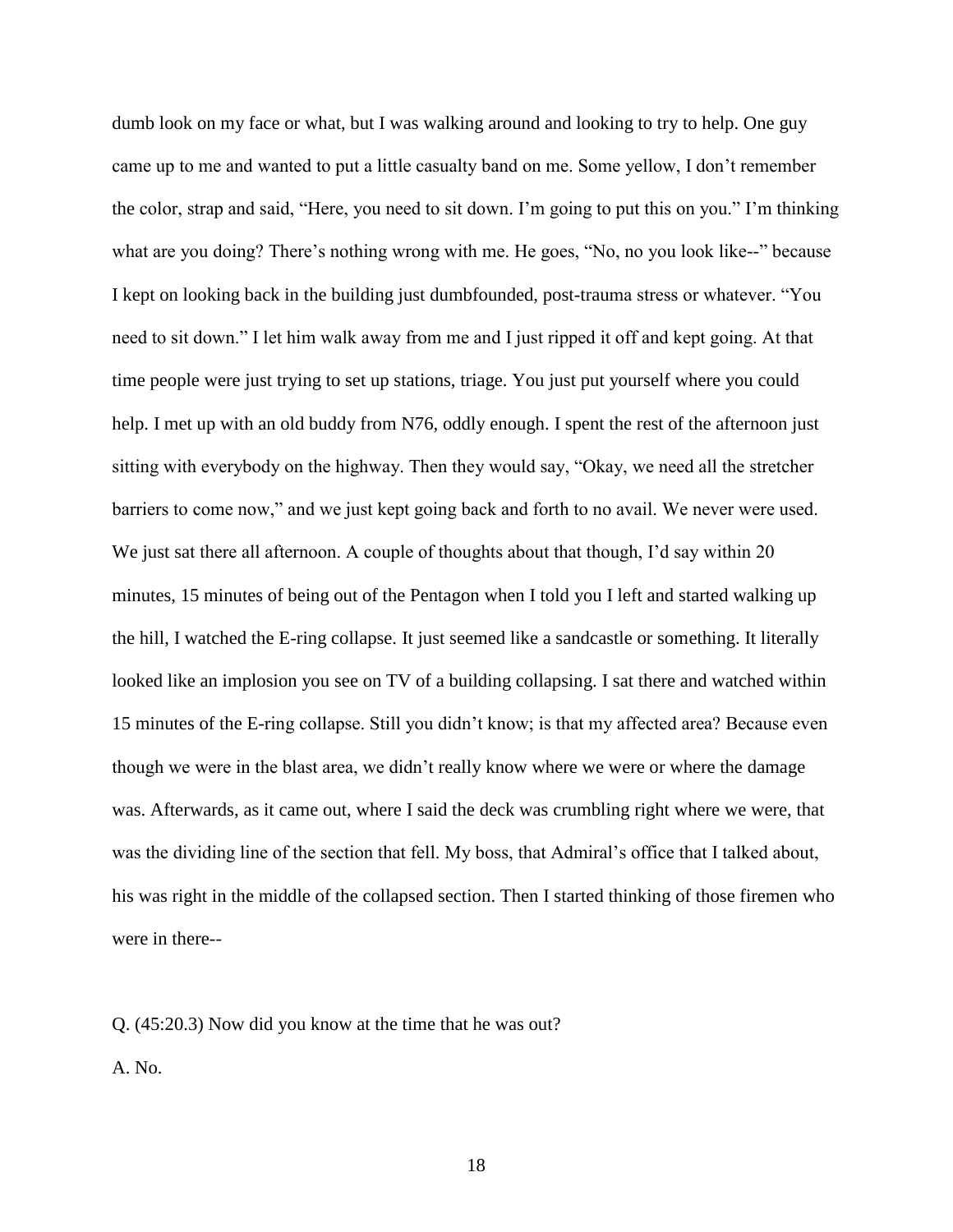Q. (45:23.1) You saw that. So, you thought he could have still been in there? A. Yeah.

#### Q. (45:25.9) Wow!

A. Yeah, but I knew with the smoke that it wasn't going to be possible to get in that door. Somebody said--I think PAZ might have said, "I yelled in there and I didn't hear anything." There was no way I'm going to be able to get in and get done what I need to do so that's why I was relieved to see the firemen because I thought, "Okay they'll be able, at least, to do something," but then we saw it crumble and you think, "Oh, my gosh. There were firemen in there." The only reason--I still don't know, but I'm pretty sure to this day what happened is those firemen--there was a second warning of a second plane and everybody was told to get out of there or run away so we all ran back toward the Annex. They must have pulled the firemen out because they were all going down that E-ring, the part that collapsed. Based on my little instructions, and I'm sure they would have done it anyway, but what they ought to concentrate on, I'm thinking, "Man, now those guys are right in there," but they must have pulled them out.

## TAPE ONE/SIDE TWO

Q. (46:26.7) You must have looked disheveled or something. Something must have striked the guy that gave you that orange armband.

A. Yeah, I don't really recall, but yeah, it could have been orange.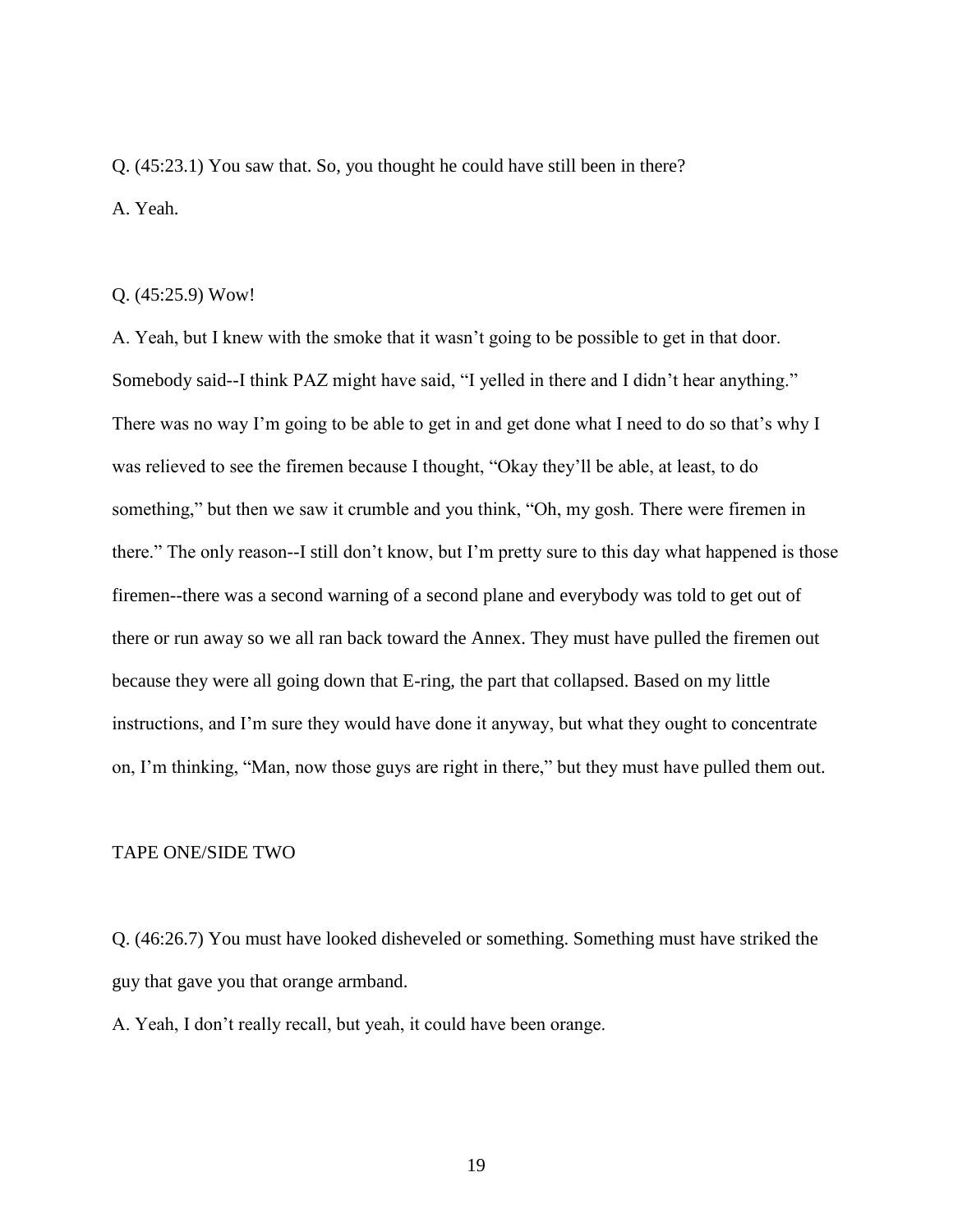Q. (46:40.5) Perhaps you had soot all over you and--

A. It was funny because my clothes reeked and stuff like that but I was wearing a white shirt that day and that smoke wasn't as staining as you would think. I don't know, maybe I was more. It's hard because I don't recall a lot of that.

Q. (46:59.2) It's funny that he would just come up to you and--

A. Yeah, because I was loitering about. He was like, "Hey, you need to sit down." I was not real happy with that guy. But, yeah, you're right. I don't know how I appeared to him. What I was going to say, too, before we really got formed up in stretcher barriers, I watched that section collapse and I thought, "Great, now my boss--if he didn't die, he might have been in that section." That is the section that collapsed. I still wasn't aware that was our--when you look at the Pentagon, where is our office again? How does that work? As it turns out, now that that section collapsed, you can look right at our office because you had a perfect view of our window. The window I was standing right next to was right there. So that collapsed. Now my office window looks right out onto the highway. I didn't know that at the time but that's actually where we were. Then the other thing I remember vividly was seeing--you probably saw the pictures, on the fourth floor, my boss' floor, the Marine Corps Council Office, where the building fell, he had his flags in his office and the Marine Corps flag was just sitting there waving on the fourth floor. It was just--not looking marred or anything, just standing there waving, just draped there, still in its stand, untouched. I thought "Wow, that's really profound!" That's stating, you might have done this, but you didn't knock that down. We're going to get back at you. In fact, a buddy of mine, I showed him. He said he saw a photographer and he said, "You've got to get a picture of that. You make sure you go get a picture of that because that is awesome!" The fire hoses were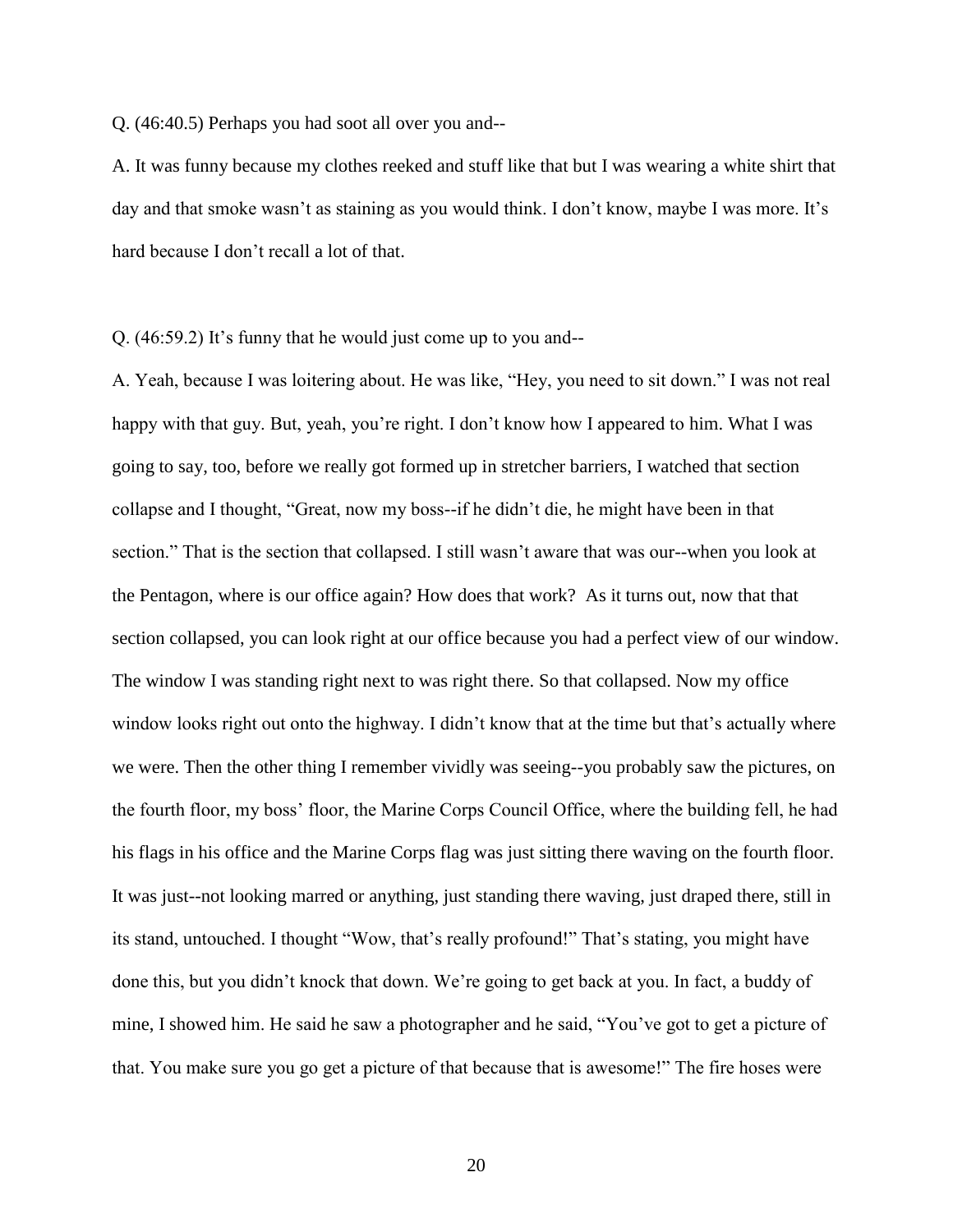going and everything, but that flag was just sitting there just flying. It could have been an American flag and that might have been a little more spectacular, but it was a Marine Corps flag and that was good enough for me. That was really pretty awesome! Like I said, watched the whole building crumble.

I spent the rest of the day really in these various--"we need volunteers for this" and you were trying to, once again, be in the right place to help, but in the end, we weren't even used. I guess what really struck me, too, was the amount of volunteerism at that point. There was one young kid, obviously not in the military or anything, kept weighing himself down like a camel with water, juice, food. I mean he just kept on walking up and down the line because we were all formed into lines of four people on a stretcher. It must have stretched 50 people, 50 rows across, just so many people. This guy would just keep walking up and down the line spending hour after hour handing out refreshments saying, "Stay hydrated everybody!" The amount of food that came in, it was like somebody went to Cosco and just raided the entire store. There was more food--you had cashews, you had everything. We had all the good stuff; bottle after bottle and crate after crate of Gatorade. I never ate so much in my life. It was silly, almost like a nervous reaction you were just eating. This is okay. I can sit here and wait. That's really how I consumed my time just sitting there eating and watching and trying to help. Then it got to be, I don't know what time, maybe 4 o'clock in the afternoon. The fires were still burning, of course, working their way down burning. The same buddy of mine, GARY ENGLISH, CDR GARY ENGLISH, he used to work in my office with me. It's so funny because he and that CAPTAIN STRAUSER [phonetic], who I met on the E-ring, and this guy, GARY ENGLISH, CDR GARY ENGLISH; the three of us were the three officers that sat in one little office when we worked in N76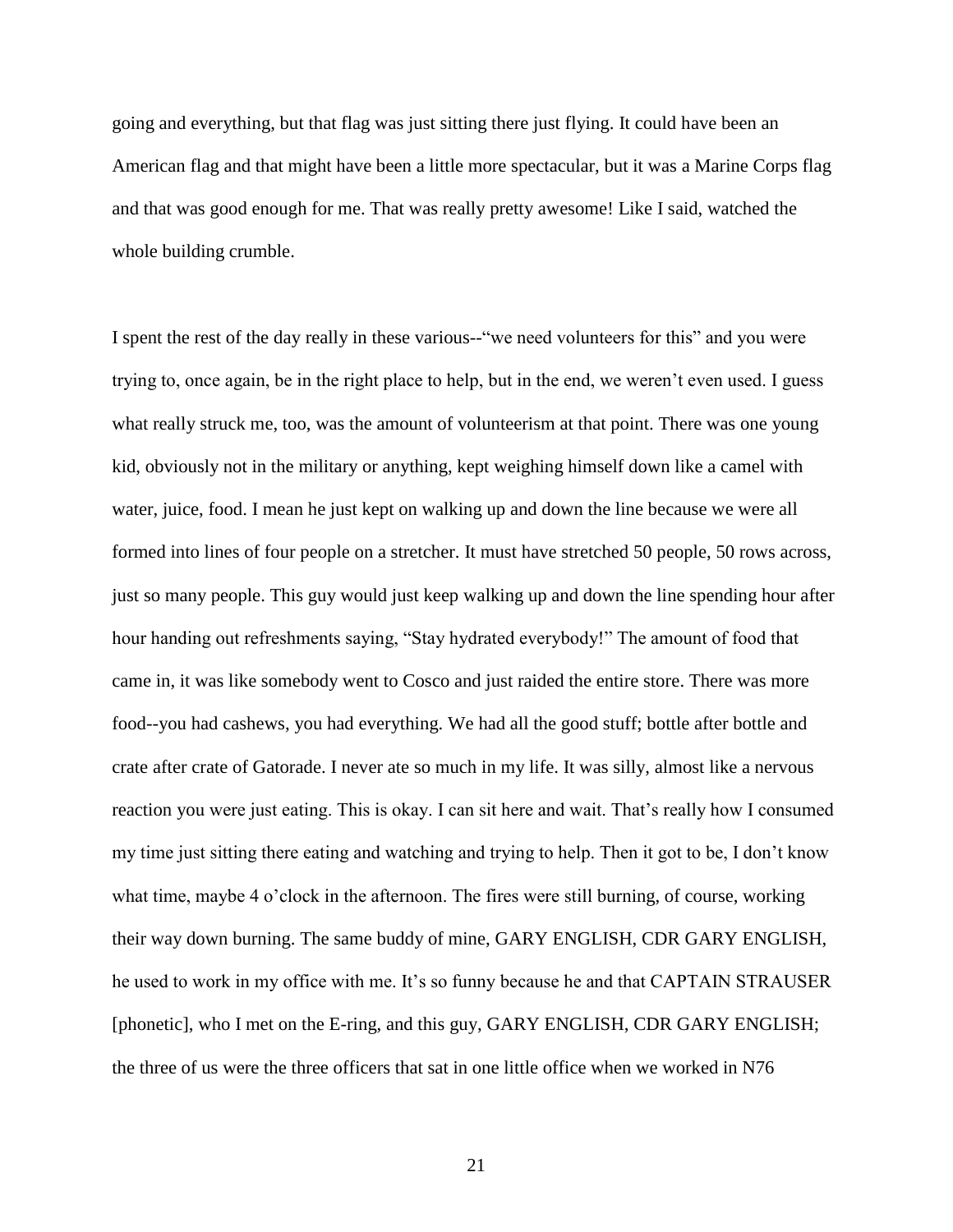together. So, here we are back--we had all been in different jobs or at least I was and we all met together again that day. So GARY and I just hung out, did a stretcher together, realized we weren't going to be used and looked for other assistance. We got scooped up to be in the morgue detail.

### Q. (50:45.8) How did that happen?

A. We were just trying to walk around, "Does anybody need help?' "What are you doing?' just trying to insert ourselves. So, somebody said, "Hey I need some people to volunteer for morgue detail." I looked at GARY and I'm like, "I don't know" and he said it to me like, "Hey, we might as well. We're not really being actively employed here," because false alarm [inaudible] but as it was there weren't any survivors at this point. Those that had gotten out had gotten out pretty good in the other direction. Nobody was going to come out the E-ring into this part of the street. There was not going be any survivors walking out or being carried out that way. So we just said, "Hey, we'll go." For me, I wanted to do that. I've seen two dead people in my life and those were both at funerals. That's my only experience, you know, relatives. I've never first hand seen anybody die. I've never first hand seen somebody that had just died or never really experienced that. My bitterness, frustration was with my boss. I thought my boss was. I said, "I need to bring this together, bring this whole issue together, and bring it to closure." That's why I volunteered and GARY went with me.

Q. (52:00.0) Were you thinking mass casualty? Were you thinking hundreds? A. Yeah, I would say at least in the hundreds, I was thinking, with no doubt.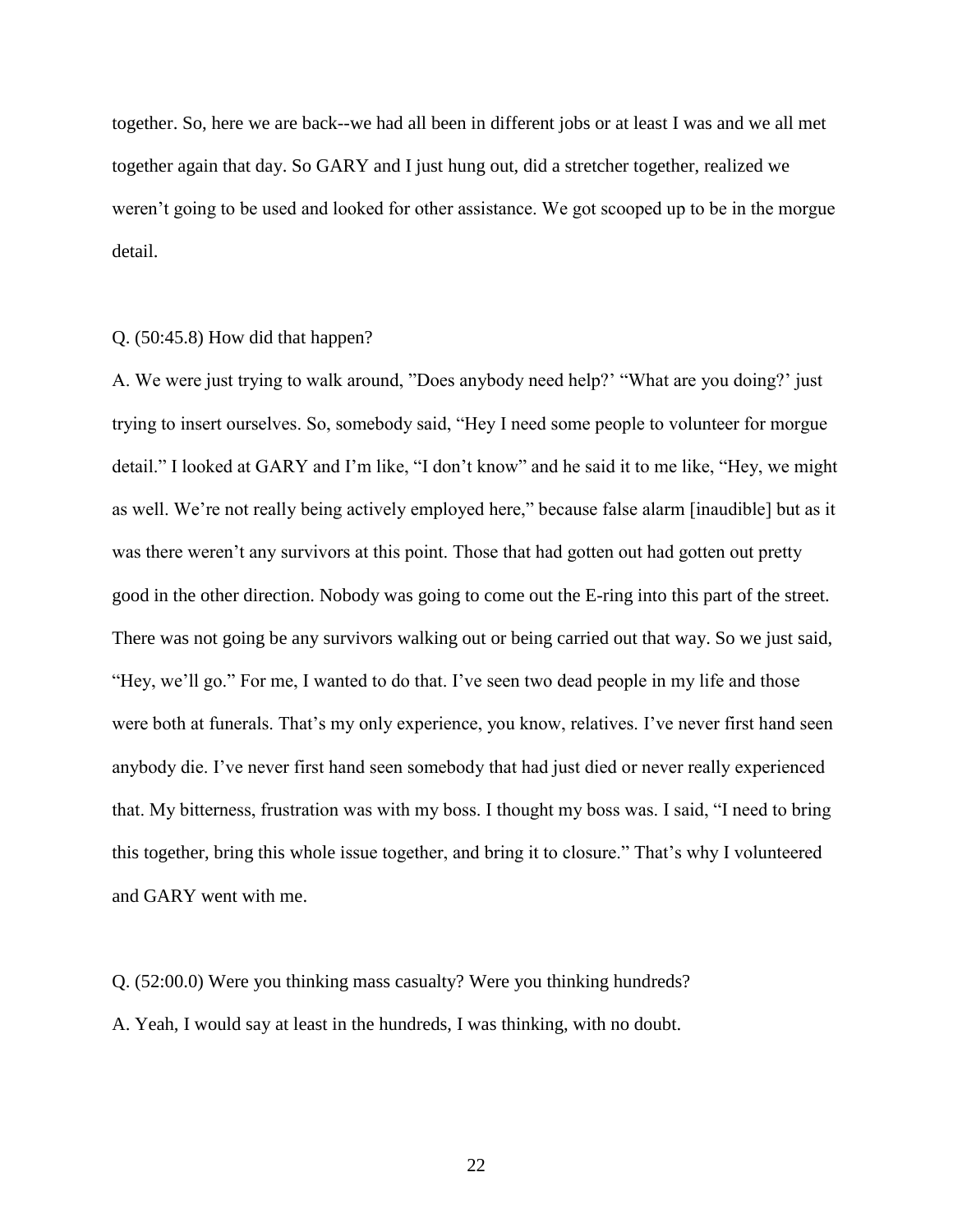Q. (52:12.2) Was that the word that was going around on the ground?

A. Yeah, of course, everybody was gossiping up and down the stretcher barrier row. Nobody was really talking about casualties. I mean there were so many litters that we certainly had enough to help out, but more, the gossip was, "Hey the towers just fell." That was when we heard for the first time the towers fell. That's when we heard for the first time that the towers fell. That was the word up and down. I heard this just happened! I heard the State Department just got hit. I heard this--just the run of the mill rumors back and forth. My wife will still say, "So what did you think about me?" The one thing I've always cherished about my wife is that she is a very strong woman and not just because she had five children. She was in the Army. My father-in-law is a retired Sergeant Major in the Marine Corps, sons that are Marines. My daughter was in mental health. She was a Captain in the MEDAC [phonetic]. So, I don't know, maybe I give her too much credit. I know she can always deal with stuff. It wasn't until I had got out of the Pentagon, I walked around for a while and I tried to be involved in a litter. It's not like I didn't think about her. But I knew that, hey, she's a long way away. She's safe. She is in Spotsylvania for crying out loud, nothing happening down there. My first thought wasn't to go find a cell phone. I didn't have my own first of all. People that were using them were all blocked. Nobody could get out on cell phones because--but then when I bumped in to GARY ENGLISH later on, and this is probably about two hours afterwards, he said, "Hey, have you talked to  $\mathbb{P}$ "?" I'm like, "No, I haven't." He said, "Well, I'll try getting through." He ended up getting through to her. She was a little bit frustrated with me later on. She was just scared to death, obviously. She didn't see it first hand on the TV. She had heard about it and turned it on. Then everybody started calling, all the relatives, constantly. She said the phone wouldn't stop ringing. "They said on the TV it was the new wedge. KARL wasn't in the new wedge, was he?" Then she'd just start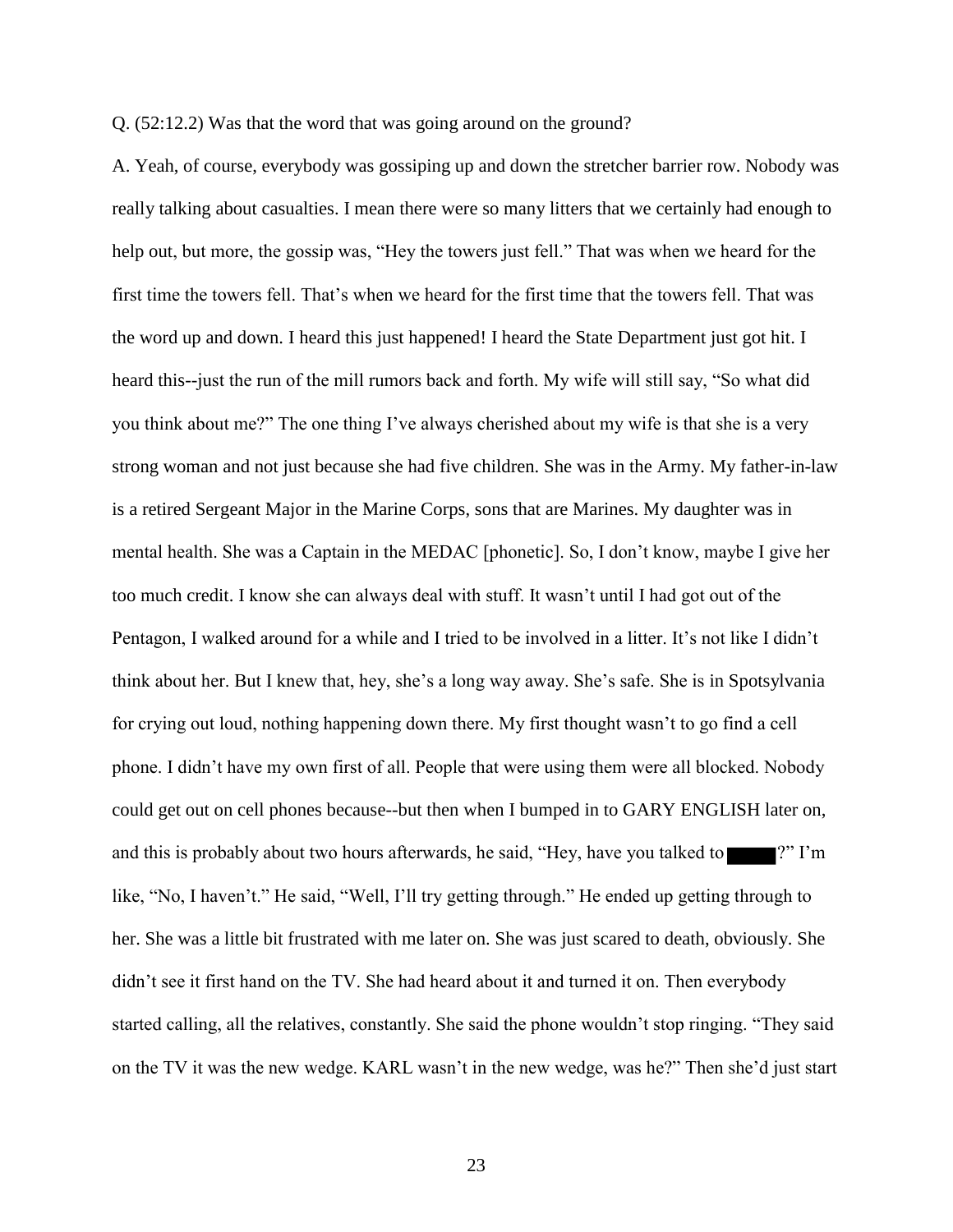getting really emotional, saying, "Yes, he was in the new wedge." "Well have you heard from him?" "No, I haven't heard from him." Call after call after call went on like this for two hours and she hadn't heard from me. I'm thinking, "Hey I've got to be doing what I'm doing and she's safe and that's all that matters," not really thinking through that she's being peppered with phone calls and now thinking that I'm a goner. In fact, my brother-in-law from West Virginia, they figured I was a goner, too, based on that it's been a couple of hours. hasn't heard a word. They drove from West Virginia nine hours to be with her figuring that she needed us. So I got home late that evening and they were at our house. It was very nice of them. My wife didn't know for several hours that I even made it. I should have probably told her a little sooner.

Q. (55:03.9) What about your kids? Were they in school? Obviously, they were.

A. Yeah, they were in school and see, that's what said was the hardest thing. First of all she said, "I just didn't know how I was going to tell the kids," and they go to St. Patrick's School in Spotsylvania right next to the battlefield there at Chancellorsville. She just said, "I didn't know how I was going to pick up the kids". She went to pick them up still not knowing. Obviously, that was very hard but then she got the call and she was able to tell them. That was her biggest concern was, how were they going to react? To this day, it's funny, the 10 year old understands it more, the eight year old, he just asks more questions, why, why, why, why? When he was doing prayers for the first month--we say nightly prayers--my oldest daughter--we have a standard prayer we do and part of it is pray for our enemies as well that one day they'll be our friends and that whole thing. She's like, "I'm not praying for them." She started immediately after that, "I'm not praying for them because they tried to kill my father. I'm not praying for them, they tried to kill Daddy." So we've got to try to work through that. I don't think she's still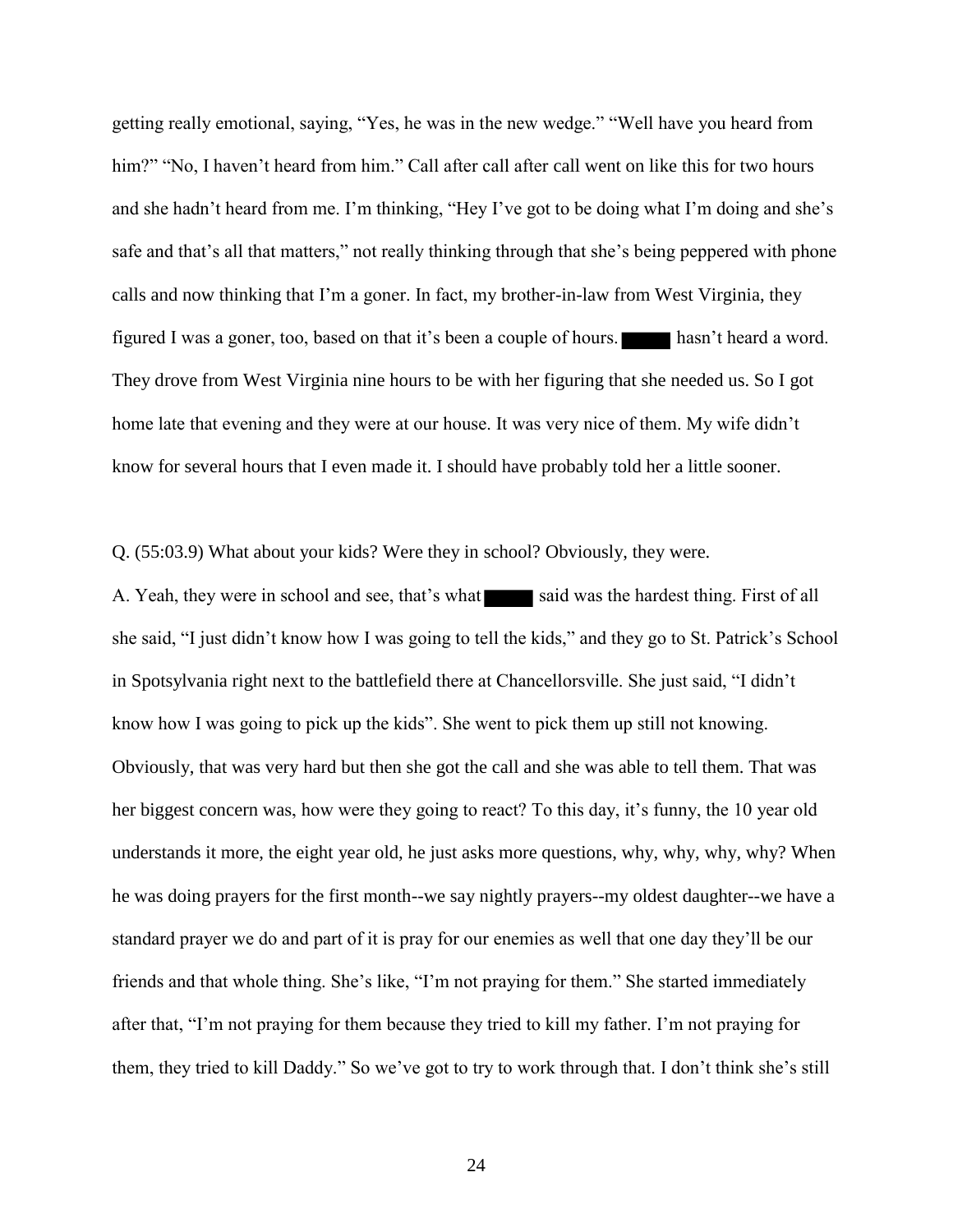convinced we ought to be doing this today. Today's enemies, but tomorrow they might be our friends. We've got to work hard at this. That's how she reacted. The other ones are just too little to really comprehend it.

Q. (56:33.9) Did they hear anything at school?

A. No, I don't think they did. They kept it quiet at school. Yeah, I think they did. I think they did is my recollection.

Q. (56:47.8) That's been an interesting part of the story, different people telling about what their children heard. One actually told the school came in and said the Pentagon had just been blown up. That was all they had for several hours. It varied what those different schools did. A. Yeah, no, I don't think they did. just called and told them that she really wasn't sure what was going on, but she needed to pick the kids up early to tell them. In fact, I guess they were dismissing school trying to get kids parents to come get them because they weren't sure who was affected because there are so many military.

Q. (57:16.1) Go back to the morgue detail. What all did you do there?

A. There we went inside ground zero.

Q. (57:24.1) You mean the center courtyard?

A. The center courtyard and we were formed up into groups of, roughly, eight people per team and there were about five teams total. Mostly Army guys, it was interesting you look through the crowd and they were Army and Specialists. What had happened now is they brought all people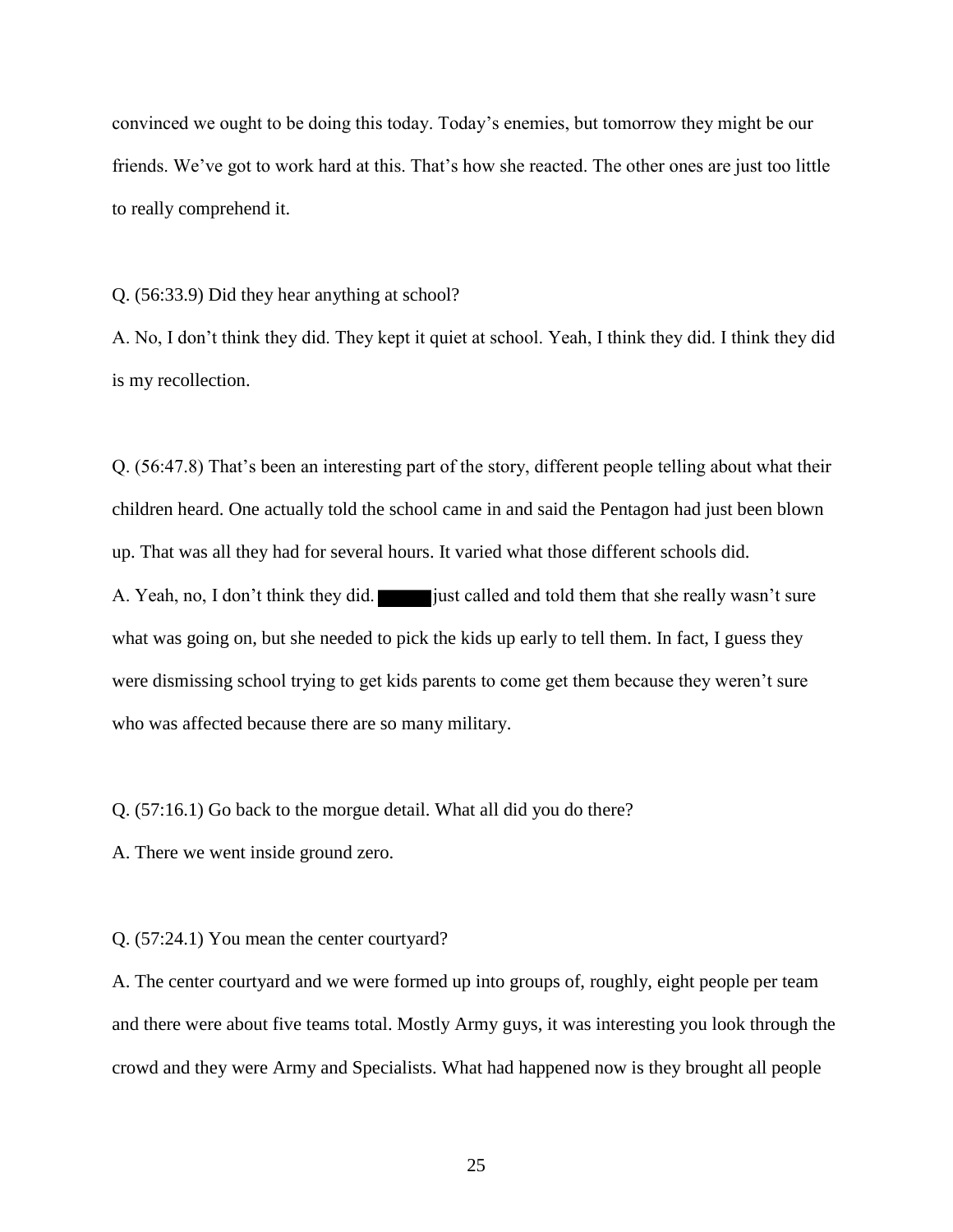from all the local hospitals in, a lot of specialists or at least I think they were. People that ride in the back of ambulances, medical--what am I trying to say?

#### Q. (58:00.3) EMT's?

A. Yeah, yeah and in our group we had five nurses, emergency room nurses and all that. GARY and I were there. We had one Army guy who was appointed in charge of our group. He had lost somebody in the attack--and then all these nurses. Basically, they told us what we were going to do. They went through the whole thing. Have you ever seen a burn victim? Have you ever seen dismemberment? All this kind of stuff; we were like, "No, no" I said, "I don't know how I'm going to react, but I've got to do this. I've got to bring this to closure. I'm not looking forward to doing this, but this is what needed to be done."

### Q. (58:39.5) Did that surprise you, your reaction like that?

A. You know, I don't know. It might sound kind of silly, but I remember being a kid and I think as a kid you always want try to do something heroic. I realized at that point that I thought I had got an opportunity, but I didn't get my boss still. I was really profoundly disappointed. I was really mad, mad at myself. You didn't save the Captain. The ship's going down and you never got the Captain out. So I think that was my way of saying, "Hey, I need to be here." Actually by that time, too, I had just found out while we were there, I think it was while we were there--did I know at that time? No, it was while we were in the courtyard that I found out that he actually made it out. He had called around and called to BETH and stuff later on.

#### Q. (59:34.5) How did you find out?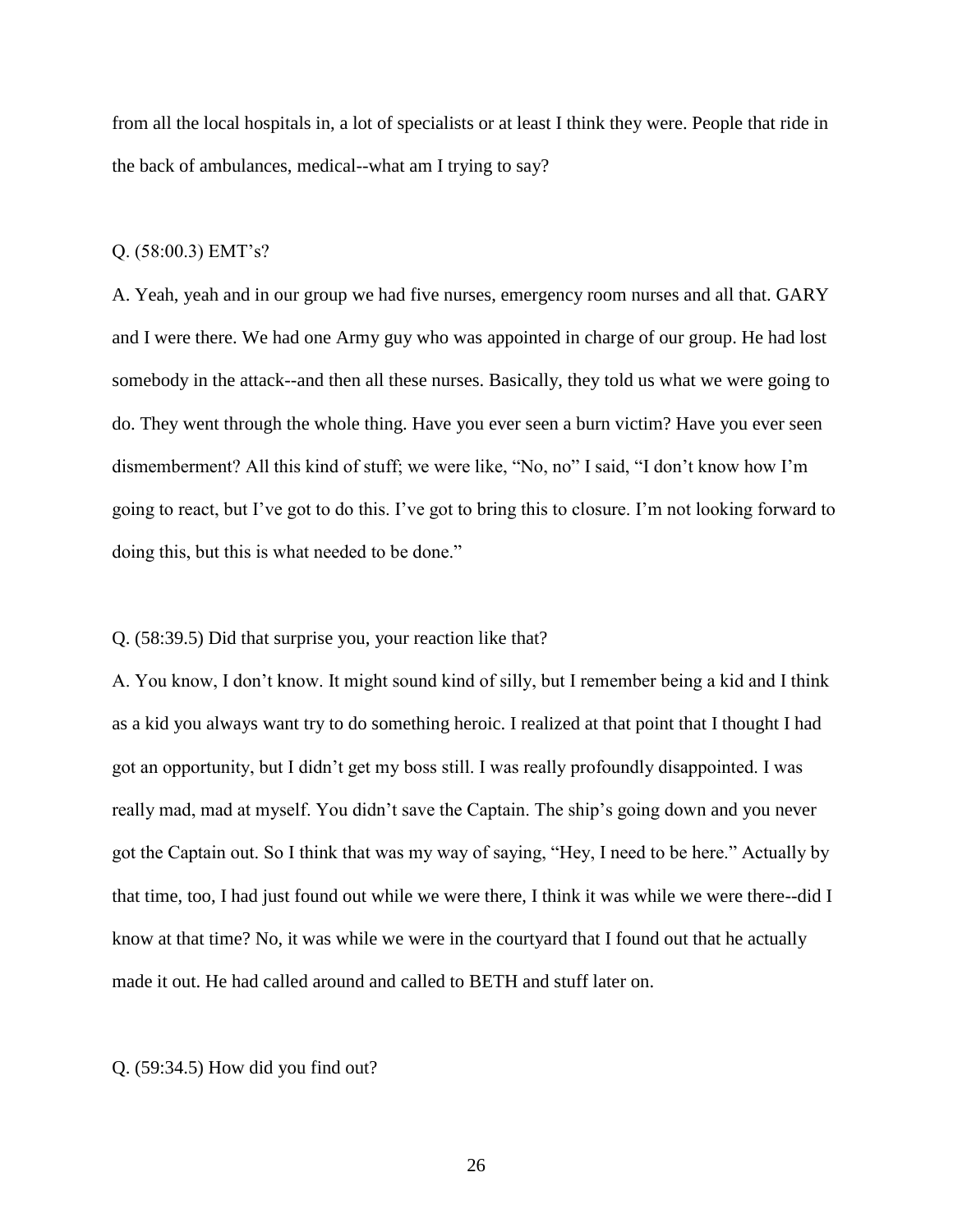A. Who told me? I'm trying to think. I was on a cell phone call. I didn't talk to him. I talked to somebody who talked to him. Because rumors where flying around about who got killed immediately. I just can't remember who told me now. That's what's weird is some of the parts of your memory you don't recall. Somebody told me while I was there that he had made it, that he was alive. I said, "Well I'm here now, I'm going to stick it through. There's a lot of other reasons to stay here." Yeah, I was really just mad. I guess disappointed that I didn't get him, mad about the whole situation and that just felt like the right place. In fact, when I talked to  $\blacksquare$  on the phone a couple of hours afterwards I said, "Hey, I need to stay here. This is where I'm needed. I'm not going to be coming home. I don't know when I'll be home. It might be tomorrow, it might be whenever but this is where I'm needed." I still remember, she's like, "I expect you to stay there. That's where you need to be." That's the good old Army trooper in her. That made me feel good. I think she was just so relieved that she was actually talking to me. She goes, "You better stay there, that's where you're needed." "Yes ma'am! I'll stay here" So that was the main reason I went to the morgue because my wife told me to. She's very good about it all.

We went to the morgue detail and we formed up and they were bringing out the body bags and the plan was that we'd go into the building, pull whatever remains we could find, work with people who are the specialists to put things in bags. Basically, the instructions were just gather anything you can see, anything that could help eventually positively ID. You might find this or that.

Q. (1:01:20) Was the FBI involved with that?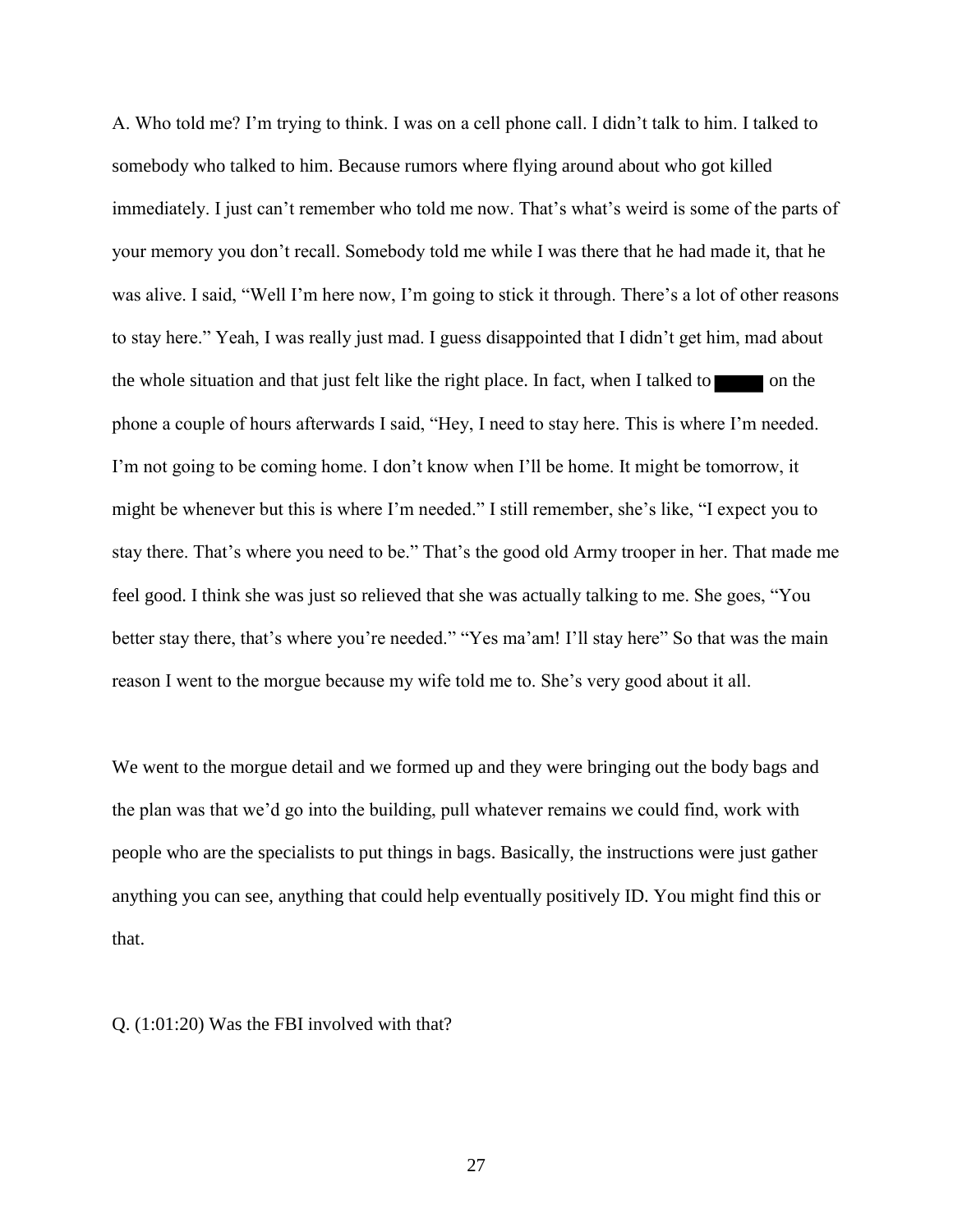A. They were in there. In fact, they said, "The FBI's in there and before we let you in the crime scene--it's still a crime scene so everybody's on hold" and the FBI was there; there were other people. So once again, I thought, okay, here we are waiting again. It was like the campfire and we all just kind of parked in our little circles. Then they brought in, once again, more food. Then they brought in the MREs. We had a light moment. The Army guys got to show us all how to eat MREs. "Hey, how do you start this little fire thing?" "How do you warm it up?" As we were all passing around food and swapping. It was a lighter moment where it's like, "hey, we'll get through this day! This is okay, it's kind of fun," a little camaraderie trying to show these nurses how to eat MREs as well. We were all like, "Hey, that's a good one. Can I swap you Chicklets for that or that?" That was nice. They laughed at me later because one way I always handle things that are more stressful is that my body actually slows down. I respond immediately quickly, but I tend to dwell on things. My easiest way for that situation is I'm just going to take a nap. I'm not needed, things are slow right now and I just laid back in the grass and did the best I could to take a nap. They were all like, "How can you sleep at a time like this?" They were all wired and I'm like, "This is very relaxing to me." I let my body just say tune everything else out for now, just get some time, just don't even think about stuff. That's how I react to most things in life. When things get really crazy like if my wife--I need your help and we're going somewhere and you'll slow down. You don't speed up. You slow down. That's the way I handle a little bit of pressure. I'll slow down and I think this is the way my brain trys to put everything in its proper order. It needs time to sort out the boxes or something. Anyway, we stayed there and we ate our MREs and I bumped into other people, shared some stories. Tried to find out who was dead, who was not. One team started in. They all started marching off. "Okay team A, you're going to go in." They were waiting there at the entrance. It was all black going into the A-ring and they were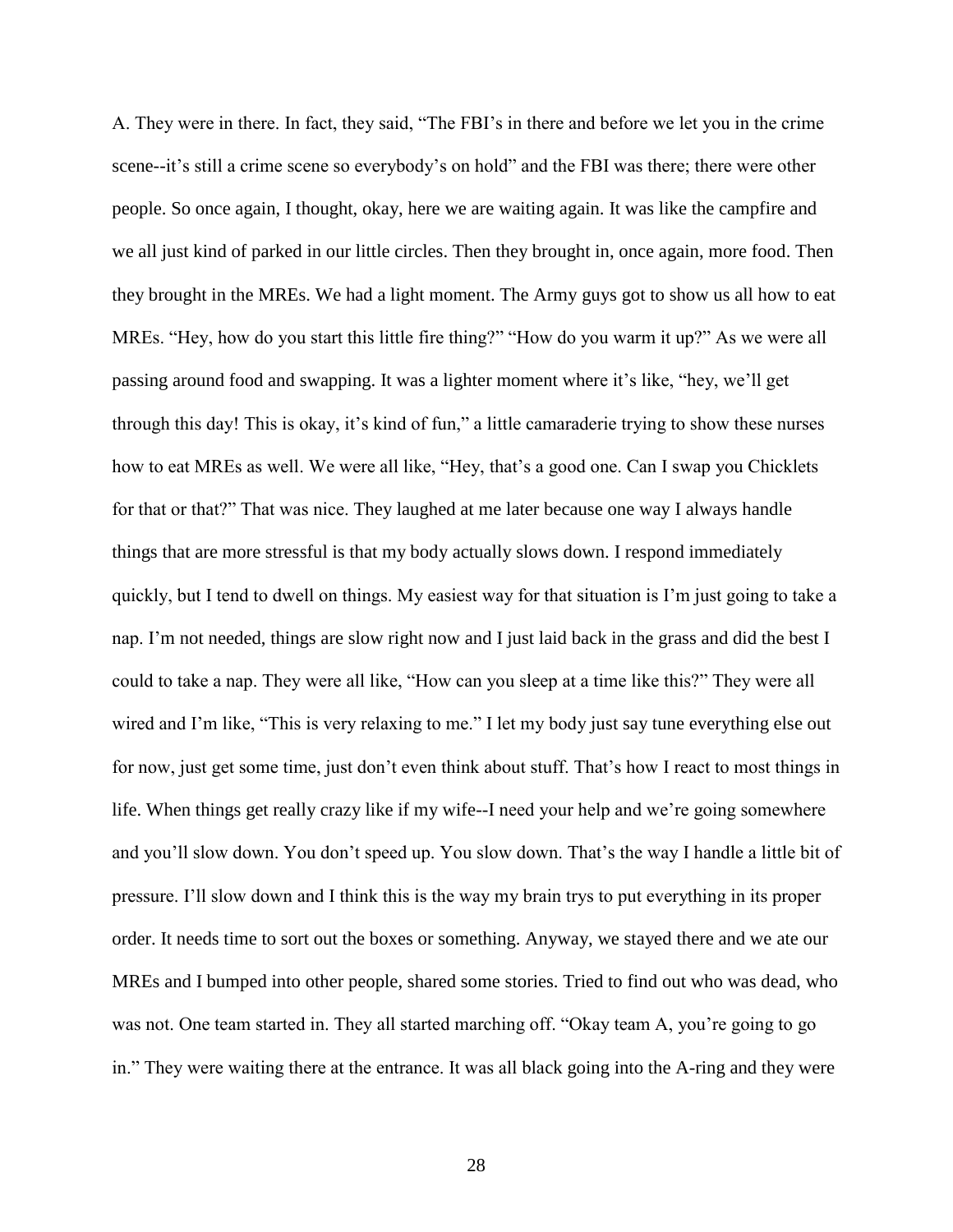pulled back. What had happened is they just said it was too hot. The dogs couldn't go in. Guy's boots were just still melting. It was 1200 degrees Fahrenheit, on impact, in that area. They just said, "It's too hot. It's basically just too hot. It's still a crime scene." Then we found out there was some team out of Fairfax County, some specialists, I don't know, pathology or whatever, real specialists in this type work. They were coming in that evening and this was at 7 o'clock in the evening. They said, "Okay. Thanks for being here for the last three hours waiting, but we're not going to put you all in after all and bring out any remains. We're going to go ahead and stand down the detail." So I'm sitting there, "Okay, didn't accomplish anything here either," and at 7 o'clock that GARY ENGLISH who was with me, he lives up here by the Annex, in fact, just up and around the corner, he said, "Hey, come to my house and get a hold of  $\blacksquare$ ." I hated to have him drive 60 miles south so what we did was we just met half way home. **The last way how** and the kids drove up and met us at a Burger King off the highway and jumped in. Half the kids were asleep and half were awake, drove home and that was the night. Came home and saw my in-laws and called home and told everybody what had happened, "I'm okay."

Then I came to work the next day. Of course, you couldn't get in. They said you had to turn around, saw the fire still burning. like, "You're going to go in?" I'm like, "It's  $4:00$ o'clock. I've got to get up. I've got to do my normal thing. I'm not going to just go away." Then I couldn't get a hold of anybody so I didn't even know if I was supposed to be at work. But as it turned out, I came to work that day and then they turned us around.

Q. (1:05:20) Did you drive in that day?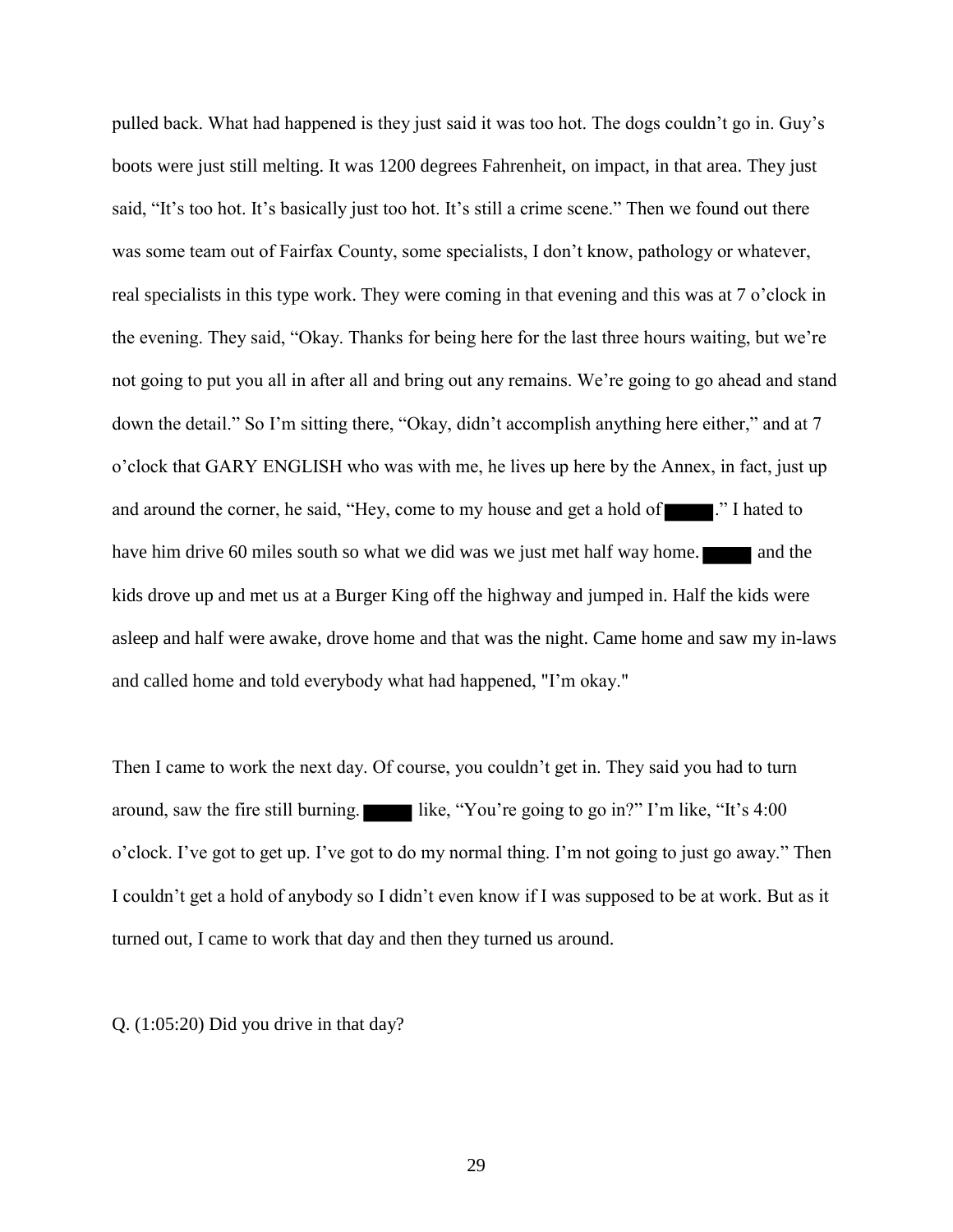A. Yeah. No, no, no. I took the bus. The bus still was running. Yeah, it still ran because I didn't have a way home. When I found out I wasn't going to be working, I didn't have a way home. I walked over to the mall and called from the mall and had her come pick me up, drive up to get me. Got a newspaper and that was the first time I saw it with the newspaper and saw the area, actually the impact area. That was really the first time I truly appreciated where we were in relationship. When you saw it crumble from outside, I guess I didn't know, okay, now I'm looking at my window where I was just standing next to. I looked at it and I was like, "Man!" Because at first we were like, "No, I'm still a little ways away from the impact area." I'm looking at it and I said, "You know what **?** I think the plane went right underneath us. Had he just lifted up 10 or 15 feet, I wouldn't be here." That's when it all--She said, "Yeah!" On the way home, she said, "I could tell it was really starting to sink in. At the time you didn't really know how close you were. You did things instinctively, but you really didn't appreciate." You know what I mean? Because the whole time I was in the E-ring, like I said, it was thick. It was smoky, but I never felt like the flames were licking on my feet. I always felt like I have an exit route. You asked if I got scared. I never felt like my life was in jeopardy. The explosion was certainly amazing. To throw people in the air, to feel that force being lifted and thrown, but even then I'm like, "why didn't that disturb me more?" Like that GENE guy I told you, he was walking towards me and he said all he saw, from his perspective, was me by the window and this enormous orange fireball just consume the window, just envelope the whole window; then, me being thrown along with DIANE and people coming through the air. I said, "Well, if I had seen that maybe I would have been more disturbed." I was blah. I was ignorant. I saw the bright flash and I got thrown, but I didn't see anything visibly that would have made me change my perspective a little bit on how I reacted. Like I said, in the end, what would bother me the next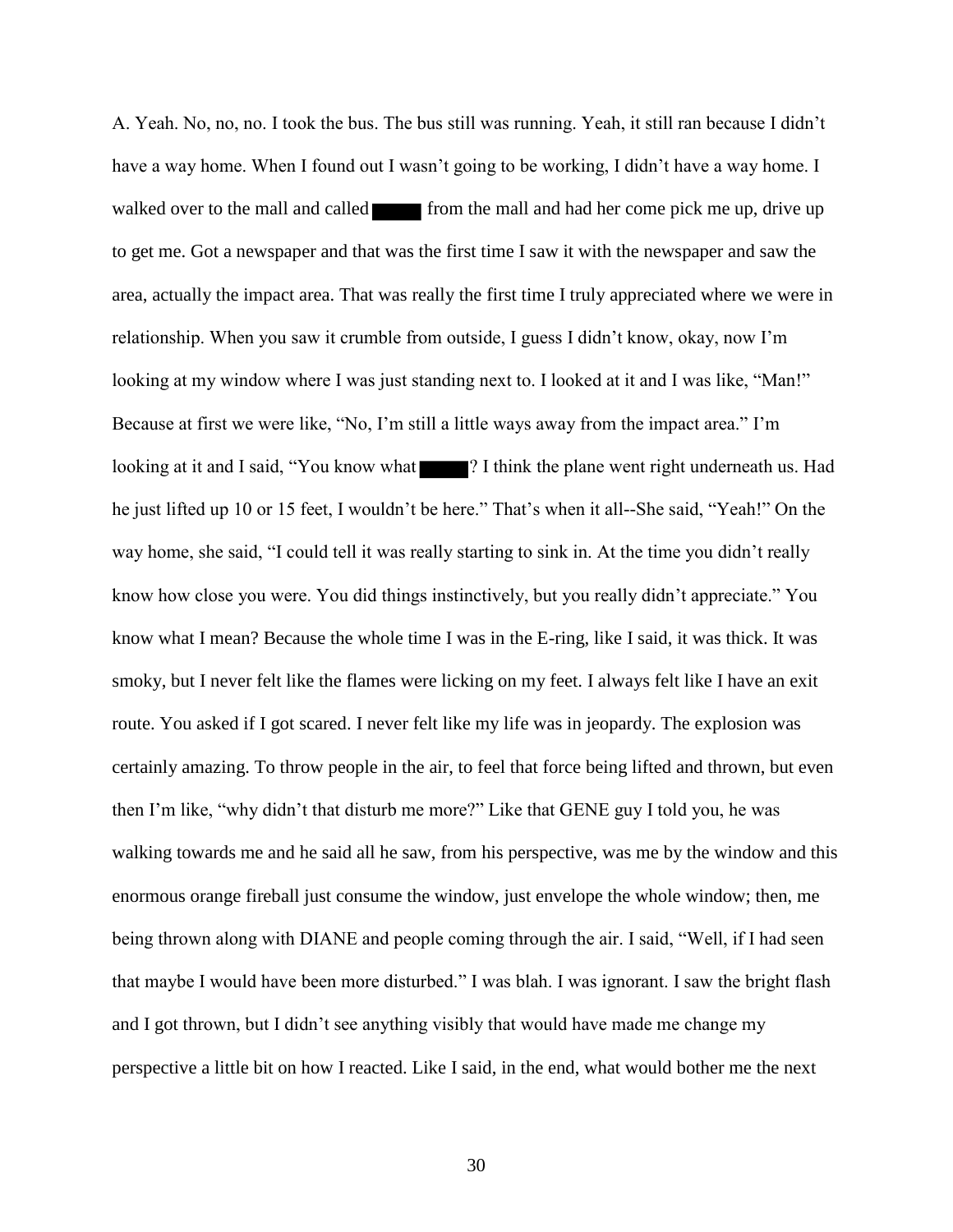day or over the course of the next several weeks was people, "Oh, you're such a hero! You ran back in and tried to help people!" I'm like, "Yeah, I did, but you've got to understand when I ran back in I wanted to help people." When you come away with nothing and especially your boss, which is the main reason you went back in, you feel pretty dang low. You feel pretty crappy about it all. In fact, in the courtyard I met this guy, CDR DAVE THOMAS, who, hopefully, you've interviewed. DAVE THOMAS was a CO--his XO is a great friend of mine. DAVID tunneled into this little area and pulled this guy out from underneath the desk. He and another buddy lifted him up and lifted the desk off of him. I'm like, "Now there is a real hero! So these people who wanted to say all these things, "We've got to write you up for an award." I said, "Take care of the people that directly saved somebody's life. They're the ones that are most deserving." I'm not ashamed of what I did by any means and I think I did the right thing. I wasn't--even though I tried to put myself in the right position, I went between the E-ring, the stretcher barrier, and the morgue detail. I came away feeling, in the end, kind of empty, like I could have done more, should have done more, something. I don't know. So I guess that's my story.

Q. (1:08:49) When did you finally reconstitute? Where did you work out of and where did you guys end up going? And, when did you finally--

A. My boss basically said, "Hey, take the rest of the week off. We don't know what's going on." So, okay, that was a Tuesday. Wednesday, I had come in and turned around. Monday, we met back up and went to Crystal City and we were going to work out of temporary spaces there. Spent the better part of two or three days trying to figure out how to set up there just, in the end, to insist that we work at the Pentagon again; and moved back into our old office. That small little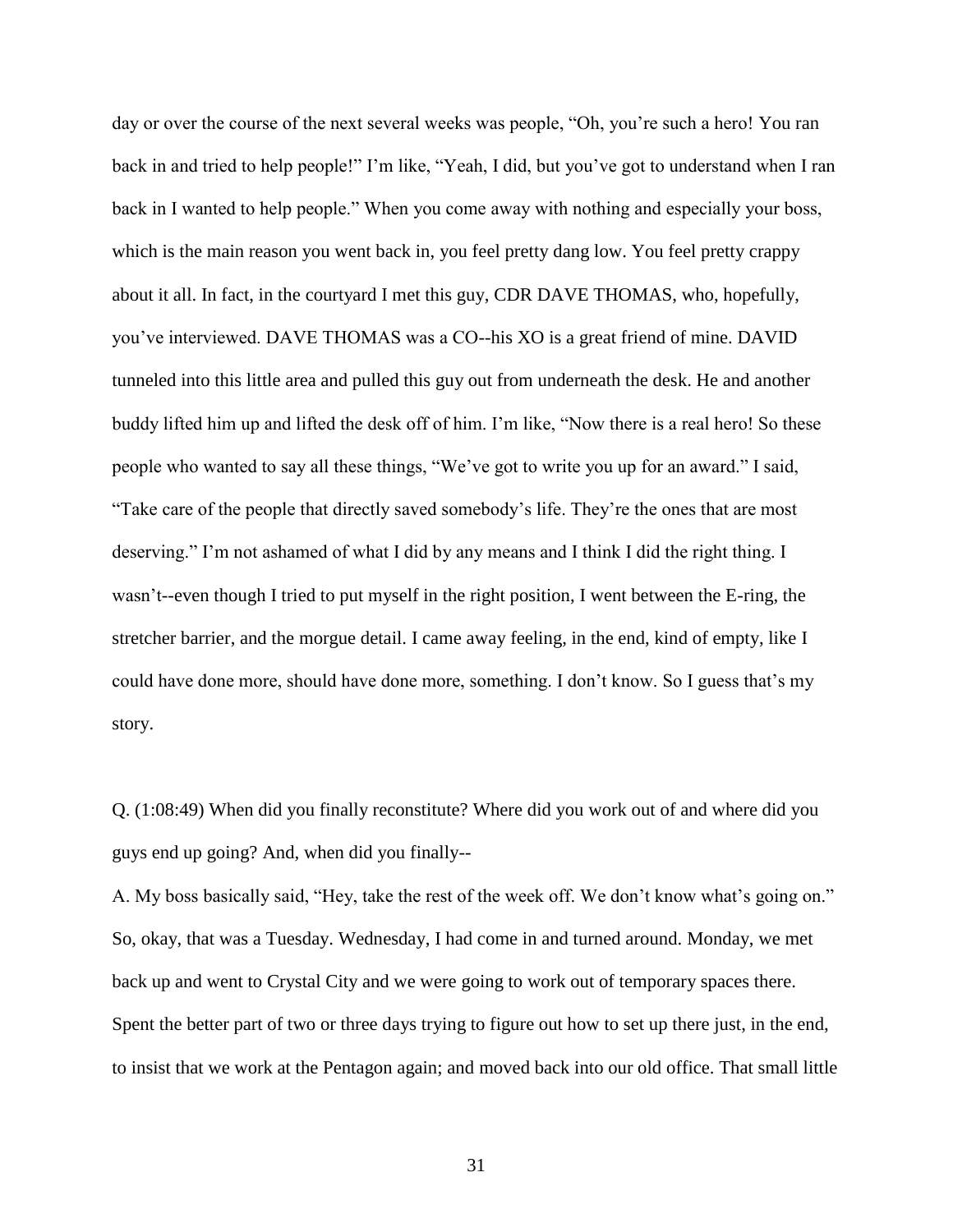office that we use to so much like because that was going to be in the next wedge that was going to be renovated so they had blocked that off saying nobody could be in there. That's why they moved us out. We were able to have the line redrawn to put that in the non-renovated section. Now that's where we are. We are back in our old office, enjoying it even though it has all its flaws. Now we will move again in March or April back into another new area but we're there and it's kind of nice being "home". This is the office I first moved into. It's nice. The one DIANE lady though, she never quite was the same. I told you that she had such a bizarre look on her face. She's still working out of Crystal City. The rest of FMB is over there and the Admiral. She's the only person in our office that's not back with us. She'll say, "I'm still not right in the head." She comes into the Pentagon very infrequently. She's just not ready to do that again. I can't blame her. She's older. She's never experienced stuff like that. Even though I've never been in combat, you know what to expect or how to react just from all the drilling you do. I think that is really the invaluable part of our training. You do things for a reason. You do things instinctively.

Q. (1:10:43) Would she be a good one to talk with? Would it be helpful for her? A. I would say try. I just don't know how she would react. She still gets very emotional. I don't know. I would ask her. I think it would be valuable to hear her, but--DIANE HAYNES and I can get you her number. I don't have it off the top of my head.

#### Q. (1:11:05) That'd be great.

A. She took an injury. She hurt herself falling. It's tough. She'd love to retire early now. That's all she'd like to do. Like I said, too, it's easier for me to deal with it. You see some real victims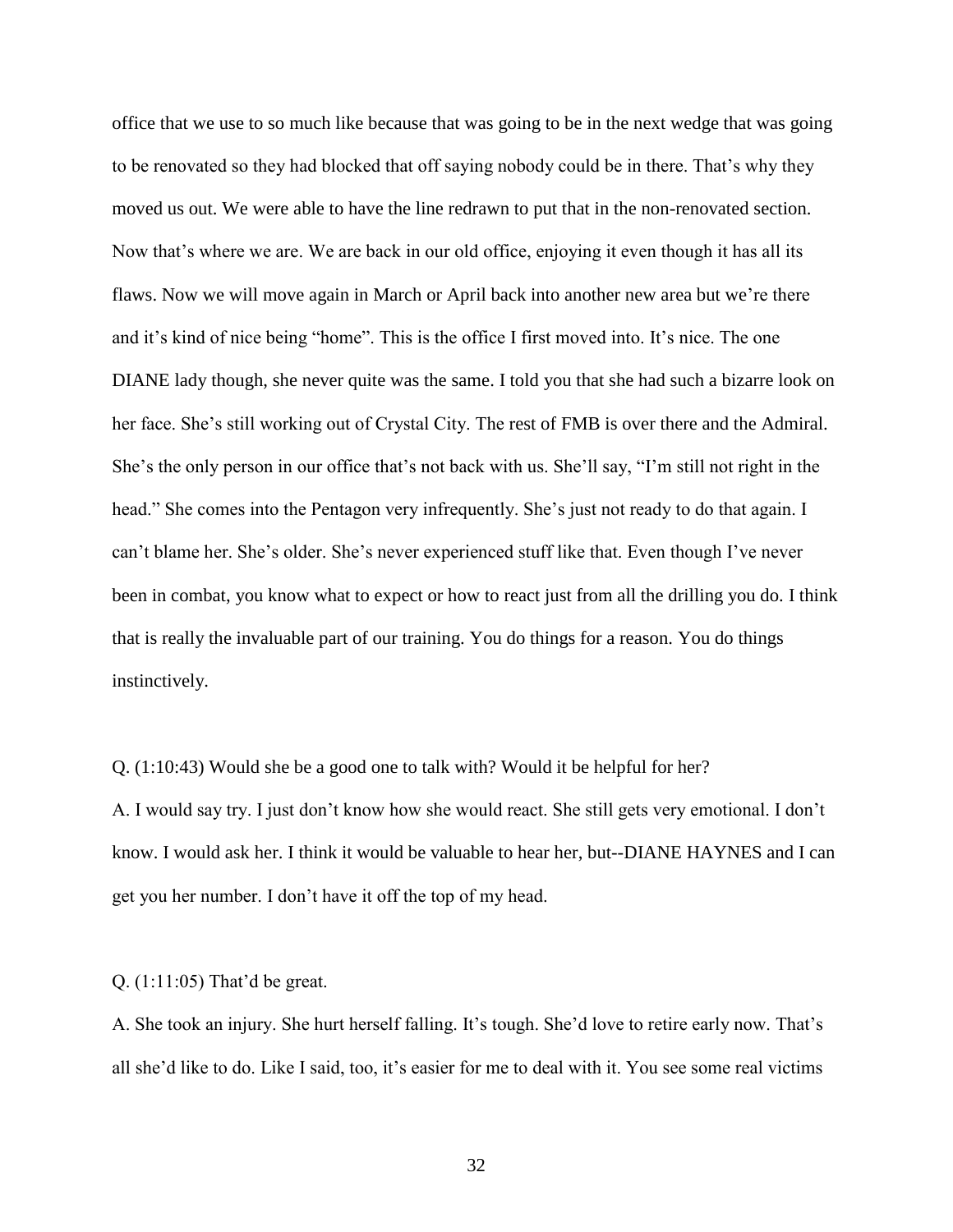and you've seen them in the papers. There are some people that saw things first hand and, once again, I never experienced anything immediately first hand. It would have been nice in some ways to put it to closure like I said and that's why I stuck around for morgue detail. That's how it works itself out.

Q. (1:11:42) Who are some others that we should talk with?

A. I would say DIANE, like I said. I think you've probably already talked with CDR DAVE THOMAS.

Q. (1:11:55) Have not yet, but we've scheduled several times. He's just a busy guy.

A. Yeah, exactly. He's a good guy though, really. He was showing me little burn marks on his arm from when he had to pull the guy out. He said he wouldn't have even pulled him out if it hadn't been for another Lieutenant Commander just popping in there.

## Q. (1:12:05) TARANTINO, right.

A. Is that who it is?

Q. (1:12:06) Yeah.

A. They were able to leg lift the guy. I just don't know where JOHN KIEFFER went, but I know he was there initially. K-I-E-F-E-R, I think it is.

Q. (1:12:19) Where does he work?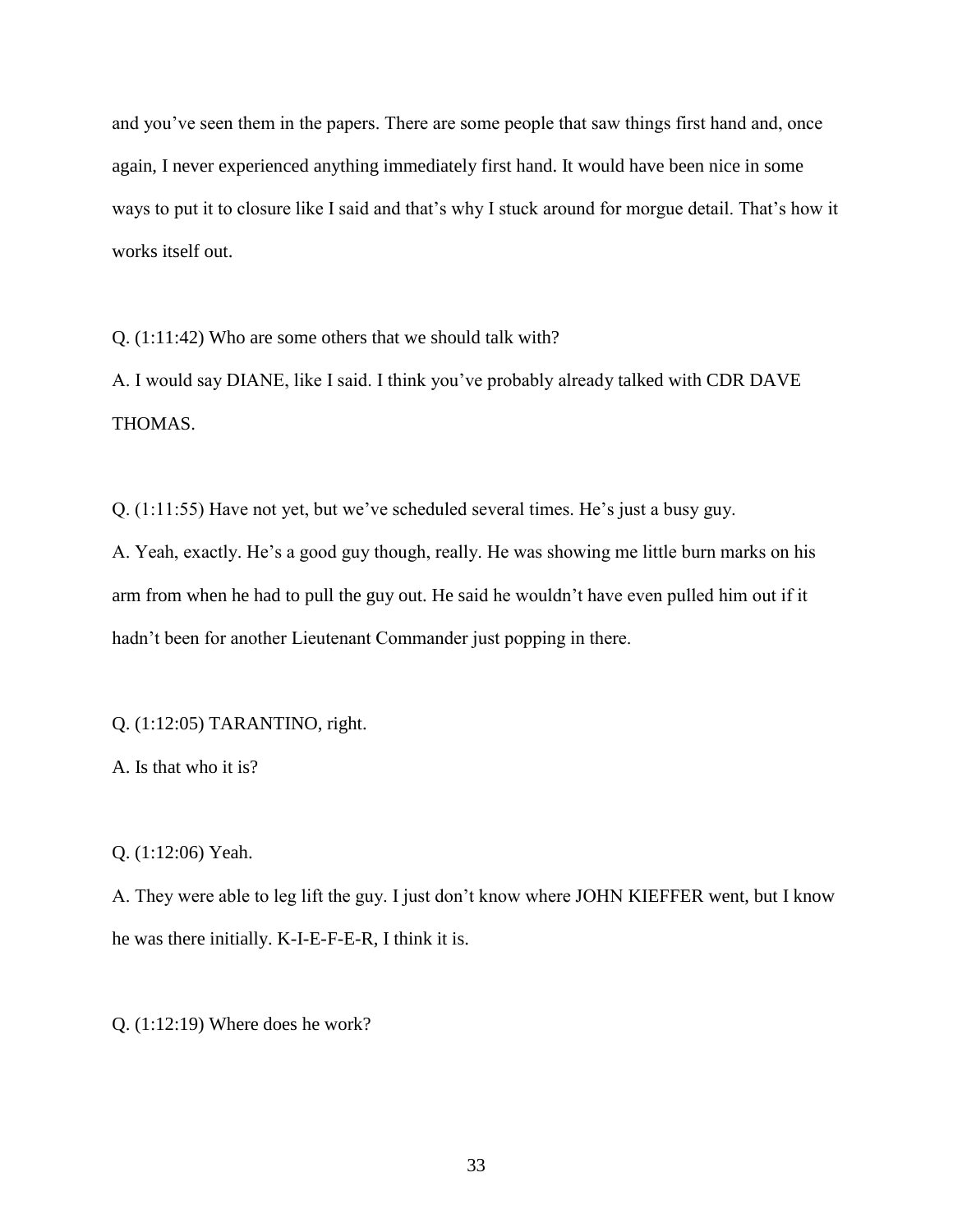A. He works in DONPIC [phonetic] N81 or 2? I don't know what it s. DONPIC [phonetic] is the congressional people. They're the ones that process all the paper work, basically. JOHN KIEFFER. He's a Commander. DENNY WETHERALD?

Q. (1:12:39) Talked to DENNY.

A. I'd be really interested where he went when he went down that p-way.

Q. (1:12:43) It's a pretty amazing story, yeah.

A. OS2 PAZ was with me. P-A-Z. He still works--he was in OPNAV somewhere. OPNAV Security, I believe, because I see him off and on. Those are the people I would think.

Q. (1:13:13) Can you tell us some of the issues, the issues that remained the same since then that you've been working with, dealing with?

A. You mean my job issues?

Q. (1:13:22) Your job issues.

A. Yeah, really it does even though there's all this talk about for homeland defense and how much money are we going to put in the budget for this? So and so wants to sponsor this, the different supplementals , the emergency supplementals. We have to be more knowledgeable on what's going on. It's added a new dimension, these emergency \$20 billion here and another \$20 billion, how much is for release and who's it going to. The dollar amounts right now aren't tied, in particular, to a lot of the programs that I work on. Because of this, we're not building more ships, ship "Y" or ship "Z" or anything else. They are not directly affecting any of my programs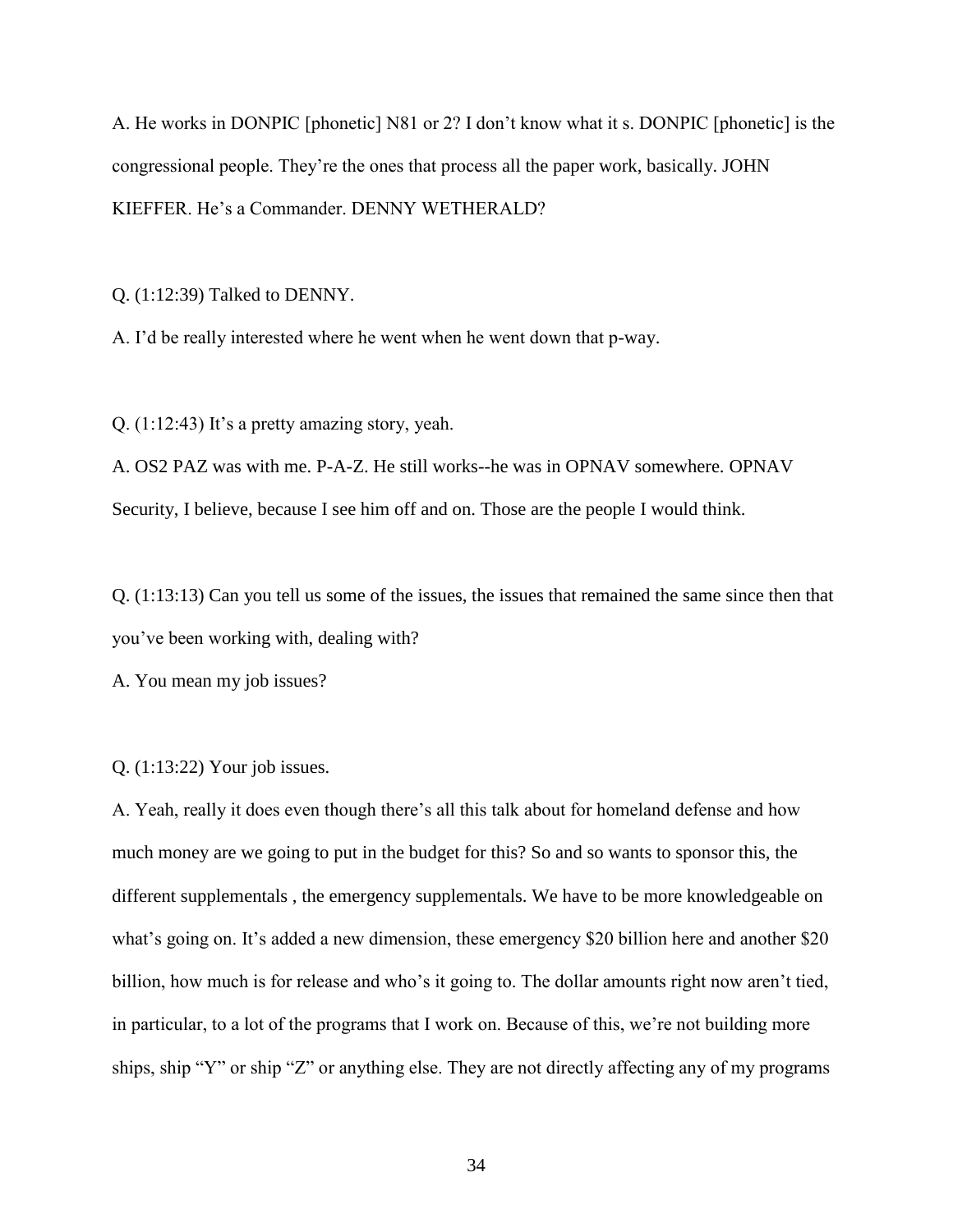that I maintain account. I'm still traveling with the same person I travel with, CHAIRMAN YOUNG; go on trips with him. So no, there is no real--the budget is going to get done finally, but there is no direct impact, I would say, on my programs just as a whole. The whole budget process is, of course, a lot different.

Q. (1:14:21) Right, we talked to a lot of the budgeters.

A. And, it's delayed for so long, but it hasn't changed what I do directly.

Q. (1:14:40) Well, from your background and some of the work you've done at The War College, etc., as well, what is significant about this time in history? It's a big question, but I want to get your perspective. Let's say it's kind of key, you're a war fighter and you're going up to Command. You're in a unique place where you're working, a birds- eye view. You were involved with the actual impact area so that's unique, but also from a historical perspective, where are we? Where do you see the nation going, the military going from KARL VAN DEUSEN's perspective.

A. That's a big question.

## Q. (1:15:17) It is.

A. Maybe I'm being cynical, but in some ways, I don't even know, in some ways if this is enough of a wake up call. I think we can all applaud the things we've done so far and they certainly have been good, but I don't think we quite fully know how to embrace this or that we really, in some way, want to. So much of us would like to go back to the way things have always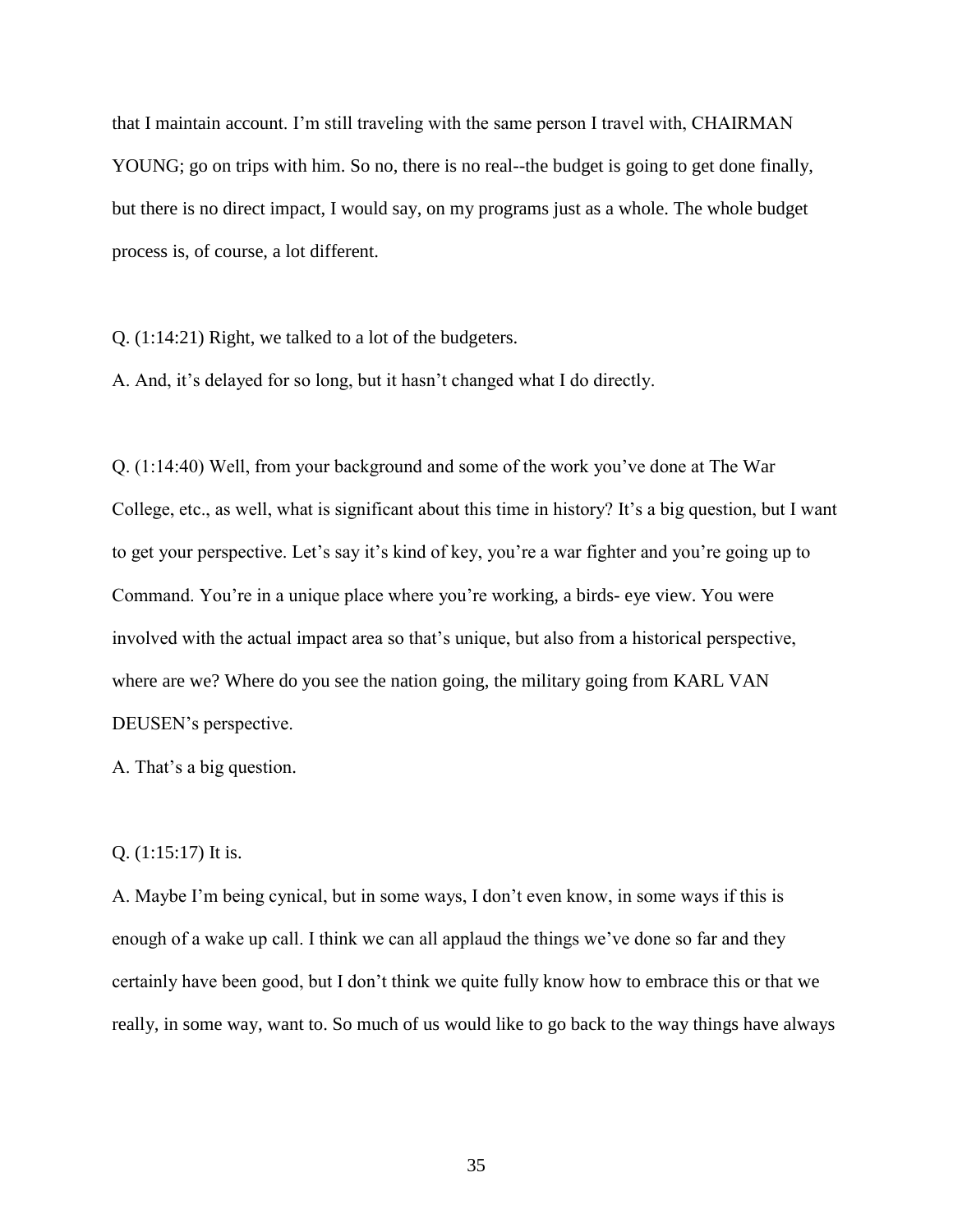been, very comfortable. We had our issues and we deployed and we shot Tomahawks and did all that, but, I think, quite frankly, things are going to get worse before they get better.

Q. (1:16:07) Worse from the standpoint of how we address this or worse there'll be more terrorist attacks or more--

A. I think both. You read everyday about well, maybe that's a nuclear weapons or something like this. Yeah, there's still a twinge of anxiety in my head thinking, okay, we're still in a pretty vulnerable area, whether it's the Greater D.C. area or wherever. I drive through tunnels. You go to Philadelphia. You go to Baltimore. You've got these places. I go home to St. Pete and there are some big bridges. There are still a lot of vulnerable targets and I think, in some ways, we don't want to really consider the full impact of what it could be or what it might be. One thing that still disturbs me--people say, "Well, the Pentagon's security is so much better." Truthfully, I don't think it is. I think it is lousy! I really do. I think it is as lousy as the security was or maybe still is at the airports. I don't know, but metal detectors and all that. Even within days of the attack, yeah, you had the 45-55 year old guys now holding some machine guns instead of just standing there but the rigor or the amount that they screen you as you come in and out is just- today one guy's sitting there drinking his coffee, not even looking at the screen. Things are beeping; people are still going through. When the lines first started forming outside the Pentagon, it took forever to get in. People sitting there complaining. These are people that their spot was hit and they're still complaining, "I can't believe this line. This is ridiculous!" We don't want to accept--I'm sitting there saying, "Strip search me if you want. I don't care." Do something. Do something constructive because right now, I just don't think--we just don't get it and we don't want to because this is a nation where we don't want to be inconvenienced. When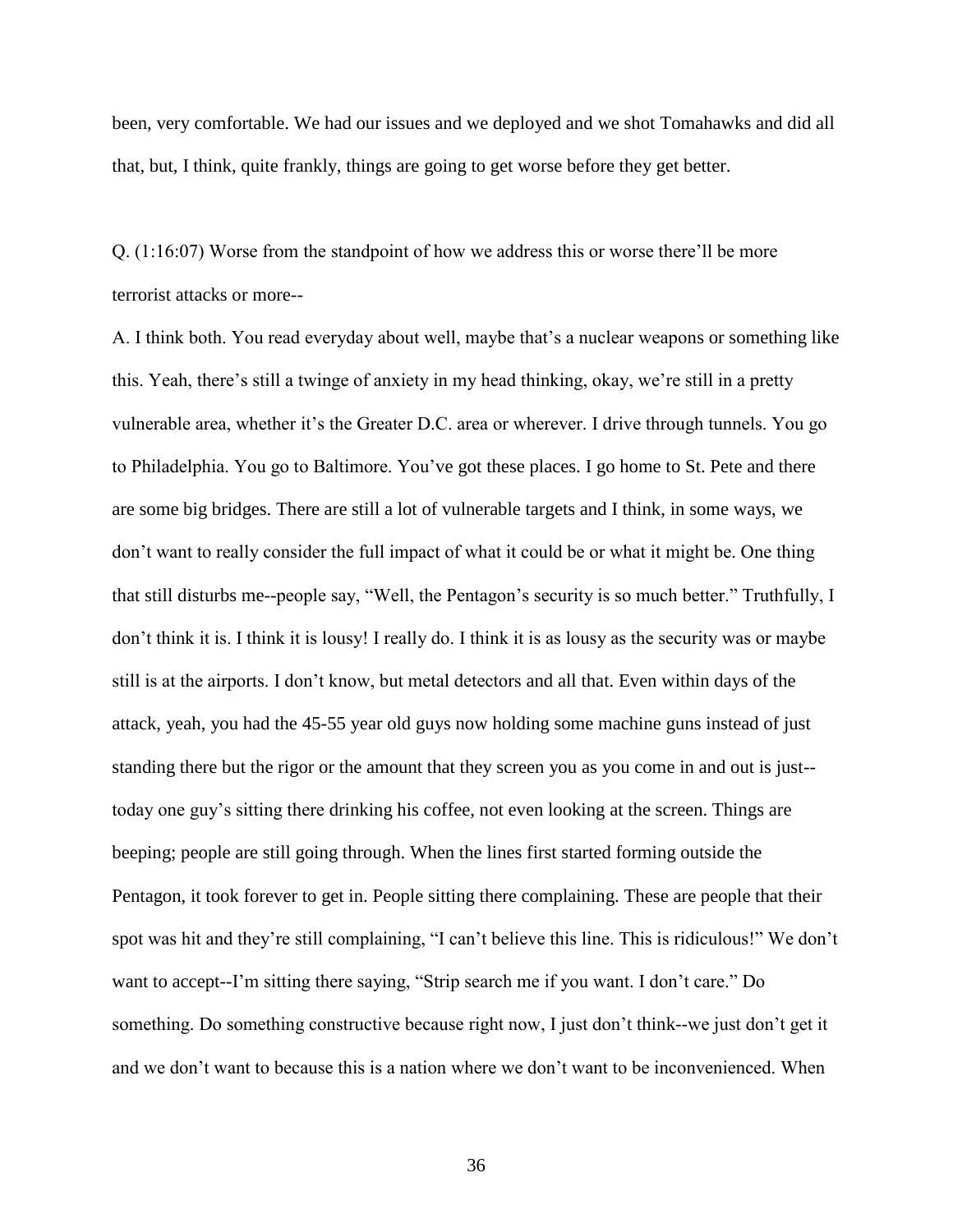you go through your history, more or less, not being inconvenienced, at least, at home. It's a hard change and I don't think, as terrible as all that was, both New York City and here and Pennsylvania, I just don't think that still everybody--it hasn't changed our natural psyche, I don't think.

We're going to fight a war, more or less, with special ops forces, which is great for us. Let them slug it out themselves, more or less. Obviously, we've spent a lot of time bombing and that kind of stuff, but, once again, we're not seeing the body count on our side yet to a heavy extent. It just hasn't --I don't think we've felt--I don't want to feel any more pain, but I don't think we've felt- our pain threshold hasn't reached the point where people are willing to accept a different lifestyle to be inconvenienced. Maybe I'm a little more pessimistic.

Q. (1:18:53) That's an interesting perspective though especially with your background. Do you see any of those conversations taking place at the level of where you're working or traveling with?

A. No, I don't. I see a lot of good concern about putting more money into homeland defense and force protection. Yeah, I have no doubt that we have well meaning people in Congress and the Congressmen themselves that really want to put money to enhance stuff. I think there has been positive movement to protect the bridges, protect this, protect that. I think we're encouraged by the FBI rallying up as many people or let's have a better INS system. There's things that have been positive, but I'm just saying the way we carry about our business, the way we implement the money, in other words, are we going to spend that money well? It's like giving a ship--Hey, we're going to give you \$50 thousand dollars in OPTAR [phonetic]. What are you going to do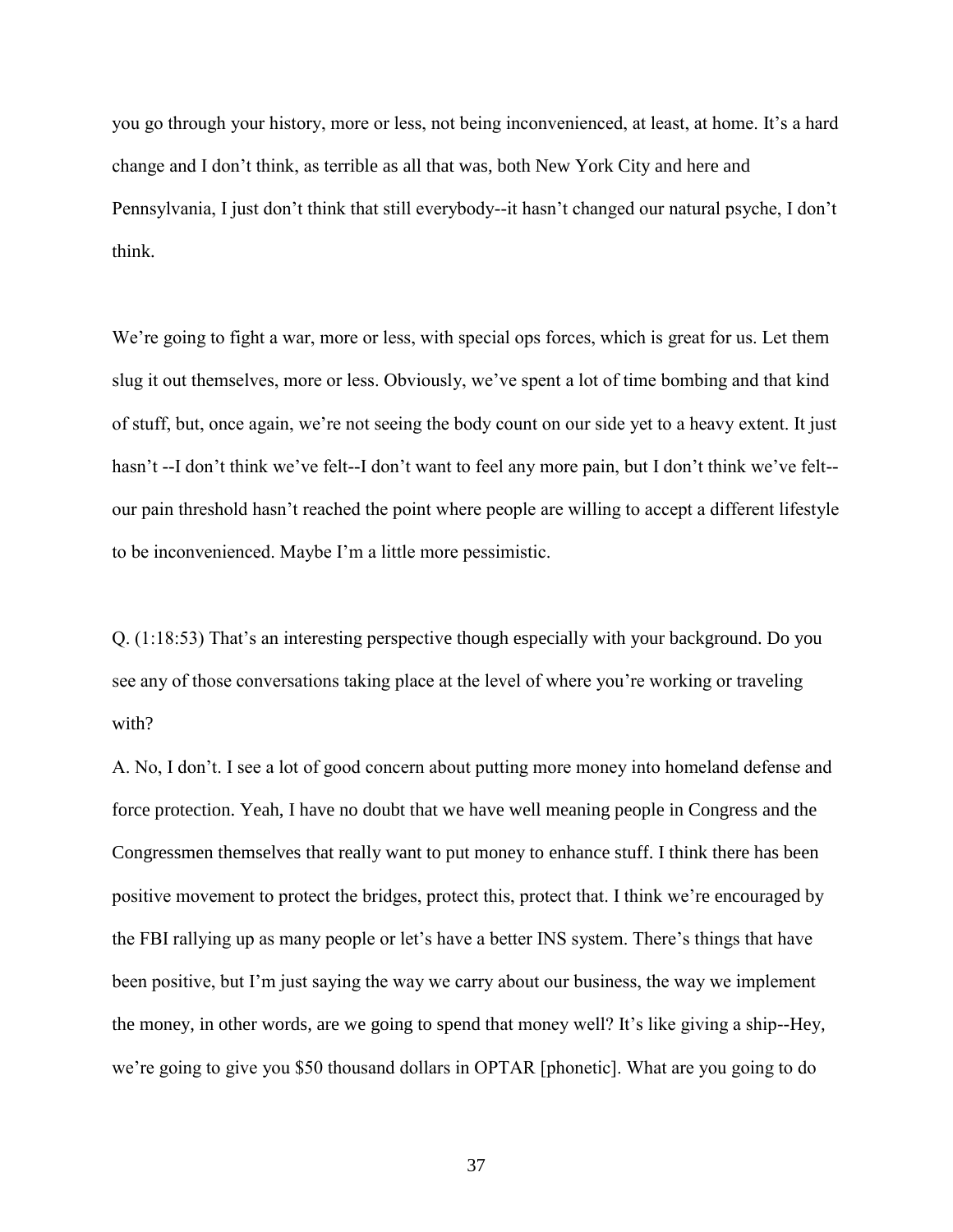with it? Are you going to slip over there and spend it on something stupid? Is the Captain going to buy something the crew really likes? I just don't know if that money is going to be wisely spent, but then really implemented well because I don't think we know how to do some of this stuff. Some of the security guys at the Pentagon, I don't think they really know how to do that job as well as, maybe, in Israel. They've been trained to use security at the airports. You go to the Capital, you can't even drive in their underground and they're under your car. They're doing a body weight on every magnetic substance. They're very thorough at the Capital. They're more- -I think security is tougher at the Capital than it is at the Pentagon, without a doubt. I'm saying why? It should be good all the way around. I'm pessimistic that we still haven't gotten it. We vote to have this thing in quickly and get back to our way of doing things with just minor inconveniences.

Q. (1:20:48) I'm curious, just to put a twist on your question, going through your career and especially going through the operational standpoint and the educational standpoint, a lot of times in the last 10 years since Desert Storm, terrorism has been addressed as our number one issue. We've got to start building up towards that. Did you get a feeling for that? That, philosophically, the military or the nation was starting to gear up towards that or were we still building up for another war as far as where we were putting our funding, where we were putting our assets? When you were going to school, were you thinking in that term?

A. Well, we started thinking a bit little about terrorism, not so much in The War College, but in my XO tour? Not really. We were still doing things pretty much the way we'd always done, cruise missile fall and all that kind of stuff, trying to put the checks in the blocker [phonetic] and then fire support, you're doing your stuff there. I saw a little bit of it when I got into N76 and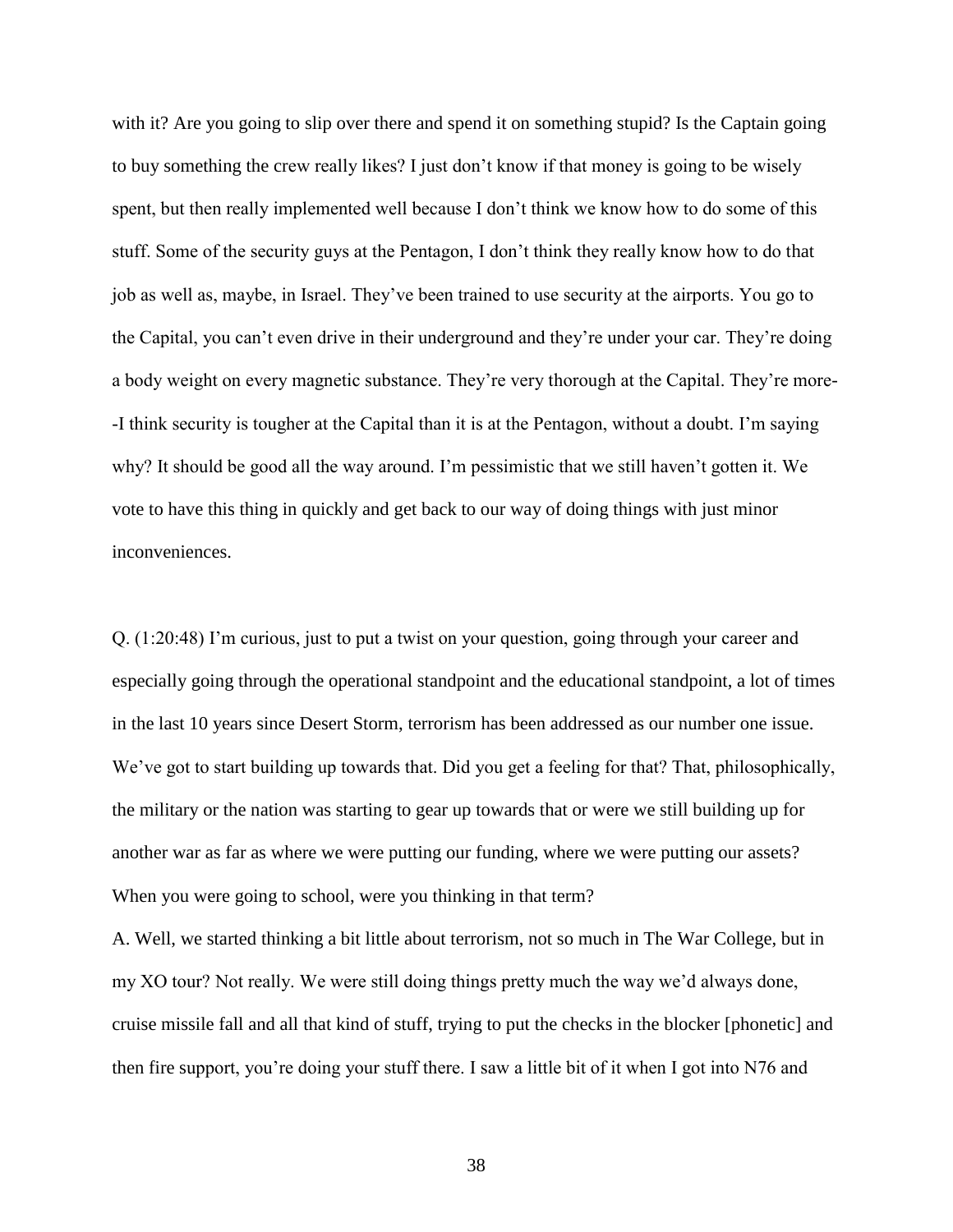writing the Admiral's speeches and working presentations for him. I could still remember the first time I saw the Bin Laden site. It was a new world, new threats emerge and the Bin Laden picture. That's the first time I really understood who he was and what he was all about. In N76, ADMIRAL MULLIN [phonetic] at the time, was talking about it's a new rapidly changing world, new threats out there, but as far as our roll as a Navy against those threats, we need to make a pitch for DD21. We need something to get closer to the beach. I still think our Navy has- -we still retain a lot of our extensional work, our missions.

Q. (1:22:40) Once you get CO of a ship you start thinking, philosophically, of a way you're going to command the ship. Has it changed? Did it change at all from September 10<sup>th</sup> until now in the way you're going to fight your ship or the way you're going to blow your ship or command your group?

A. No, I don't think so. I don't think so. Yeah, we all think about *Cole* and how things could have been done differently. Some people argue, "I'd never let that happen to me." I think nine out of ten of us, the same thing would have happened even though some of us wouldn't want to admit that. I think I'll be more--let me be quite honest. Let me think this through before I just answer it. Force protection wasn't one of my number one priorities either as a department head or even as an XO. You worry about quarterdeck watches; you make sure you screen all the visitors. It was more important for me to do a fire drill than it was to do a security alert drill, quite frankly. We were better at it and we didn't get paid as much attention. Does that mean that I'm not so concerned about doing security alert drills? I don't think it's at the unit level. I still think some of the issues aren't so much at the unit levels. They're at a larger level. I still wonder, in Norfolk, how safe of a port that is. I'm a little detached. It's been almost three years now I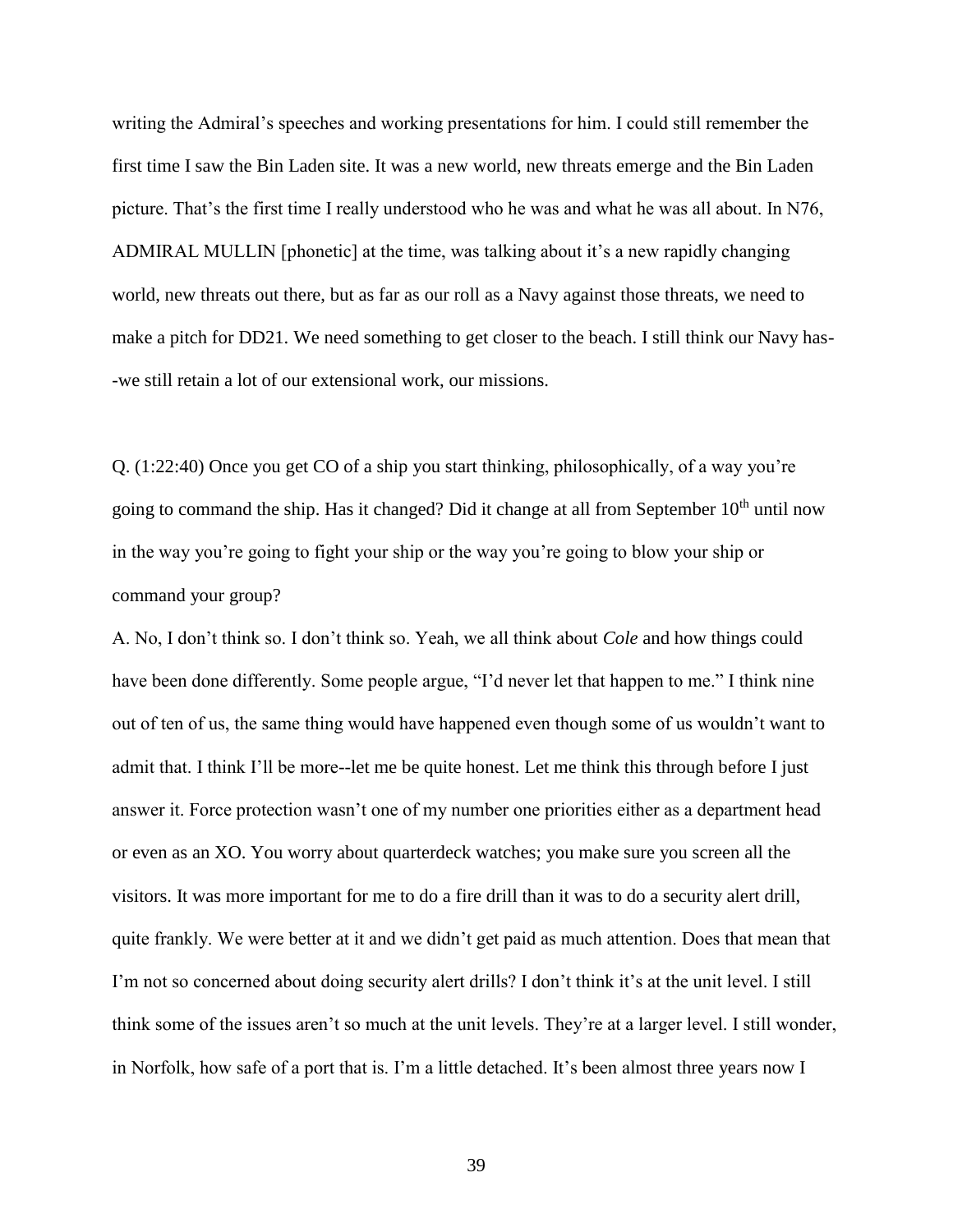haven't been there. What I hear is the ships are in three-section duty. They've been at threesection duty. They have 30, 40 people at a time topside and doing all this. Every ship has to have a rib in the water, patrolling 24 hours a day, just buzzing around. I'm just trying to think--"Okay, this is the typical, an officer in every boat. We're doing it the same way we've always done things. How proficient--[inaudible]--if you see anybody come--once again, are we just kneejerking? We're just stressing the crews. We're putting all these assets out there to do something, but will we really be able to do anything effectively? Wouldn't it be better maybe to have this massive influx of Coast Guard auxiliary people or reservists protecting the harbor or something? Part of me, it's not that I'm trying to turn a blind eye towards it, I wonder if we're doing the right thing with our people. One of my fears is somebody might get on one of those tankers and go right down there toward the commercial shipping, where they all float. They go right by the piers. What would prevent somebody from steering one of those right in the side of a carrier while it's sitting pier side, part of the channel. It's so close, all the traffic. [Inaudible] is going to do. I know the Coast Guard is patrolling a lot of those ships and escorting some of those ships through the channel. Part of me, once again, maybe I'm just being a pessimist, but I just wonder if we're doing the right thing at the unit level. I guess that's what I would want to talk to my XO about and my crew. Tell me what you're doing, why we're doing it, and is that really going to make a difference. I'm not trying to make it easy on the crew. I just want to do what's going to, in the end, make a difference. If we're doing it for appearance sake, but it's not ever going to save us, then what the heck are we doing it for? That may be a bigger Navy issue, too.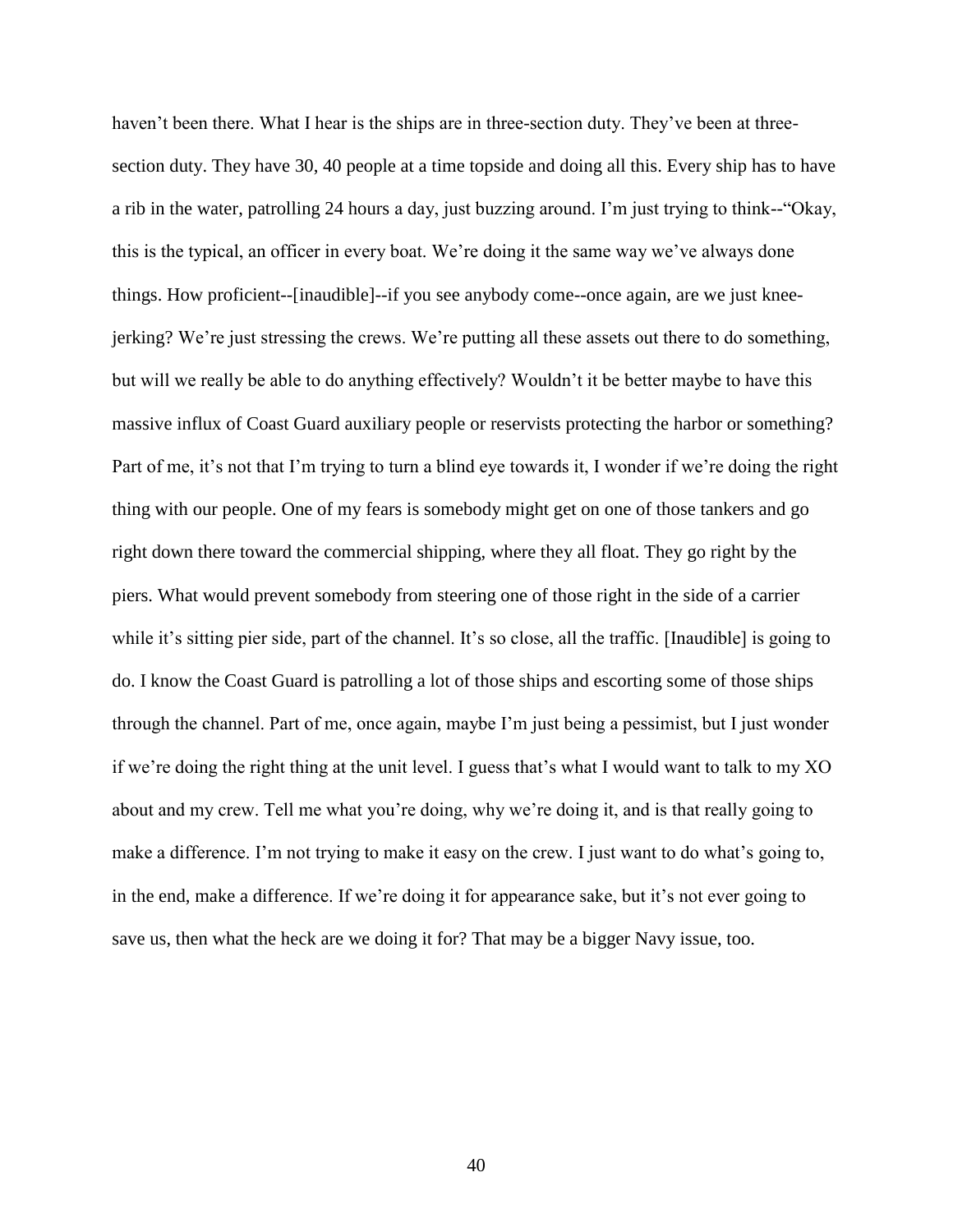Q. (1:26:10) Well let me go there for a second. You're obviously a front-runner. You have some great experience. You're in the running to do some great things. Where do you see yourself going? You're going to Command, where do you see yourself going beyond that? A. I don't know. I just want to do well in Command. I'll have seventeen years in in May. Get to Command at about the seventeen-and-a-half year period and that's about where I need to be when I'm supposed to be there. In the big picture, what I would like to do after that? I like the Pentagon. I like the action. I like the busyness. I like the crazy hours in some ways and being a SWO about all this. We're used to it. We get beat up enough on the ship. It's like we're numb to it. I'm use to that and, in a weird way, I like it. I would like to come back to the Pentagon. Probably have to do joint-tour or joint-staff or something. I'm really not thinking a whole lot about that because, really, what matters is how you do in command. How you're ranked, that will dictate where you'll go. They'll look at and they'll determine whether you're at the top or if you're at the bottom of the heap. That's going to make a difference where they decide to detail you. You almost can't worry about that. You can't worry about where you're being ranked either. The bottom line is you want to go out and make sure you bring the same number of people home that you had left with. Yeah, you want to do well and you want to be the number one guy, but in the bigger picture I think you also--as you start getting closer to the day where you take command, you start thinking what's more important. The most important thing, of course, is to take care of your crew. Just the honor and privilege of being able to do this, there's so many us--I didn't know if I would ever make it. Just being given this opportunity is very humbling. I'm just honored. I want to do what the right thing is, taking care of the crew. That's how I'll approach it and where ever that takes us.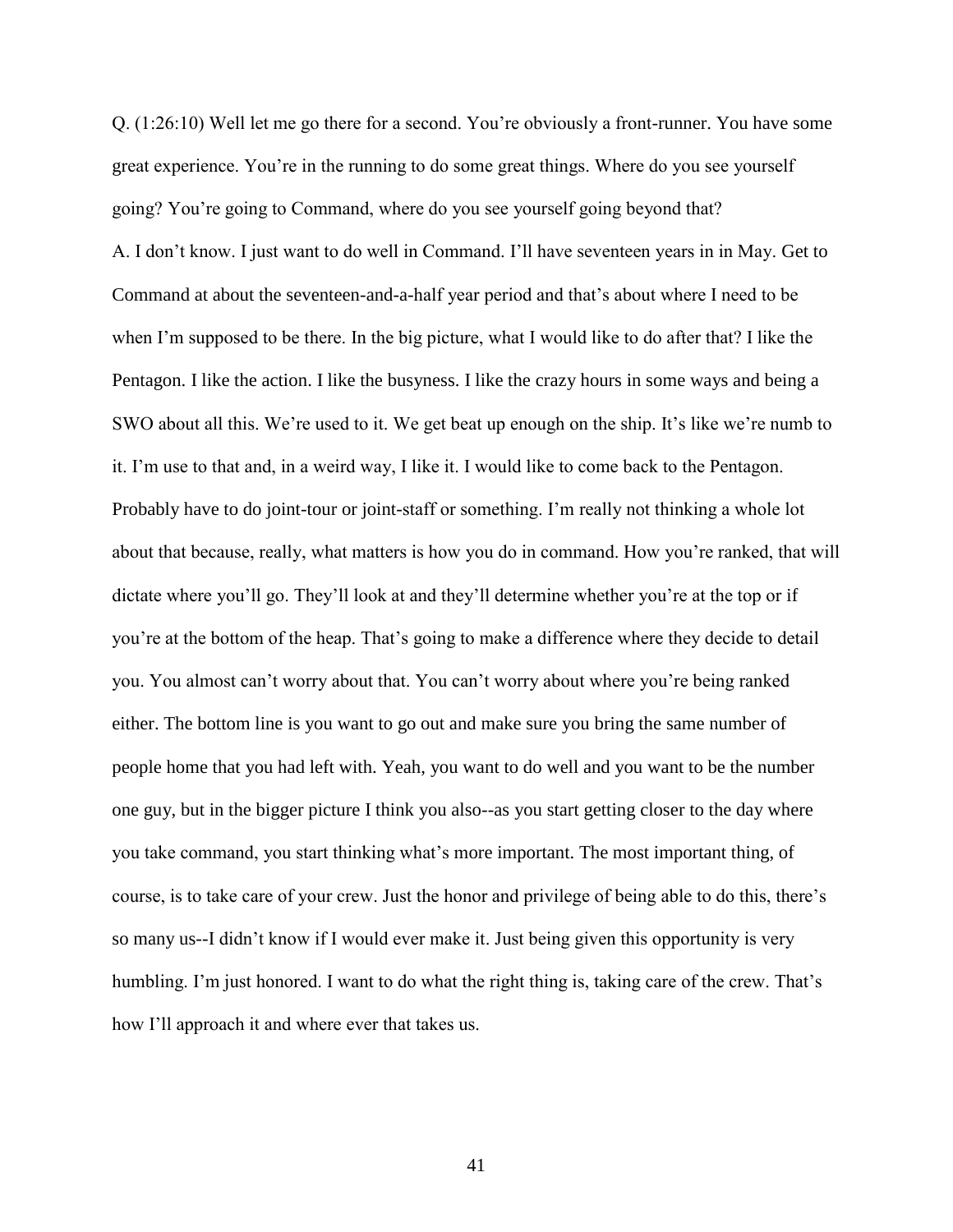Q. (1:28:10) Anything else you want to add for the historical record?

A. No. Conclusion--I guess I just hope that we just remember those--we'll always remember those that lost their lives, but all of us--we're all changed to some degree. I just hope that--it sounds maybe too corny to say, I hope they don't die in vain. I hope that we, as a nation, come to grips that we've got to change our ways some. I'm not trying to make this a Tierney of any sort or thrill people and persecute people that arrested thousands and thousands. We, clearly, if we want to enjoy our freedom, there is sometimes a price to be paid and we have to, hopefully, accept that. We have to earn that freedom. We live well and sometimes I guess we've got to work hard now to get that back. I just hope that we continue to honor those who really were heroes that day. That's the other thing, I think you've got this hero-thing--sometimes I'm disturbed by it. I think we use that term a little too loosely. It's like giving the Navy Achievement Medals out to everybody. There were a lot of people that did the right thing that day. Like I said, that whole stretcher barrier line, I could have counted three hundred people there, easily. There were a lot of people, and I'll include myself, that tried to do the right thing, but there were only very few, few heroes that day, in my opinion, if I measured them. I just hope that we don't let that water it down. Sometimes I think we water things down a little bit just to help get through this. There is nothing wrong with honoring people and the wonderful pin from the dedication ceremony that day that the President came, the memorial service. That was wonderful. It was great. It was good for all of us. Just try to keep it all in perspective.

Enjoyed it. Appreciate the opportunity. Enjoyed talking about it. Thought a lot about it and every time you hear some spots that you don't quite remember as well, but it was a disappointing day for me in a lot of ways not just because of what happened, but sometimes when you look at what